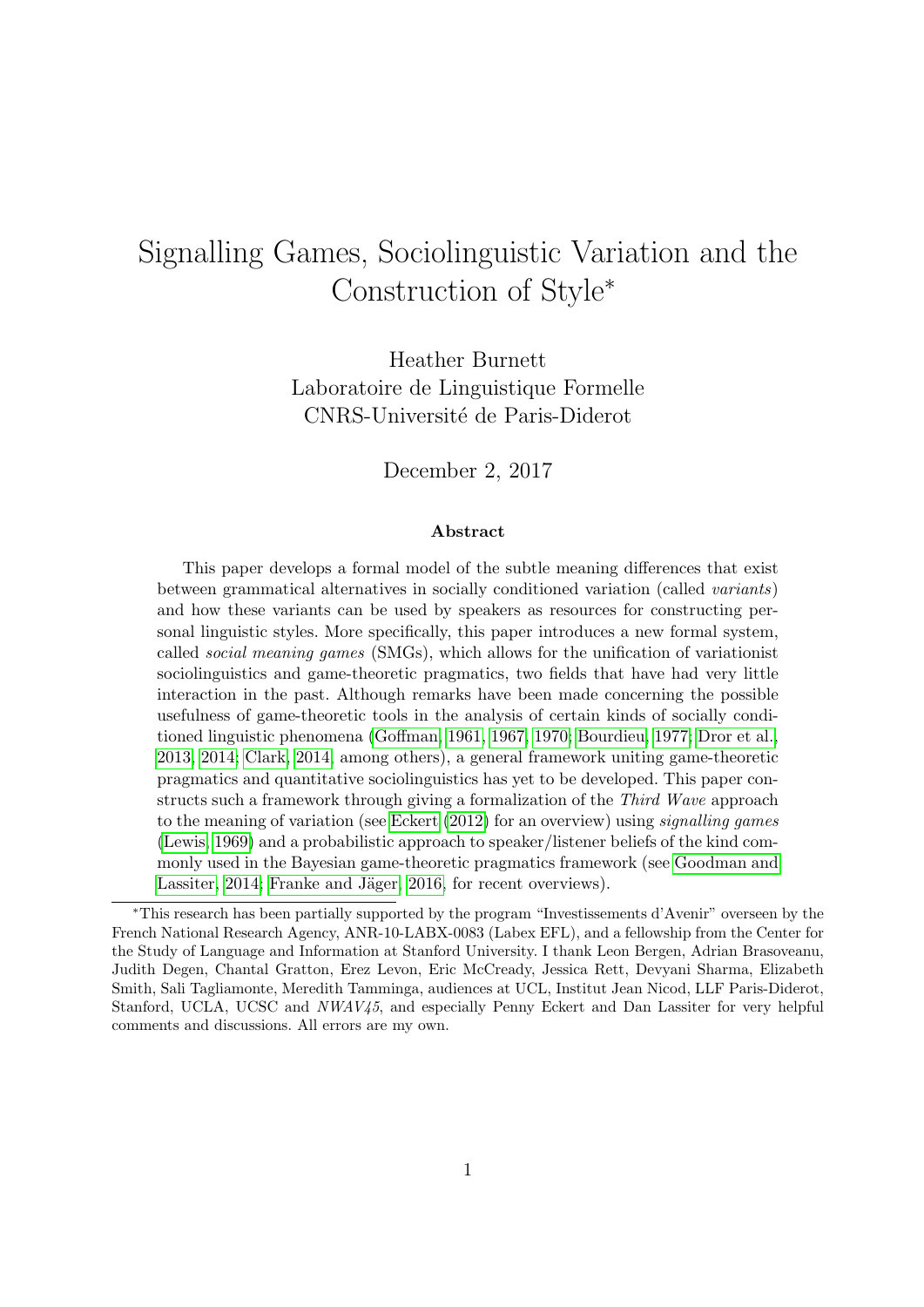## 1 Introduction

This paper develops a formal model of the subtle meaning differences that exist between grammatical alternatives in socially conditioned variation (called variants) and how these variants can be used by speakers as resources for constructing personal linguistic styles. The range of empirical phenomena that the proposed model aims to capture is exemplified through the grammatical alternations in  $(1)-(3)$ . In terminology commonly used in the field of variationist sociolinguistics [\(Labov, 1963,](#page-33-0) [1966;](#page-33-1) [Weinreich et al., 1968,](#page-36-0) et seq.), alternations such as those shown below are called sociolinguistic variables, and they can be, among other things, phonetic in nature (like  $(1)-(2)$ ) or morpho-syntactic/discursive  $(as in (3)).$  $(as in (3)).$  $(as in (3)).$ 

<span id="page-1-4"></span><span id="page-1-0"></span> $(1)$   $(ING)$ 

<span id="page-1-2"></span> $(2)$ 

<span id="page-1-1"></span> $(3)$ 

<span id="page-1-5"></span>

| I'm working on my paper.<br>а.                 | $[\mathrm{in}]$ |
|------------------------------------------------|-----------------|
| b. I'm workin' on my paper.                    | $[\text{in}]$   |
|                                                |                 |
| $/t/$ release                                  |                 |
| I want a glass of wa $[t^h]$ er.<br>a.         | released $/t/$  |
| b. I want a glass of wat $\lceil r \rceil$ er. | flap            |
|                                                |                 |
| Discourse like                                 |                 |
|                                                |                 |

| a. What are we doing tonight?       | bare |
|-------------------------------------|------|
| b. Like, what are we doing tonight? | lıke |

More specifically, this paper introduces a new formal framework, called social meaning games (SMGs), which allows for the unification of variationist sociolinguistics and gametheoretic pragmatics (see Benz et al.,  $2004$ ; Jäger,  $2011$ , for overviews), two fields that have had very little interaction in the past<sup>[1](#page-1-3)</sup>. Although remarks have been made concerning the possible usefulness of game-theoretic tools in the analysis of certain kinds of socially conditioned linguistic phenomena [\(Goffman, 1961,](#page-32-0) [1967,](#page-32-1) [1970;](#page-32-2) [Bourdieu, 1977;](#page-29-0) [Dror et al.,](#page-31-0) [2013,](#page-31-0) [2014;](#page-31-1) [Clark, 2014,](#page-31-2) among others), a general formal framework uniting game-theoretic pragmatics and quantitative sociolinguistics has yet to be developed. This paper constructs such a framework through giving a formalization of the Third Wave approach to the

<span id="page-1-3"></span><sup>1</sup>Note that I am speaking here of the field of variationist (quantitative) sociolinguistics. There is a rich (and developing) tradition of work within the game-theoretic paradigm on some other sociolinguistic/ pragmatic topics such as the formal modelization of politeness, swear words and social networks [\(Van Rooy,](#page-36-1) [2003;](#page-36-1) Mühlenbernd and Franke, 2012; Mühlenbernd, 2013; Quinley and Mühlenbernd, 2012; [McCready,](#page-34-3) [2012;](#page-34-3) [McCready et al., 2012,](#page-34-4) among others). Additionally, there is already some work aiming at integrating formal semantics/pragmatics and variationist sociolinguistics using non-game-theoretic methods [\(Lassiter,](#page-33-3) [2008;](#page-33-3) [Smith et al., 2010;](#page-36-2) [Acton, 2014;](#page-29-2) [Acton and Potts, 2014;](#page-29-3) [Acton, 2016;](#page-29-4) [Beltrama, 2016,](#page-29-5) for example) However, (to my knowledge) there is no account within the game-theoretic paradigm of the kinds of phenomena that have been the focus of empirical work within the variationist tradition (to be described below).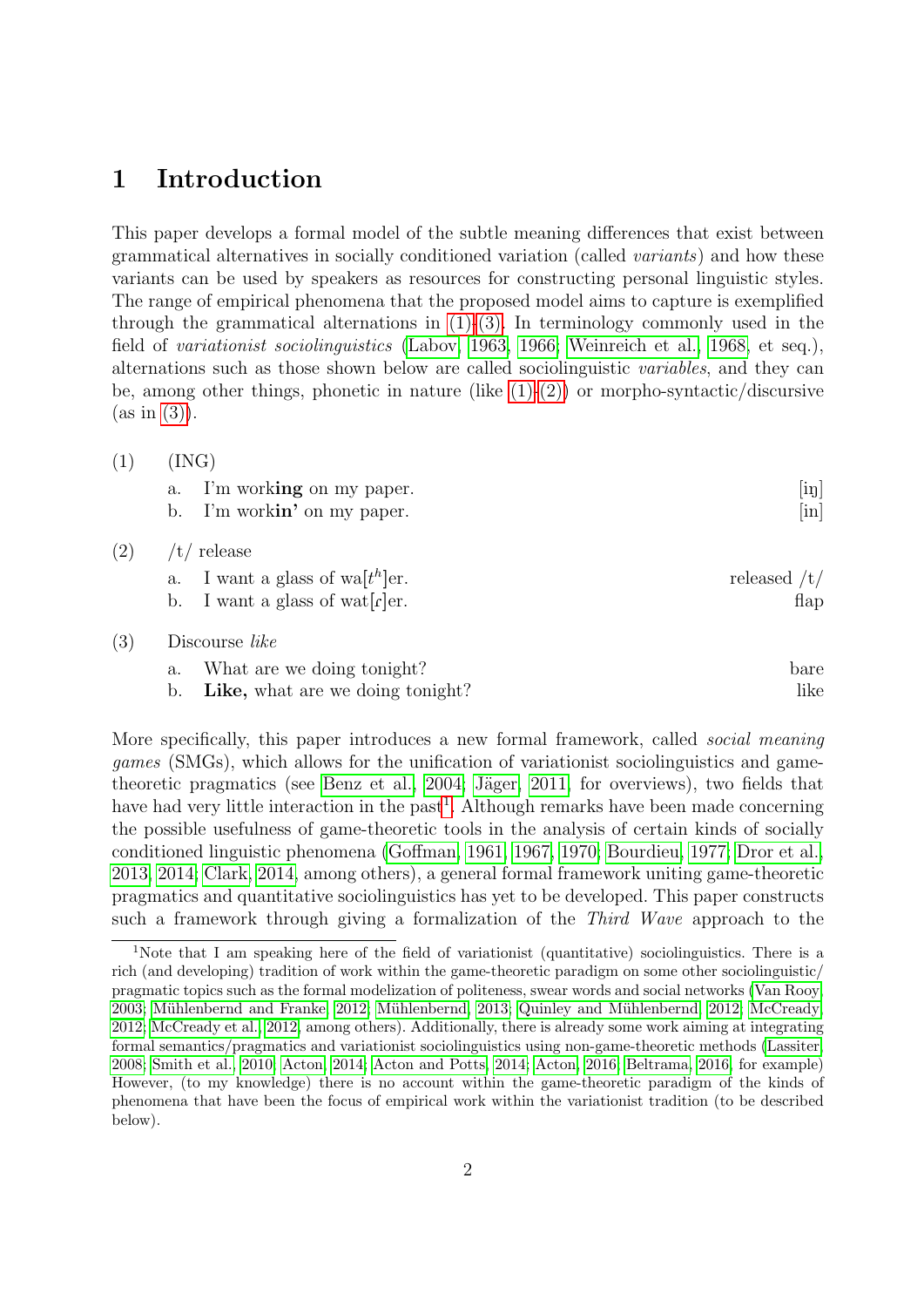meaning of variation (see [Eckert](#page-32-3) [\(2012\)](#page-32-3) for an overview) using signalling games [\(Lewis,](#page-34-0) [1969\)](#page-34-0) and a probabilistic approach to speaker/listener beliefs of the kind commonly used in the Bayesian game-theoretic pragmatics framework (see [Goodman and Lassiter, 2014;](#page-32-4) Franke and Jäger, 2016, for recent overviews).

The paper is laid out as follows: in section [2,](#page-3-0) based on results from sociolinguistic perception studies, I observe (following others) that the use of one grammatical variant versus another can induce inferences on the part of the listener about the kinds of properties that characterize the speaker, and I propose that social meaning of the kind studied in this paper should be viewed as an instance of pragmatic enrichment. As a consequence, a unified framework that can treat both social meaning and other kinds of meaning in context should be developed. In section [3,](#page-6-0) I consider what the properties of such a framework should be. In particular, based on the results of sociolinguistic production studies, I argue that the social aspects<sup>[2](#page-2-0)</sup> of linguistic variation should be analyzed as instances of interactive rational language use. This is most obviously seen through studies of intra-speaker variation (also known as style shifting); however, following previous research, I argue that there are reasons to think that inter-speaker variation (a.k.a. social stratification) should also be analyzed as the result of interactive rational language use. I then give a brief description of one influential theory within sociolinguistics which aims to derive both style shifting and social stratification from (informal) principles governing rational use: Third Wave variation theory (TW). Based on conclusions from TW that both interactivity and rationality characterize all the social aspects of variation, I propose that a game-theoretic approach can be useful in modelling this kind of linguistic communication.

This being said, game-theoretic tools are extremely general and have been used in the analysis of a wide range of economic, social and biological phenomena<sup>[3](#page-2-1)</sup>. Thus, for my proposal to have any substantive content, I must be more precise concerning the definition of the games (the players, the architecture, utility functions etc.) and what their solution concepts are. In section [4,](#page-12-0) I give a concrete proposal for how to integrate sociolinguistic variation into the broader framework of game-theoretic pragmatics: social meaning games. I first define the games, and then I give some illustrations of the kinds of predictions that this framework makes for quantitative patterns of sociolinguistic variation, on the one hand, and the options for and constraints on the construction of personal linguistic styles, on the other. Section [5](#page-28-0) provides some concluding remarks and explores how the proposals made in this paper for social meaning and the construction of linguistic style could be extended to other aspects of stylistic performance.

<span id="page-2-0"></span><sup>2</sup>The main proposals in this paper are limited to modelling the aspects of linguistic variation that are determined by what sociolinguists call social, external or non-linguistic factors. Patterns of linguistic variation are also determined by other factors which are not social/strategic in nature (ex. general cognitive factors associated with linguistic production and comprehension, as well as grammatical factors (what Labov calls *internal* factors). I will make some remarks concerning how the analysis of social factors given here could be integrated into a broader theory of linguistic variation and change; however, I will not discuss non-social factors in great detail.

<span id="page-2-1"></span><sup>&</sup>lt;sup>3</sup>See [Osborne and Rubinstein](#page-35-1) [\(1994\)](#page-35-1) for an introduction to this vast field.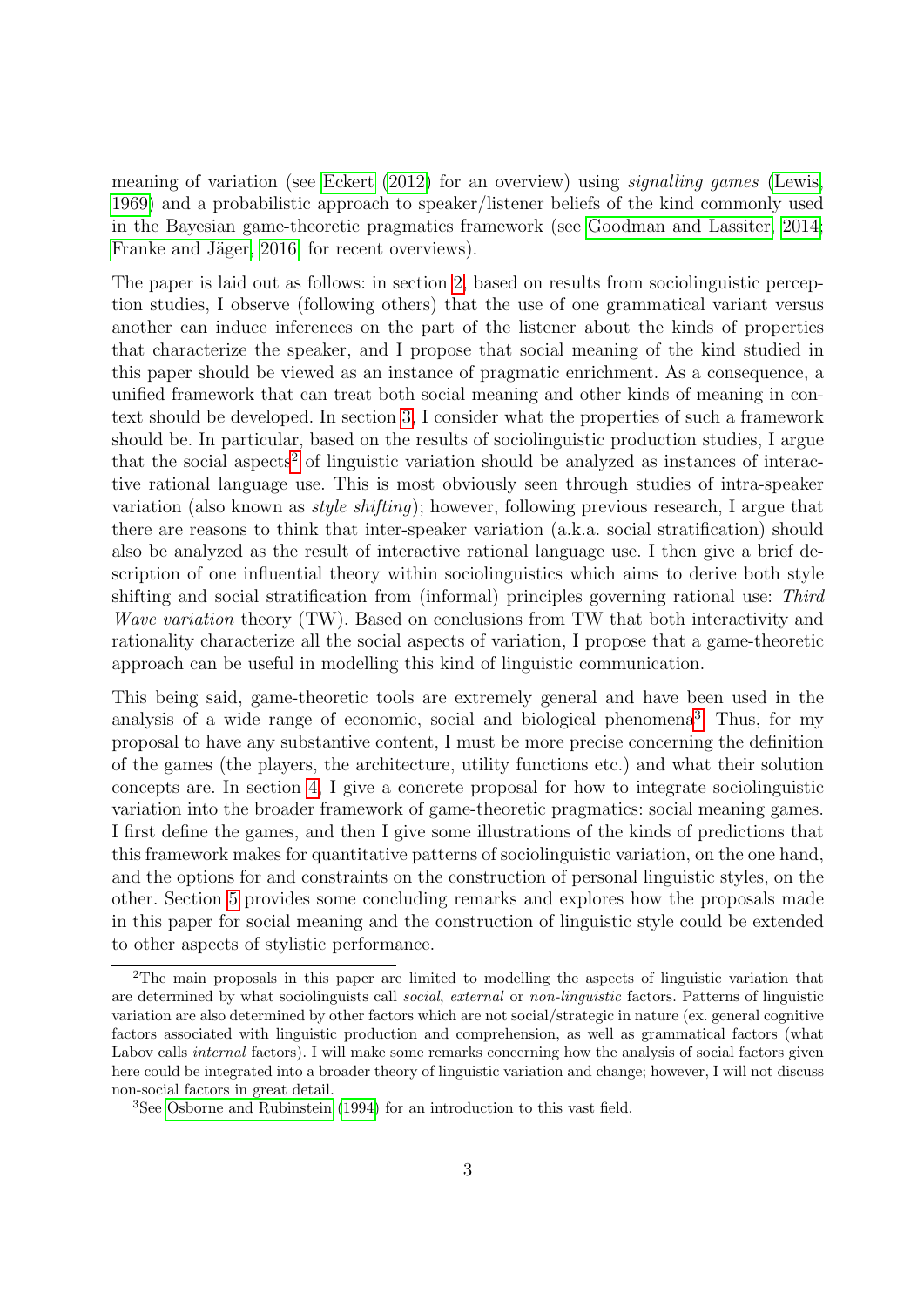## <span id="page-3-0"></span>2 Social Meaning as Pragmatic Enrichment

Suppose we are having a conversation and the person that we are talking to says  $(1-a)$ (repeated as [\(4-a\)\)](#page-3-1). What do we understand from this utterance?

<span id="page-3-2"></span><span id="page-3-1"></span>

| (4) | a. I'm working on my paper. | $\lfloor \mathbf{u} \rfloor$ |
|-----|-----------------------------|------------------------------|
|     | . I'm workin' on my paper.  | $\lfloor$ in]                |

From hearing [\(4-a\),](#page-3-1) we can certainly conclude that the speaker is working on their paper. Intuitively, it also seems as if we might be able infer some additional thing(s) from  $(4-a)$ , possibly something about the properties of the speaker, of the working event, or maybe even of both. Likewise, if our interlocutor says [\(1-b\)](#page-1-5) (repeated as [\(4-b\)\)](#page-3-2), we will definitely understand from this sentence that they are working on their paper. But again, it seems as if we might want to infer something extra from this utterance, crucially something that is different from what we inferred from [\(4-a\).](#page-3-1)

One of the most common ways in which the properties of these extra inferences have been investigated in both social psychology and variationist sociolinguistics is through the use of an experimental paradigm known as the matched guise technique (MGT) [\(Lambert et al.,](#page-33-4) [1960\)](#page-33-4). In a MGT experiment, participants listen to samples of recorded speech that have been designed to differ in very specific and controlled ways. Participants hear one of two recordings (called guises) which differ only in the alternation studied. After hearing a recording, participants' beliefs and attitudes towards the recorded speaker are assessed in some way, most often via focus group and/or questionnaire. All efforts are made to ensure that the two recordings match as possible, modulo the forms under study. Indeed, many recent studies (such as the ones described below) use digital manipulation of naturalistic speech recordings to ensure that any observed differences in inferences that participants draw in different guises are directly attributable to the variable under study, not to some other aspect of the voice of the speaker or of the content of their discourse.

In her 2006 dissertation and subsequent work, [Campbell-Kibler](#page-30-0) [\(2006,](#page-30-0) [2007,](#page-30-1) [2008\)](#page-30-2) performed an MGT study with 124 American college students using stimuli formed from the speech of 8 different speakers investigating how the use of the variable (ING) influences listener beliefs and perceptions. This study yielded a variety of complex patterns, but her results show that there exist certain consistent associations between linguistic forms (-ing  $\forall$  vs  $-i\pi$ <sup>'</sup>) and property attributions for the listeners who participated in the experiment. For example, all speakers were rated as significantly more educated and more articulate in their  $-i\eta g$  guises than in their  $-i\eta'$  guises. In other words, we see the existence of relationships between linguistic variants and cognitive representations associated with education and eloquence, at least for the participants of Campbell-Kibler's study.

Other studies on different variables have yielded the same kinds of results. For example, in order to investigate the social meaning of the  $/t/$  release variable [\(2\),](#page-1-2) [Podesva et al.](#page-35-2) [\(2015\)](#page-35-2)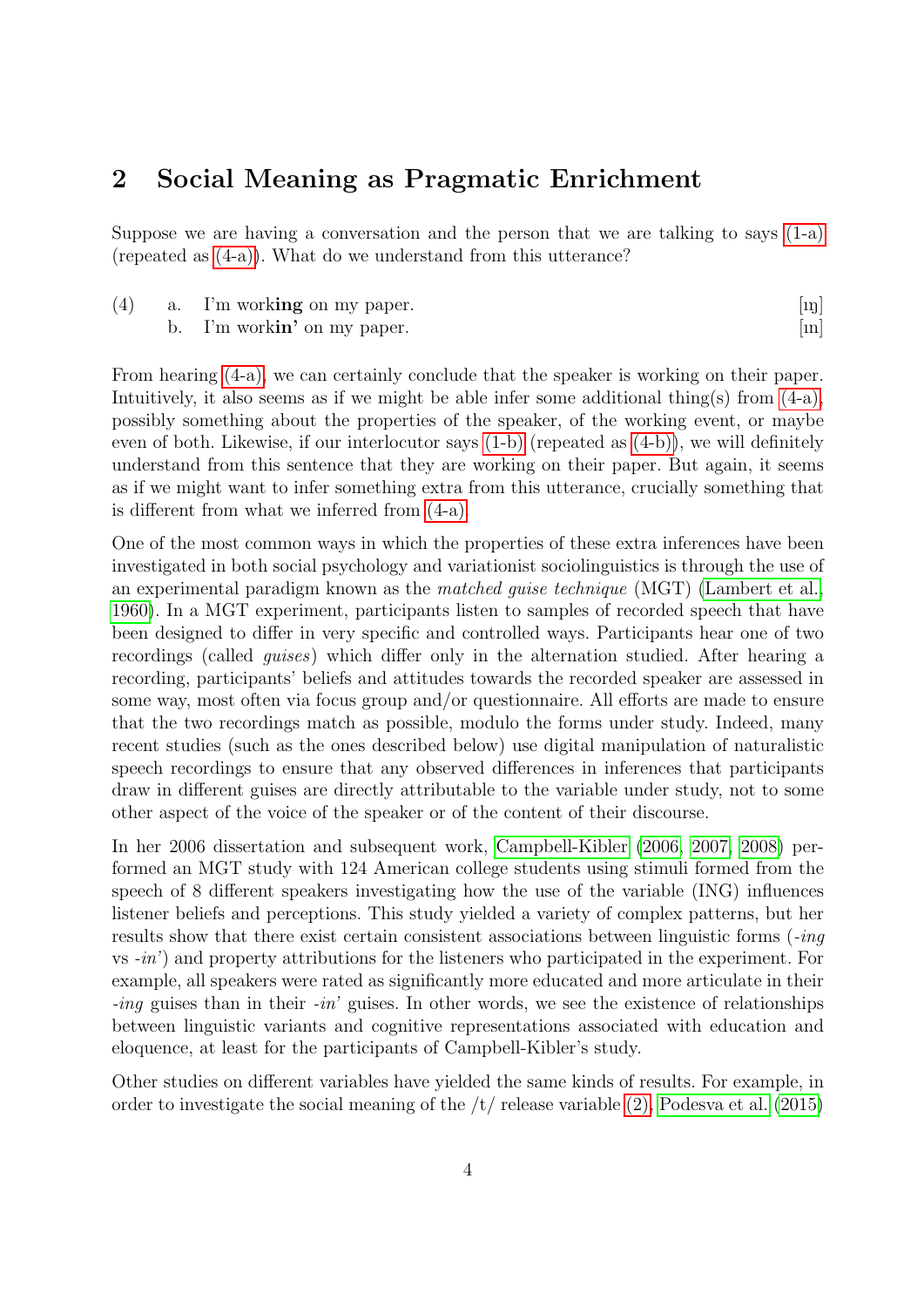performed a MGT study with 70 American participants (the majority in their early 20s) using stimuli formed from political speeches of 6 American politicians (Barack Obama, John Edwards, Nancy Pelosi, George W. Bush, Hillary Clinton, and Condoleezza Rice). As in Campbell-Kibler's study, the /t/ release study yielded a number of results concerning associations with released vs flapped/unreleased  $/t$ : for example, John Edwards and Condoleezza Rice were rated as significantly more articulate in their released /t/ guises than in their flapped guise (i.e. when they say things like wa<sup>[th</sup>]er, rather than wa<sup>[c]</sup>er<sup>[4](#page-4-0)</sup>). On the other hand, Nancy Pelosi was rated as significantly less friendly and less sincere when she used released  $/t/$ , and Barack Obama was rated as significantly more passionate in his flapped guise than in his released  $/t/$  guise.

The results concerning Pelosi and Obama in the /t/ release study serve to highlight an important feature of social meaning: depending on a variety of factors (to be further discussed below), it may be the case that use of a reduced or 'non-standard' variant triggers property attributions on the part of the listener that the speaker could find desirable (see also [Trudgill, 1972;](#page-36-3) [Rickford and Closs Traugott, 1985,](#page-35-3) among many others). In other words, even though a speaker who uses a flap may risk being perceived as less articulate than if they had used a released  $/t/$ , they also have a better chance of coming across as friendly, sincere or passionate with the non-standard variant. Therefore, depending on the persona that they are trying to construct in the context, it may be worth the speaker's while to risk being perceived as inarticulate in favour of being considered more authentic and solidary with their interlocutors.

Finally, we note that similar patterns can be seen beyond the domain of phonetic variation. For example, in another MGT experiment investigating the social meaning of discourse like [\(3\),](#page-1-1) [Maddeaux and Dinkin](#page-34-5) [\(2015\)](#page-34-5) show that speakers using like in a sentence like [\(5-a\)](#page-4-1) are perceived to be significantly less articulate and less intelligent by a group of 69 Canadian undergraduates than in their guise without like [\(5-b\).](#page-4-2)

<span id="page-4-2"></span><span id="page-4-1"></span>

| (5) | I couldn't get, like, a peaceful sleep. | (Toronto English corpus $\frac{2}{r}$ 11) |
|-----|-----------------------------------------|-------------------------------------------|
|     |                                         | Cited from $(D^{\prime}$ Arcy, 2005, 21)  |
|     | I couldn't get a peaceful sleep.        |                                           |

In sum, I suggest that we can conclude from these studies (and the many others like them) that, in addition to extra information derived through pragmatic processes that are more familiar to researchers in formal pragmatics, listeners derive extra information from an utterance concerning the properties that hold of the speaker, and these inferences are based on the particular linguistic forms that the speaker has chosen to employ. In other words, I suggest that the inferences triggered by socially meaningful variants are kinds of implicatures, similar (although not identical) to scalar implicatures [\(6-a\)](#page-5-0) or implicatures

<span id="page-4-0"></span><sup>&</sup>lt;sup>4</sup>These results are unsurprising given that articulateness has been associated with released  $/t/m$  many other ethnographically-based studies, such as [Bunin Benor](#page-30-3) [\(2001\)](#page-30-3); [Bucholtz](#page-30-4) [\(1996\)](#page-30-4); [Podesva](#page-35-4) [\(2006\)](#page-35-4); [Eckert](#page-32-6) [\(2008\)](#page-32-6).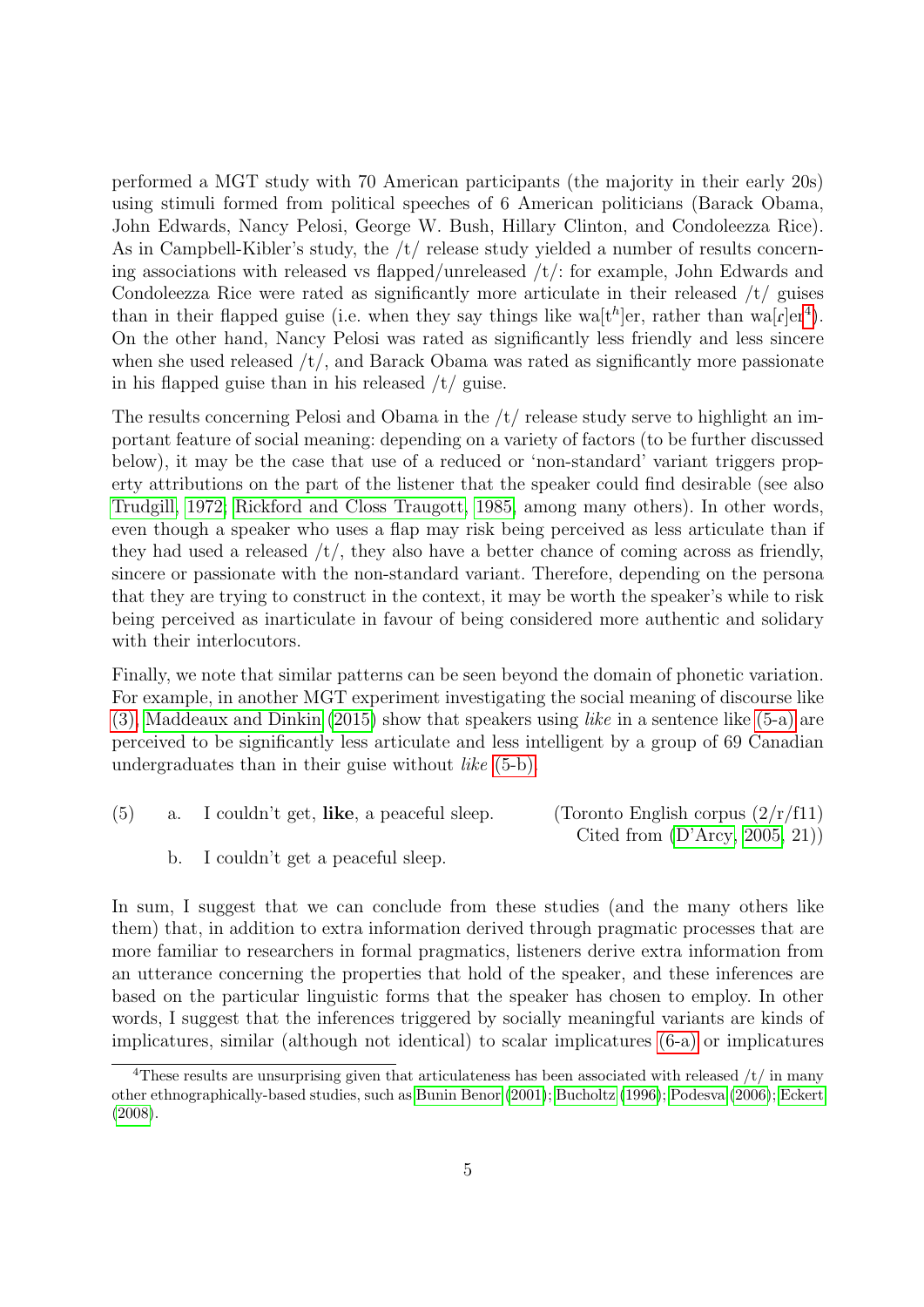generated by expressions with expressive content [\(6-b\)](#page-5-1) (see also [McConnell-Ginet, 2011;](#page-34-6) [Smith et al., 2010;](#page-36-2) [Acton, 2014;](#page-29-2) [Beltrama, 2016,](#page-29-5) for additional support for versions of this claim).

<span id="page-5-1"></span><span id="page-5-0"></span>(6) a. Mary ate some of the cookies. Extra inference: Mary did not eat all of the cookies. b. That bastard Kaplan got promoted! [\(Kaplan, 1999,](#page-33-5) 9) Extra inference: The speaker does not like Kaplan.

For some variables (such as (ING)) all or most listeners draw the same robust inferences no matter who the speakers are. However, in many cases, which property attributions a particular variant will trigger will depend greatly on which other properties are believed to hold of the speaker. This feature can already been seen in the discussion of Podesva et al.'s /t/ release study above. In particular, while these researchers found significant relationships between articulateness and released  $/t$  with Edwards and Rice, these results were found only with these two speakers. Likewise, in this experiment, flapping made only Nancy Pelosi sound more friendly and sincere; no significant effect of friendliness or authenticity was found with the other politicians. As [\(Podesva et al., 2015,](#page-35-2) 79) say,

Listeners appear to be less likely to associate released  $/t/s$  with competencebased meanings in Pelosi's speech–such as articulateness, intelligence or authoritativeness–as illustrated by the quotation in  $(7)$  from one of our focus group respondents [. . . ] The focus group participant's comment acknowledges that release can be used to sound more authoritative, but asserts that in Pelosi's voice the authoritativeness is not genuine.

<span id="page-5-2"></span>(7) Participant 1: Um, I don't want to sound, say, fake, but she just sounded-like she was-it was just very-it contrasted from her other speech, so I-um, she sounded like she was trying to be more authoritative in her speech, perhaps.

Thus, because (as Podesva et al. hypothesize) speakers find Pelosi's use of released /t/ to be pretentious and fake, using the flap makes her sound more sincere and creates a positive evaluation. In other words, these results show that social enrichment is dependent on speaker identity, but also (more importantly) on listeners' interpretations of speakers' linguistic performances.

In this section, I proposed that social meaning should be viewed as an implicature that is triggered by the use of particular variants and should be integrated into a broader theory of formal pragmatics. Of course, there are very many pragmatic frameworks with very many different properties available in the literature that we might choose from for this integration. In the next section, I argue that there is one framework in particular that looks especially promising: game-theoretic pragmatics.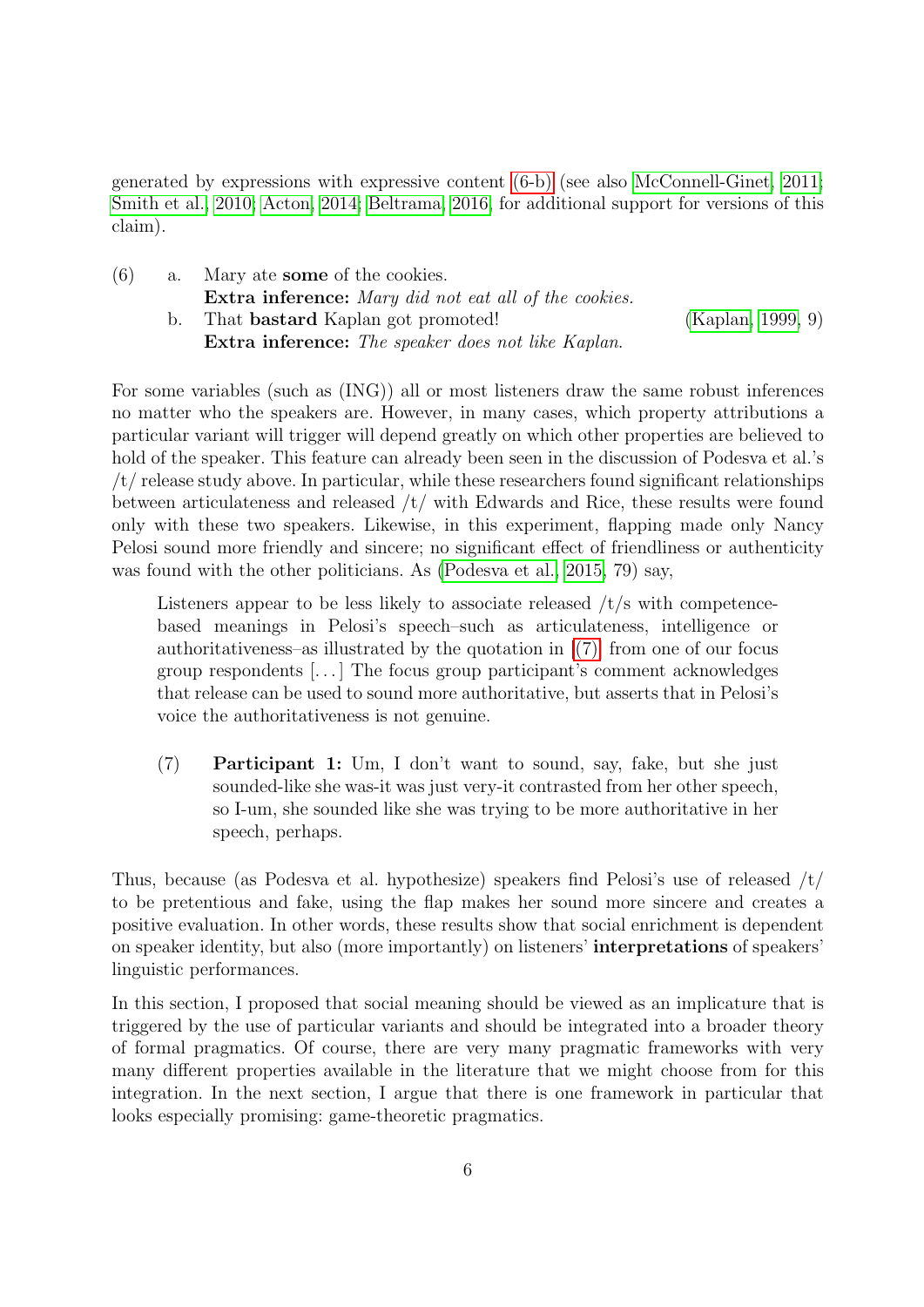# <span id="page-6-0"></span>3 Sociolinguistic Variation as Rational Language Use

This section argues, following previous work on sociolinguistic production, that speakers have implicit knowledge of the kinds of inferences that listeners draw based on their linguistic usage patterns, and that they exploit this knowledge in order to influence which properties their interlocutor will attribute to them. In other words, in this section, I will argue that linguistic variation is a social phenomenon that is both interactive, in the sense that speakers and listeners make hypotheses concerning their interlocutors' beliefs and in-terpretation strategies<sup>[5](#page-6-1)</sup>, and (approximately) **rational**, in the sense that speaker/listener behaviours are (loosely) optimized to some criteria [\(Anderson, 1991\)](#page-29-6). I first demonstrate these proposals with reference to intra-speaker variation (style shifting) and then make similar observations with respect to inter-speaker variation based on the perspective developed in the Third Wave approach to variation. The general conclusion to be drawn from this section is that a formal model of social meaning and its relation to socially conditioned patterns of linguistic variation should be able to capture both the interactive and rational aspect of the phenomena under study. Since interactivity and rationality are built into the architectures of game-theoretic approaches to meaning in context, I suggest that game theoretic tools are particularly well-suited to modelling this kind of communication.

#### 3.1 Style-shifting as rational language use

A particularly clear example of linguistic variation as rational language use comes from existence of contextually-based intra-speaker variation, i.e. *style shifting*. This is a robust, well-documented phenomenon, and we can give a first rather simple illustration of it from [Labov](#page-33-6) [\(2012\)](#page-33-6)'s study of President Obama's use of (ING). [\(Labov, 2012,](#page-33-6) 22) finds significant differences in Obama's use of (ING) across three different recordings taken in three different contexts: (what Labov calls) casual, careful and formal. The first recording that Labov studied was one of Obama barbecuing at a Father's Day barbecue on the Whitehouse lawn: a 'casual' context. Labov finds that Obama uses -in' 72% of the time in this context, i.e. he is doing a lot of grillin', eatin' and drinkin' at the barbecue. Then the barbecue finishes, and Obama moves to answer political questions from reporters on the Whitehouse lawn. In this 'careful' context, his rate of -in' drops to 33%. Finally, Labov studied Obama's use of (ING) in a scripted acceptance speech at the Democratic National Convention (a 'formal' context). He finds that, in this recording, the President uses  $-in'$  only 3% of the time. Obama's use of (ING) across three different contexts is summarized in Figure [1,](#page-7-0) reproduced from [\(Labov, 2012,](#page-33-6) 22).

Why do we find this pattern? According to Labov, it arises because we have conventionally associated meanings with  $-in'$  and  $-inq$ , which allow us to communicate extra information

<span id="page-6-1"></span><sup>5</sup>This was already demonstrated for listeners in the previous section and within the works cited. So this section concerns speakers.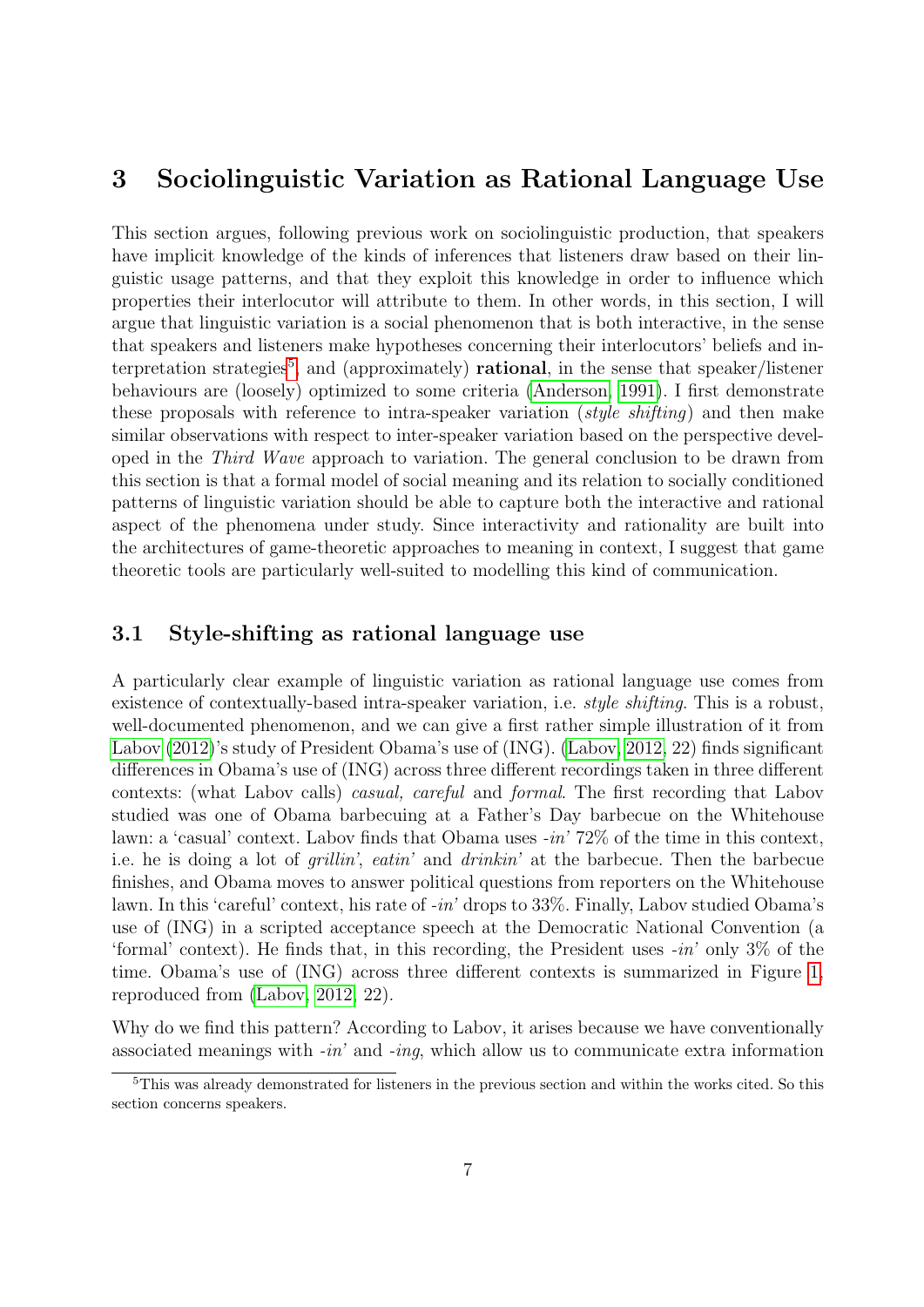<span id="page-7-0"></span>

Figure 1 – President Obama's use of (ING) across three contexts

to each other through phonetic variation. He describes what he calls our hidden consensus as follows (p.22),

This consensus is publicly available and in one sense, understood by all. In the classroom, or on the pulpit, people will attribute the use of the -in' form to laziness, ignorance, or just plain rascality. Yet the high value we put on the -in' norm in other contexts is not hidden from public view. When we see the large illuminated sign, DUNKIN' DONUTS, we recognize the claim that dunkin' doughnuts taste better than dunking doughnuts. . . A Philadelphia travel agency is named with an electric sign spelling out CRUSIN'. We understand this as an advertisement that we will have a better time cruisin' than we would cruising.

I have chosen to give a first illustration of style shifting using President Obama, and (for concreteness) we will continue to study this example throughout the paper. However, it is important to stress that style-shifting is not a phenomenon that is uniquely associated with public figures, although these are the kinds of individuals for whom we tend to have the most available data. For example, [Podesva](#page-35-5) [\(2004\)](#page-35-5) (cited in [Eckert](#page-32-7) [\(2005\)](#page-32-7)) finds significant differences in a medical student's use of  $/t/$  release in a clinic setting and when he is at a barbecue, and recent studies of style shifting of private citizens have shown that intra-speaker variation is widespread, with people significantly changing their use of variants across contexts [\(Cheshire, 1982;](#page-31-4) [Kiesling, 1998;](#page-33-7) [Podesva, 2007;](#page-35-6) [Gratton, 2016;](#page-32-8) [van](#page-36-4) [Hofwegen, 2017,](#page-36-4) among many others) and even across sections of discourse (see [Kiesling,](#page-33-8) [2009;](#page-33-8) [Calder, 2016,](#page-30-5) for example).

The studies discussed in this section show that speakers assess how their speech will be evaluated by their interlocutors in a particular discourse context, i.e. which properties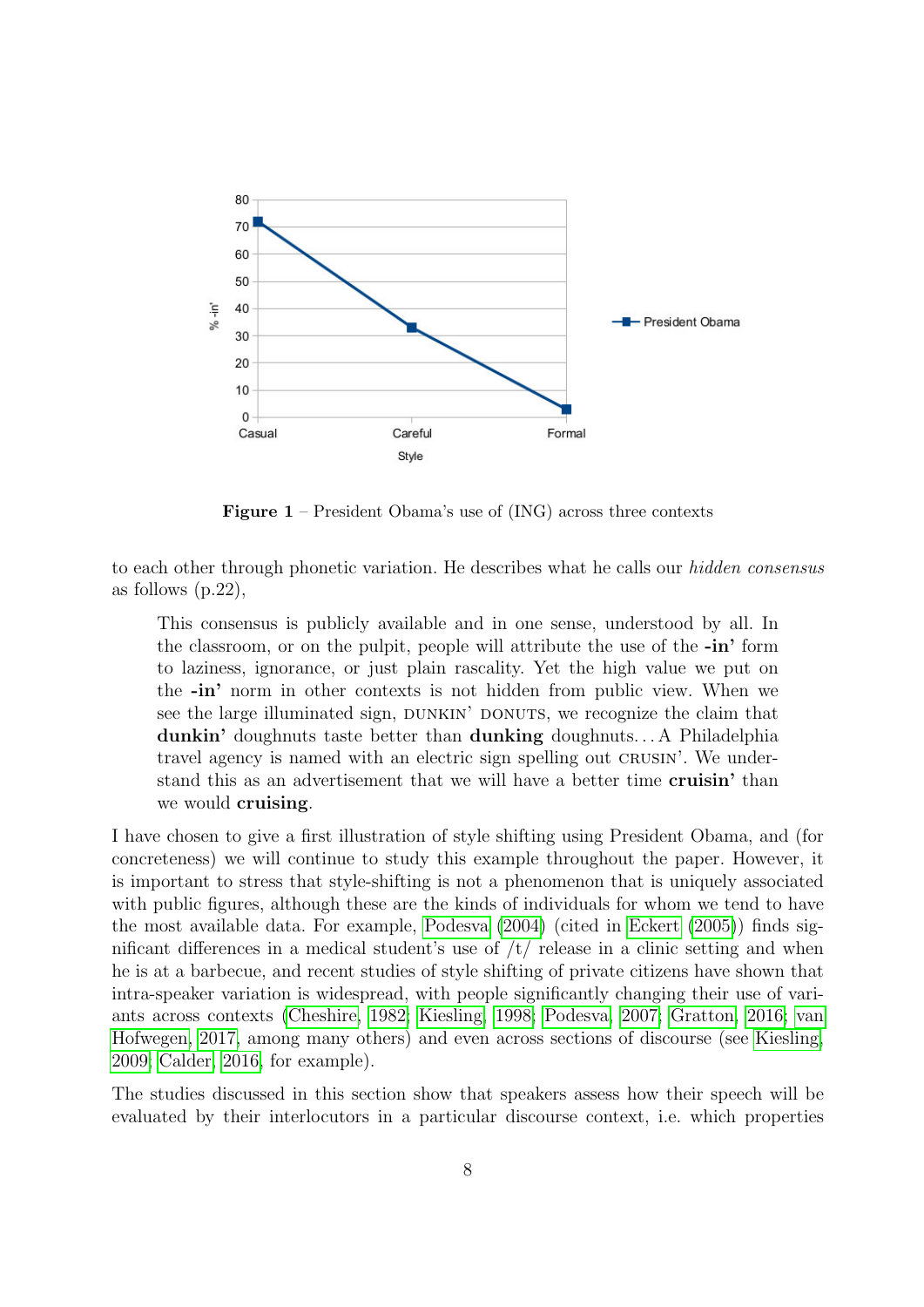that they think their interlocutors will attribute to them. In other words, sociolinguistic variation is an interactive phenomenon. Then, after this evaluation, speakers choose the form that (they think) will be the most successful to construct their desired persona. In other words, there is an aspect of optimization or rationality as well. Since interactivity and rationality form an important part of the architecture of game-theoretic frameworks, I propose that such approaches are particularly well adapted to modelling this kind of linguistic communication.

This being said, style-shifting is only one of the focusses of variationist sociolinguistics: the most famous results from this field are associated with patterns of *social stratification*, i.e. inter-speaker differences in the use of variants. In the next section, (following others) I will argue that cases of social stratification should also be analyzed as interactive language use, and thus the game-theoretic model that will be presented in section [4](#page-12-0) aims to model the full range of social aspects of linguistic variation.

### 3.2 Social stratification as rational language use

Since the beginning of the quantitative study of sociolinguistic variation, there has been an interest in developing a unified theory of style shifting and the kind of variation that has been the principal empirical focus of variationist sociolinguistics: social stratification. An obvious motivation for such a theory comes from the observation that the exact same linguistic variables are used in both the intra-speaker and inter-speaker dimensions of variation. For example, consider the graph in Figure [2,](#page-9-0) taken from [Labov](#page-33-1) [\(1966\)](#page-33-1)'s famous study of language use in New York City. As we saw with Obama in the previous section, the use of the  $-in'$  variant decreases with a more formal style<sup>[6](#page-8-0)</sup>, but also with a rise in social class. In this way, (in the words of Labov) it becomes difficult to distinguish "a casual salesman from a careful pipefitter" [\(Labov, 1972,](#page-33-9) 240).

Likewise, in developing his influential Audience Design theory of style shift, [Bell](#page-29-7) [\(1984\)](#page-29-7) says that the relation between style shifting and social stratification is "more than an interrelation. It is a *derivation* [Bell's emphasis]"; in particular, he says that "variation" on the style dimension within the speech of a single speaker derives from and echoes the variation which exists between speakers on the "social" dimension." [\(Bell, 1984,](#page-29-7) 151). Following this line of research, in this section, I argue that stratificational patterns are derived from the same basic principles as those that underly the creation of patterns of style shifting: the principles governing rational language use.

As [Eckert](#page-32-6) [\(2008\)](#page-32-6) notes, this point can already be made (for at least some cases of social stratification) based on [Labov](#page-33-0) [\(1963\)](#page-33-0)'s study of, among other variables, the centralization of diphthongs /ay/ and /aw/ in Martha's Vineyard, an island south of Cape Cod in

<span id="page-8-0"></span> $6N$ ote that in the 1966 study, *casual, careful* and *formal* styles correspond to interview speech, reading passages and word lists, respectively. This is different from categories in the 2012 Obama study; however, the overall point remains the same here.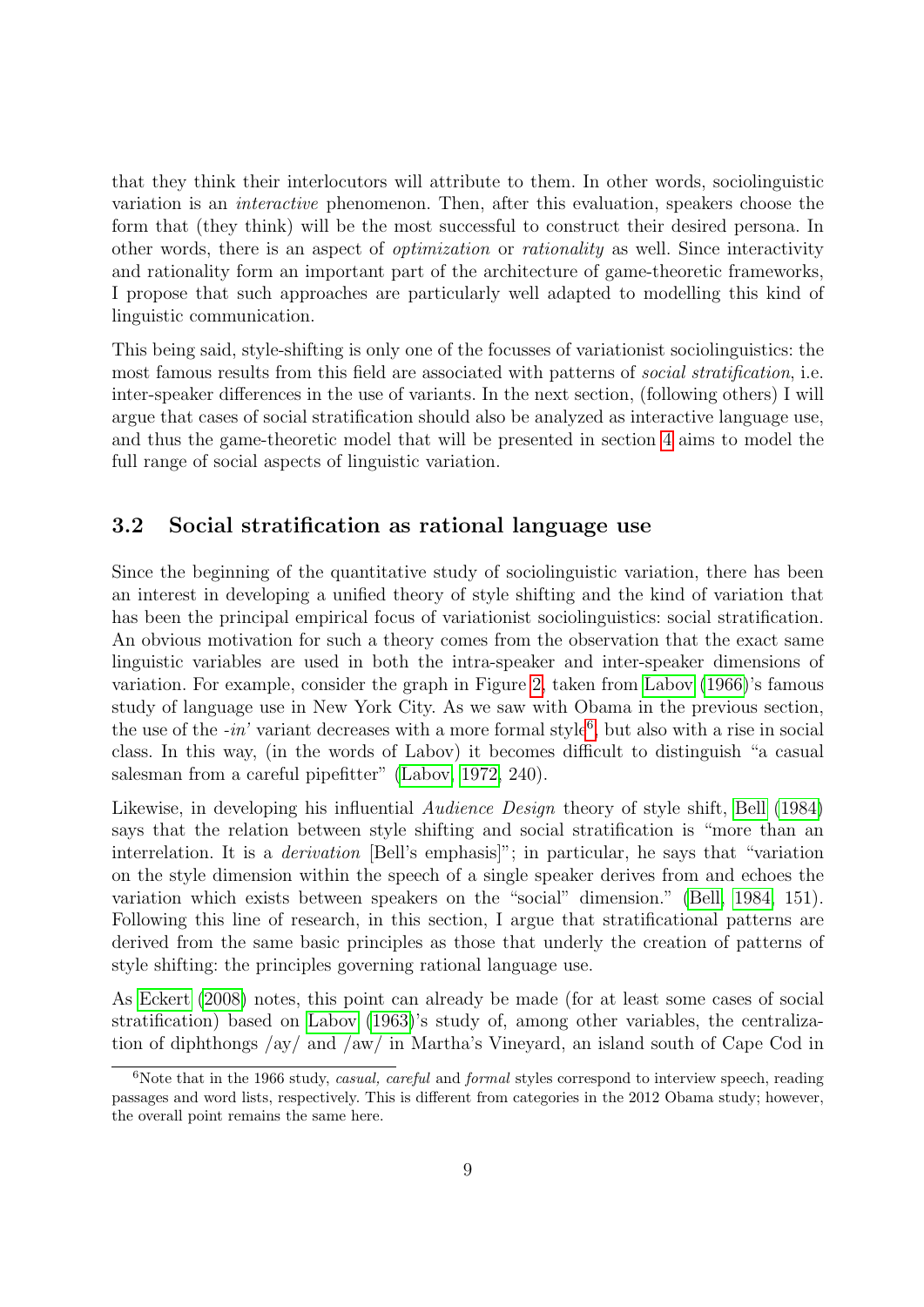<span id="page-9-0"></span>

Figure 2 – [Labov](#page-33-1) [\(1966\)](#page-33-1): (ING) by social class and style (casual, careful, formal) in NYC

Massachusetts. Based on data from 69 sociolinguistic interviews, Labov found that, rather than being conditioned by gender, age or other demographic categories, centralization on Martha's Vineyard was best predicted through looking at speakers' stances towards the changing demographics of the island. During the period of Labov's investigation, the main industries on the Vineyard were in the process of moving from whaling and fishing to tourism, creating significant hardships for islanders who had built their lives around the fishing industry. As such, the participants in Labov's study were divided with respect to how they viewed these changes, having reactions "varying from a fiercely defensive contempt for outsiders to enthusiastic plans for furthering the tourist economy" [\(Labov, 1963,](#page-33-0) 28). Furthermore, as Labov observes, speakers' orientations towards or away from the island and the old way of life makes an enormous difference with respect to which variant they prefer to use, with more locally oriented individuals showing much higher degrees of centralization [\(Labov, 1963,](#page-33-0) 30). This contrast is particularly clear among younger speakers, who must decide whether or not to leave the island for good when they finish high school. Labov points out (p.32) that "comparatively few of the sons of the English-descent group will be earning their living on the Vineyard in the next 20 years" and he says that "a marked contrast was observed between those who plan to leave the island and those who do not. The latter show strong centralization, while the former show little, if any."

Another particularly important study in this vein is [Eckert](#page-31-5) [\(1989,](#page-31-5) [2000\)](#page-32-9)'s studies of linguistic variation in Belten High, a high school in a middle class suburb of Detroit. In these works, Eckert studies the linguistic and social conditioning of a variety of sociophonetic variables and one syntactic variable (negative concord). Eckert observes that within the high school there was a high degree of inter-speaker variation, polarized largely around two social groups in the school: the *jocks* and the *burnouts*. As [Eckert](#page-31-5) [\(1989\)](#page-31-5) shows, members of these two groups distinguish themselves through their actions, their attitudes, their ways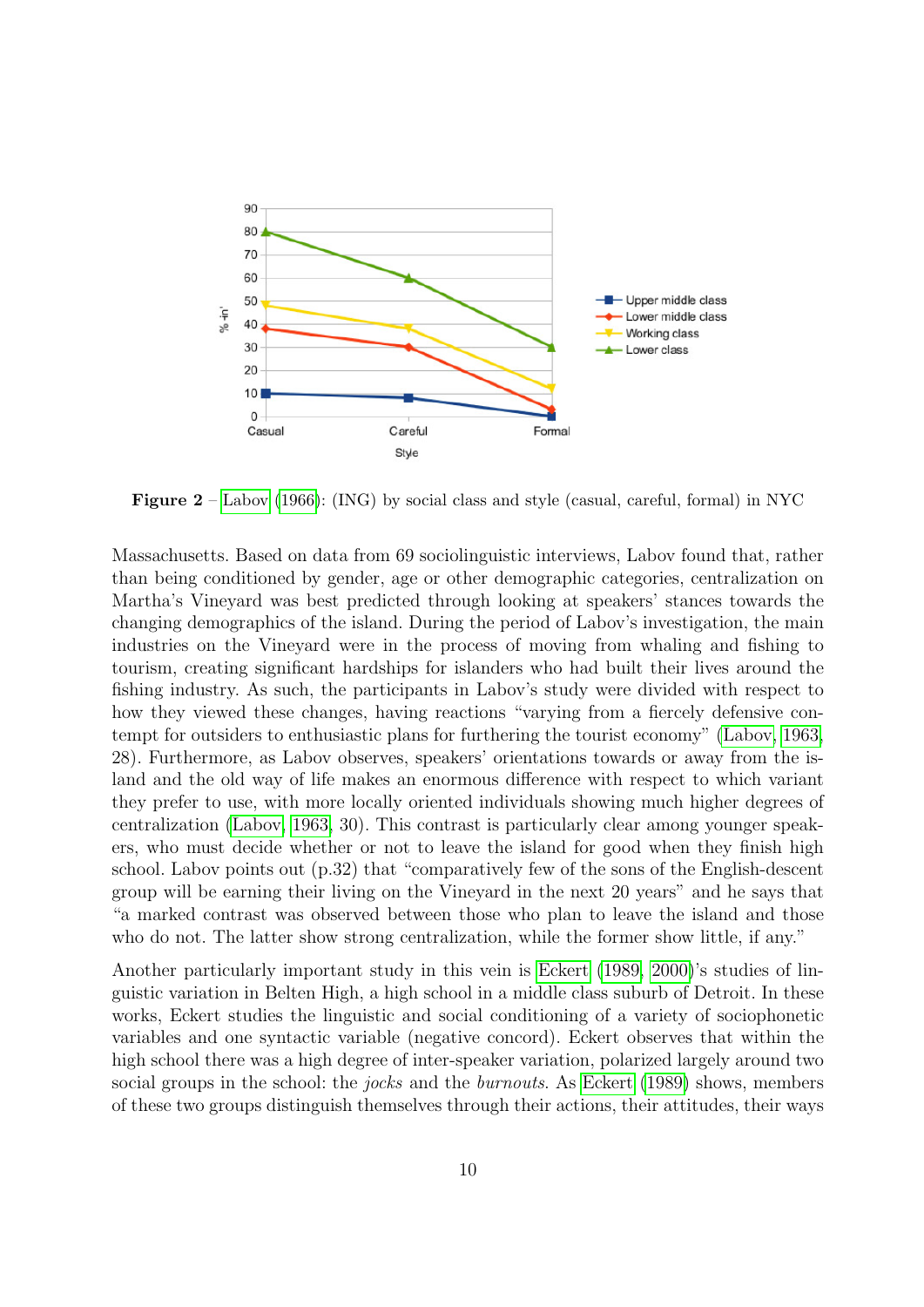of dressing, and also their use of the variables under study. Although the jocks and the burnouts were the most 'extreme' users of the different variants, [Eckert](#page-32-9) [\(2000\)](#page-32-9) found that, in the whole population of Belten High, use of variants was best predicted by students' urban/suburban orientation and/or institutional engagement, where urban orientation was measured by activities like  $cruising^7$  $cruising^7$ , and their institutional engagement was measured by participation in (school's) extra-curricular activities<sup>[8](#page-10-1)</sup>.

In summary, studies such as those conducted by Labov and Eckert show that (at least in the cases that they studied) inter-speaker differences break down along lines associated with other social practices, such as moving, cruising or participating in extra-curricular activities. As [Eckert](#page-32-9) [\(2000\)](#page-32-9) observes, these correlations can be immediately explained if the use of one variant over another is itself also a social practice, saying (p.169),

To the extent that we find linguistic differences correlating across the population in such a way that social category recedes into the background, one might ask whether the linguistic behaviour of the categories themselves is not simply derivative.

Thus, the formal theory that we are developing should also be able to capture the rationality underlying social stratification.

#### 3.3 The Third Wave approach to variation

Above, I argued that, given its empirical properties, it is natural to attempt to model sociolinguistic variation within a game-theoretic framework. This being said, since game theoretic tools are so general, without saying anything else, we are still very far away from a full theory of social meaning and variation<sup>[9](#page-10-2)</sup>. Fortunately, there is already a well-articulated and influential theory in the sociolinguistics literature that can provide the basis for our formal implementation. As mentioned above, the Third Wave approach to variation pursues a unified analysis of style shifting and social stratification as rational language use<sup>[10](#page-10-3)</sup>, and (in a nutshell) the account is as follows<sup>[11](#page-10-4)</sup>: The use of a variant in context is related to (or

<span id="page-10-1"></span><span id="page-10-0"></span><sup>7</sup>Cruising involves going joy-riding around the edge of the urban centre of Detroit.

<sup>8</sup>Note that [\(Eckert, 2000,](#page-32-9) 170) found that involvement in school organized extra-curricular activities was an even better predictor of linguistic variation than academic achievement, so her results show that students' use of variables is determined by factors other than simple mastery of the 'standard language' taught in class.

<span id="page-10-3"></span><span id="page-10-2"></span> ${}^{9}$ See also the discussion in [Dror et al.](#page-31-0) [\(2013\)](#page-31-0).

<sup>&</sup>lt;sup>10</sup>The treatment of social stratification as rational language use distinguishes the "Third Wave" of variationist sociolinguistics from both the "First Wave", in which social stratification is analyzed as a reflection of demographic social structures (i.e. gender, age and social class), and the "Second Wave", in which social stratification is analyzed as a reflection of locally socially constructed structures (jocks vs burnouts etc.). See [Eckert](#page-32-3) [\(2012\)](#page-32-3) for a more detailed description of the three waves.

<span id="page-10-4"></span><sup>11</sup>Properly speaking, what I present here is just a small portion of the full TW theory. In particular, my model does not cover the parts concerning how variants come to index particular properties and their implications for a theory of language change. In the model that will be presented in the next section, variants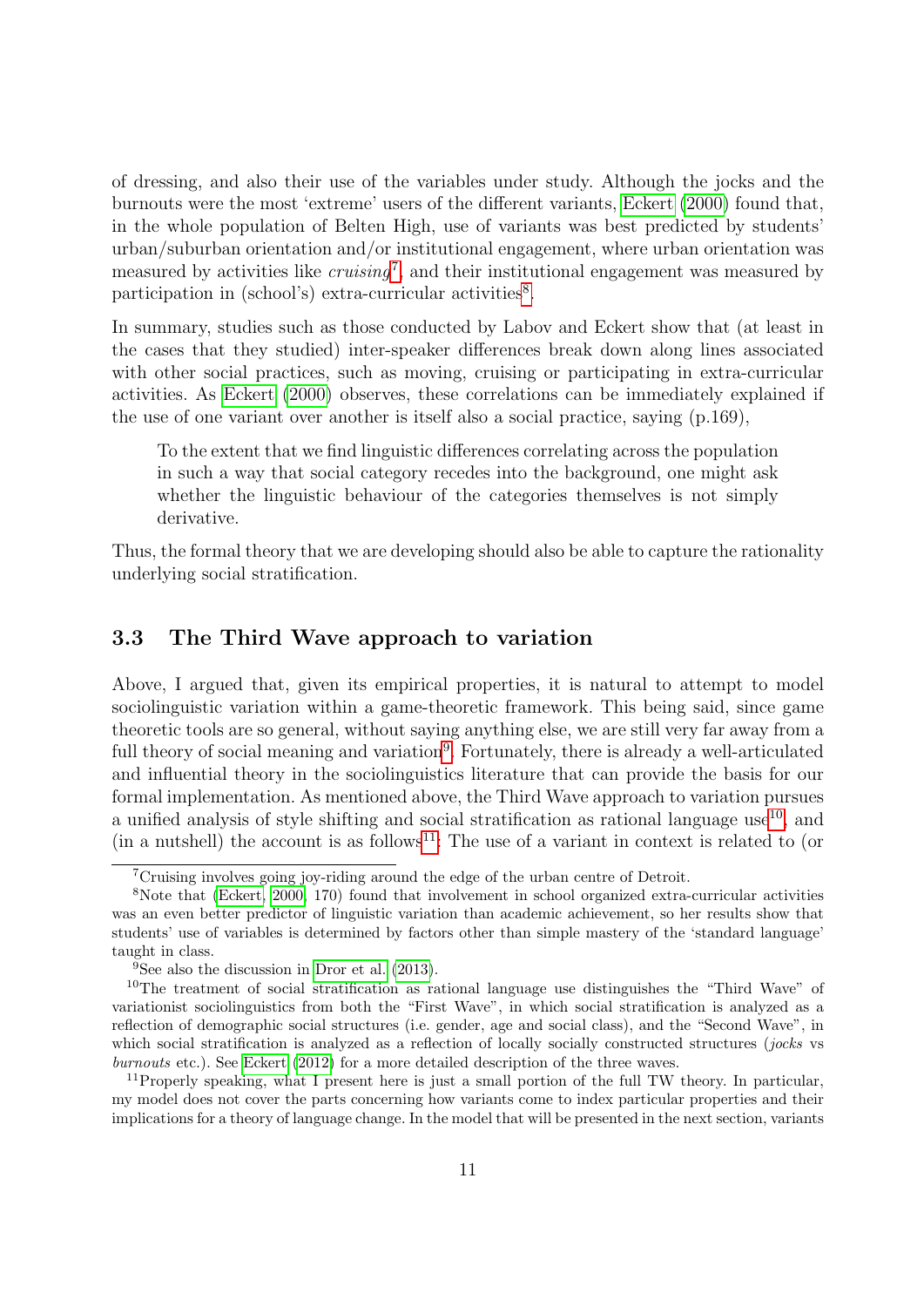in this discipline's terminology indexes) sets of properties, stances or other concepts/ideas that are to be attributed to the speaker [\(Ochs, 1992,](#page-34-7) [1993;](#page-35-7) [Silverstein, 1979,](#page-35-8) [2003;](#page-35-9) [Eckert,](#page-32-6) [2008,](#page-32-6) and others)). Speakers use these linguistic resources to (attempt to) construct the persona that will be the most useful to them in their context-specific goals. Here we take the notion of goals to be very general, encompassing concrete aims such as getting a job in a flower shop, but also more abstract things such as making friends or even communicating one's 'true' self to their interlocutor. By virtue of what speakers' goals and desires are, and by virtue of what resources they have to use, different variants will be more useful to different speakers in different contexts. Thus, in the same way that the properties indexed by -ing are more useful to someone like Obama in a formal setting than in an informal setting, the properties indexed by *-ing* are more useful to upper middle class speakers (in the context of being interviewed by a researcher) than to working class speakers.

As described above, TW clearly makes reference to notions like interactivity and rationality; however, it is not a mathematical theory. Thus, although its insights concerning social meaning, sociolinguistic variation and identity/persona construction are clear, by virtue of its form, such a theory cannot be directly incorporated into a broader formal theory of pragmatics. I argue that such an incorporation is desirable for a number of reasons. Firstly, I argued above (following others) that inferences triggered by sociolinguistic variants should be analyzed as instances of pragmatic enrichment; thus, formal theories of language use and interpretation will be incomplete if they cannot be applied to this empirical domain. Secondly, their lack of formalization has isolated the insights of influential sociolinguistic theories such as TW inaccessible to have been isolated from work in cognitive science, computer science and artificial intelligence, to the detriment of these fields<sup>[12](#page-11-0)</sup>. Finally, beyond the field of linguistic pragmatics, social meaning and persona/identity construction are fundamental theoretical notions in many disciplines of the humanities and social sciences. They play a key role in our understanding of linguistic and non-linguistic phenomena studied in anthropology, sociology, philosophy, psychology and gender studies (see [Cerulo,](#page-31-6) [1997;](#page-31-6) [Hacking, 1999,](#page-32-10) for overviews). Moreover, methods based on identity construction through language are widely employed outside academia, for example in education (eg. [Roberts, 1991;](#page-35-10) [Varelas, 2012;](#page-36-5) [Kelly, 2014,](#page-33-10) among others)), management [\(DeRue and Ash](#page-31-7)[ford, 2010;](#page-31-7) [Dutton et al., 2010,](#page-31-8) among others), social work [\(Miehls and Moffatt, 2000,](#page-34-8) among others), digital communication [\(Zhao et al., 2008\)](#page-37-0), and even social justice [\(Taylor,](#page-36-6) [2000;](#page-36-6) [Charmaz, 2011,](#page-31-9) among others). It is therefore crucial that our understanding of the relationship between language, meaning, identity and variation be as detailed, as explicit and as well-founded as possible. Formalization is a powerful tool that we can use to carefully distinguish between different aspects of theoretical proposals made in sociolinguistics

come with associated sets of properties (indexical fields) and the model does not have any evolutionary or large-scale diachronic component. However, I believe that it would be of great interest to extend my proposal to capture these other aspects of TW in the future.

<span id="page-11-0"></span><sup>12</sup>See [Cameron](#page-30-6) [\(2016\)](#page-30-6) and [Hardaker](#page-32-11) [\(2016\)](#page-32-11) for recent discussion of the importance of incorporating more sophisticated information about social meaning and its relation to identity into online gender-based harassment prevention tools. See [Nguyen et al.](#page-34-9) [\(2016\)](#page-34-9) for a comprehensive overview of the difficulties of integrating informal insights from sociolinguistics into NLP.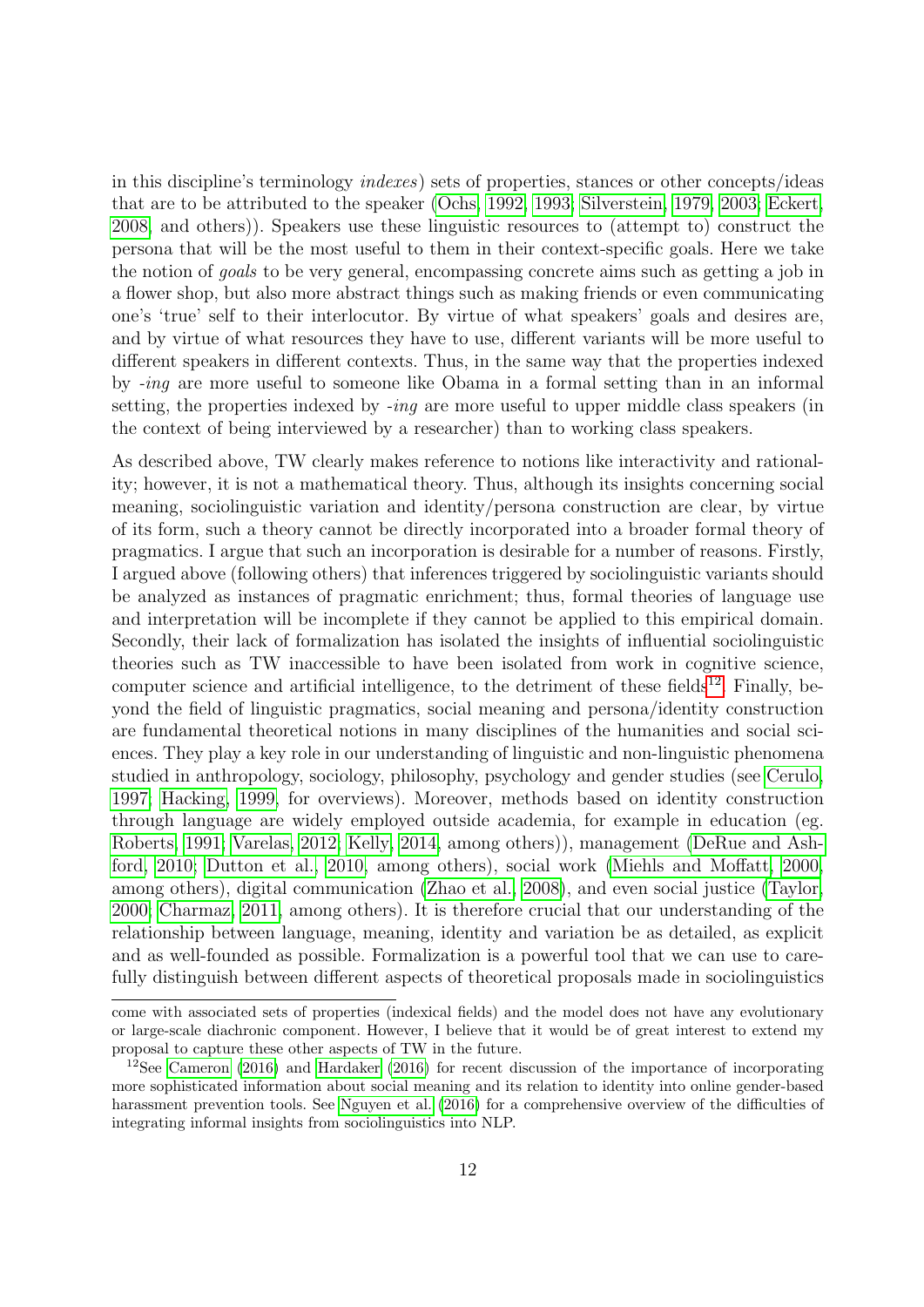and for precisely identifying empirical predictions made by competing analyses.

With these considerations in mind, in the second half of the paper I propose to formalize the Third Wave approach to variation using signalling games and a Bayesian approach to speaker/listener uncertainty. In doing so, I hope to bring social meaning into the domain of game-theoretic pragmatics and, more generally, identity construction through language into the domain of formal pragmatics.

# <span id="page-12-0"></span>4 Social Meaning Games

This section presents the social meaning game (SMG) framework. As mentioned above, the framework combines a modification of [Lewis](#page-34-0) [\(1969\)](#page-34-0)'s signalling games with a probabilistic/Bayesian approach to speaker/listener beliefs and uncertainty (see [Tenenbaum et al.,](#page-36-7) [2011,](#page-36-7) for an overview). In a nutshell, a *signalling game* is a game of coordination between two agents, S (the speaker/sender) and L (the listener/receiver). S has a piece of information that they wish to communicate to L (their type). S's action is to choose a message m to send L, and L's action is to assign an interpretation to  $m$ , and, in doing so, update their prior beliefs about the world using the information communicated by m [\(Stalnaker, 1978;](#page-36-8) [Lewis, 1979;](#page-34-10) [Heim, 1982,](#page-33-11) among others). In Lewisian signalling games, S and L's payoffs are calculated based on coordination: (broadly speaking) both players win if L correctly interprets S's message, updating their beliefs accordingly, and they both lose if S's type and L's interpretation do not converge, and L comes to believe something different about the world than that which S intended.

Social meaning games will have a similar structure: they are games of interaction between two agents: S (speaker/sender) and L (listener/receiver). S has a set of properties characterizing themselves they wish to communicate to L (their type). S's action is to choose a message m to send  $L^{13}$  $L^{13}$  $L^{13}$ , and L's action is to attribute a set of properties to S based on m and their prior beliefs about S, and, in doing so, update their beliefs.

S and L's payoffs and, consequently, the solution concept (or rule that determines how the game is played) will be very similar to what is found in Iterated Best Response (IBR) or Rational Speech Act (RSA) models, which have been widely used in formal approaches to Gricean pragmatics [\(Franke, 2009;](#page-32-12) [Frank and Goodman, 2012;](#page-32-13) [Lassiter and Goodman,](#page-33-12)

<span id="page-12-1"></span><sup>&</sup>lt;sup>13</sup>Note that the framework does not at all assume that all or even most aspects of message/interpretation selection or utility calculation are conscious or intentional. We know from the psychological literature (for example, the literature on motion planning [\(Rosenbaum et al., 2007,](#page-35-11) [2012\)](#page-35-12)) that we make enormously many subconscious choices and calculations when we engage in daily cognitive activities (see [Dennett, 1993;](#page-31-10) [Graziano, 2013,](#page-32-14) among others). Furthermore, work in the field of evolutionary game theory (see [Gintis,](#page-32-15) [2000\)](#page-32-15) has shown that even agents not possessing consciousness (like single-celled organisms) appear to engage in the kinds of utility maximizing calculations that are presented in this paper. Thus, the present proposal has nothing to say about the role/limitations of consciousness in sociolinguistic variation and interpretation.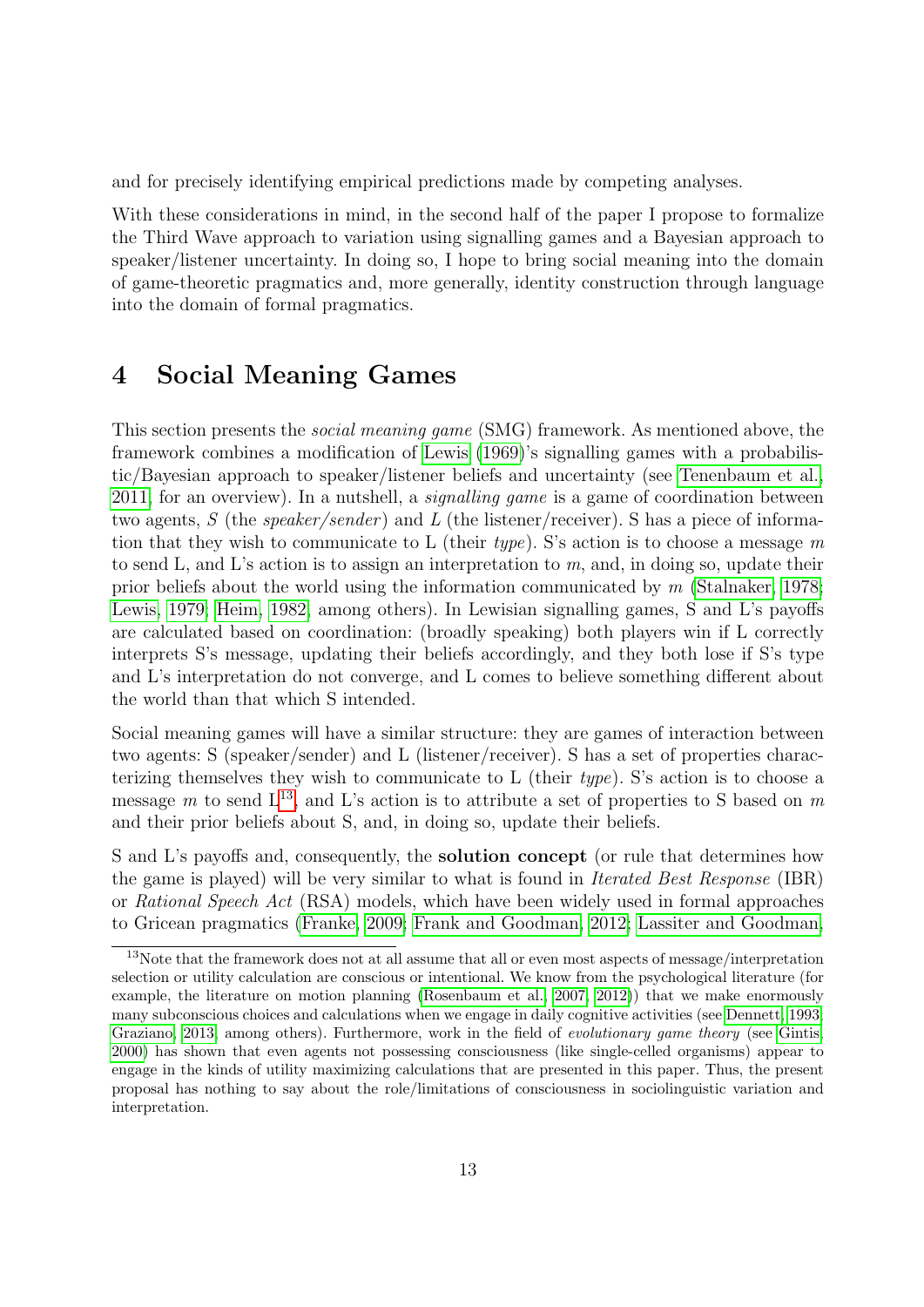[2013;](#page-33-12) [Degen and Franke, 2012;](#page-31-11) Franke and Jäger, 2016; [Degen and Tanenhaus, 2015;](#page-31-12) [Bergen](#page-29-8) [et al., 2016,](#page-29-8) among others). However, contrary to classic IBR/RSA models, something else will play an important a role in calculating an agents utility (and subsequent actions): S and L's personal preferences in the context, which we will call their values.

#### <span id="page-13-2"></span>4.1 Basic Setup

The definition of a SMG is laid out more formally in Def. [4.1.](#page-13-0) Some of the lines of Def. [4.1](#page-13-0) will doubtlessly be opaque to the reader; however, they will be further elaborated in the rest of this section.

<span id="page-13-0"></span>**Definition 4.1.** A **Social Meaning Game** is a tuple  $\{S, L\}, \langle \mathbb{P}, \rangle, M, C, [\cdot], Pr \rangle$  where:

- 1. S and L are the players.
- 2.  $\langle \mathbb{P}, \rangle$  is the **universe** (a relational structure), where
	- $\mathbb{P} = \{p_1, \ldots, p_n\}$  is a finite set of properties.
	- $\bullet$  > is a relation on  $\mathbb P$  that is irreflexive.
- 3. M is a finite set of messages.
- 4. C is a measure function on M describing the cost of each message.
- 5.  $\lceil \cdot \rceil$  is the **indexation** relation (to be described below).
- 6. Pr is a probability distribution over sets of properties describing  $L$ 's **prior beliefs** about S.

As shown above, the basic domain of interpretation is  $\mathbb{P}$ , a set of properties. In this paper, we will have the relation  $\geq$  encode relationships between properties, namely incompatibility; that is,  $P_1 > P_2$  just in case  $P_1$  and  $P_2$  are contraries: they cannot both be true of an individual at the same time. This will be the extent of the structure that we will impose on the universe; however, in future extensions of the model it may be desirable to enrich the universe with scales, antonymy relations or other more complicated structures.

As a concrete example, let us consider a universe specified as shown in [\(8\),](#page-13-1) where it is impossible to be both competent and incompetent at the same time, and it is impossible to be both friendly (where we should understand friendliness as also regrouping properties such solidarity and authenticity) and aloof (where we should understand *aloofness* as regrouping properties such as pretension, exclusion and snobbishness).

- <span id="page-13-1"></span>(8)  $\mathbb{P} = \{\text{compact, incomplete, friendly, a} \}$ 
	- a. competent > incompetent
	- b. friendly  $>$  aloof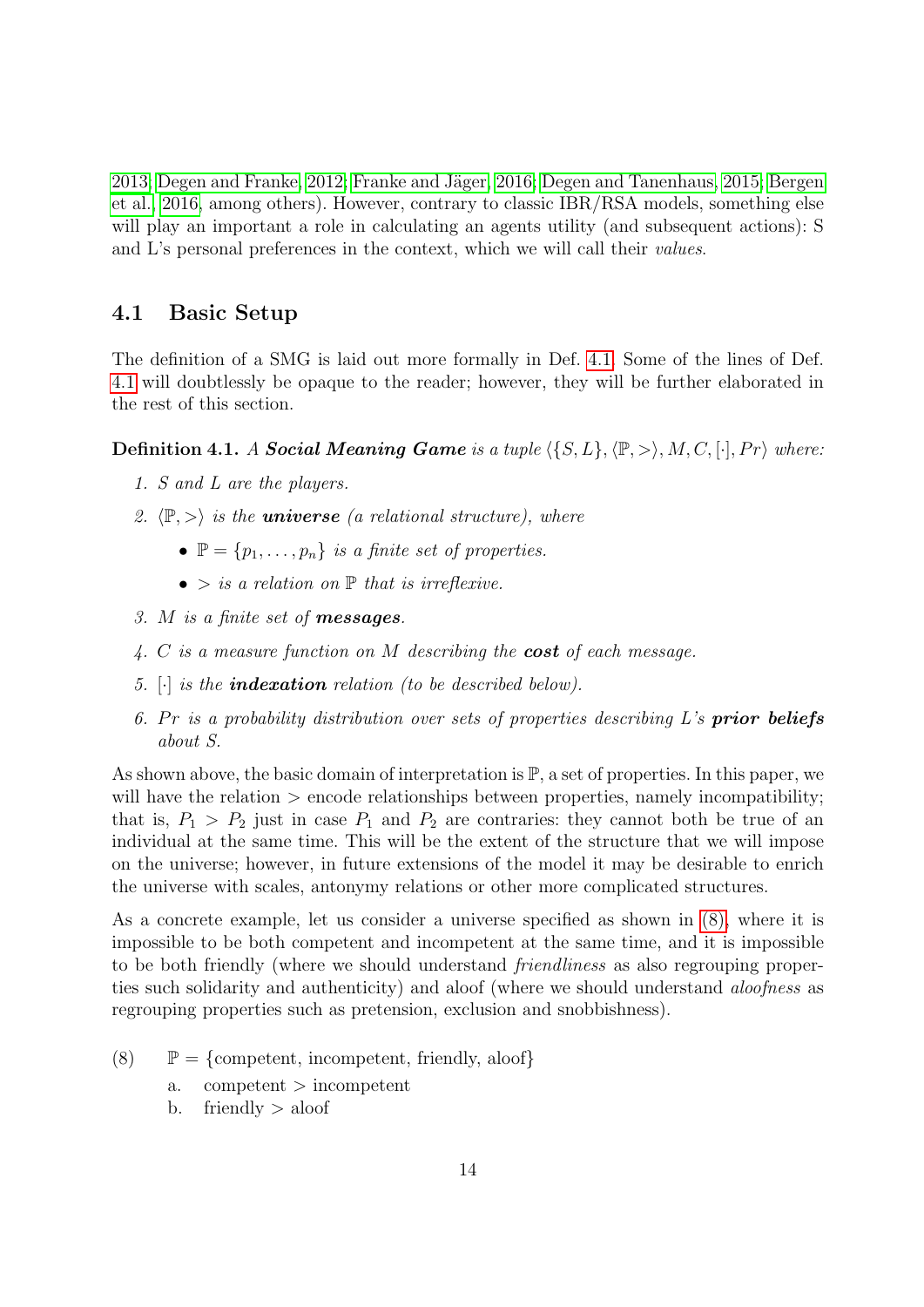In addition to the attribution of individual properties and the meaning of individual variables, TW also focuses on how those variables combine together into styles, which are both related to and construct particular social types called personae (see [Podesva, 2004;](#page-35-5) [Zhang, 2005,](#page-37-1) [2008;](#page-37-2) [Eckert, 2008,](#page-32-6) among many others). In this paper, we take personae to be particular collections of properties that 'go together'. Thus, the set of possible personae are the maximally consistent sets of properties<sup>[14](#page-14-0)</sup>, as shown in Def. [4.2.](#page-14-1)

#### <span id="page-14-1"></span>**Definition 4.2.** P is possible **persona**  $(P \in PERS)$  iff

| 1. $P \subseteq \mathbb{P}$ and there are no $p_1, p_2 \in P$ such that $p_1 > p_2$ . | Consistency |
|---------------------------------------------------------------------------------------|-------------|
|---------------------------------------------------------------------------------------|-------------|

2. There is no  $P' \in$  PERS such that  $P \subset P'$ . Maximality

In our simple example, then, by Def. [4.2,](#page-14-1) the possible personae in the universe in [\(8\)](#page-13-1) are shown in  $(9)$ : we have the set {competent, friendly}, (what we might think of as) the 'cool guy' type; {competent, aloof}, the 'stern leader' type; {incompetent, friendly}, the 'doofus' type; and {incompetent, aloof}, the 'arrogant asshole' type.

<span id="page-14-2"></span>(9) PERS = {{competent, friendly}, {competent, aloof}, {incompetent, friendly}, {incompetent, aloof}}

As in classic signalling games, we have a set of messages, which come with a set of costs.

#### (10) Messages and Costs.

- a.  $M = \{m_1, \ldots, m_n\}$  is the set of messages (i.e. variants) that S can pick from.
- b.  $C$  is a function from  $M$  to the real numbers that assigns a cost to each message.

In order to show how SMGs work, we will start by showing how to model [Labov](#page-33-6) [\(2012\)](#page-33-6)'s study of President Obama's use of (ING) across three contexts. Thus, in the game, we will have two messages  $(11)$ .

<span id="page-14-3"></span>

| MESSAGE         | COST |
|-----------------|------|
| $-mq$           |      |
| $-i n^{\prime}$ |      |

How should we interpret the costs associated with variants? One idea might be to identify the cost of a message with the comfort or ease (or lack thereof) that a speaker has with manipulating it. For example, if  $m$  is a prestige or standard form which requires a certain amount of exposure/engagement with educational institutions in order to manipulate properly, then, for speakers who have not had such exposure,  $m$  would be more costly to use than a more vernacular message  $m'$  (see [Bourdieu and Boltanski, 1975;](#page-30-7) [Bourdieu, 1980\)](#page-29-9).

<span id="page-14-0"></span> $14$ For simplicity, we assume that the personae are maximally consistent sets; however, in future empirical work, it may prove to be interesting to consider 'sub personae', i.e. non maximal sets.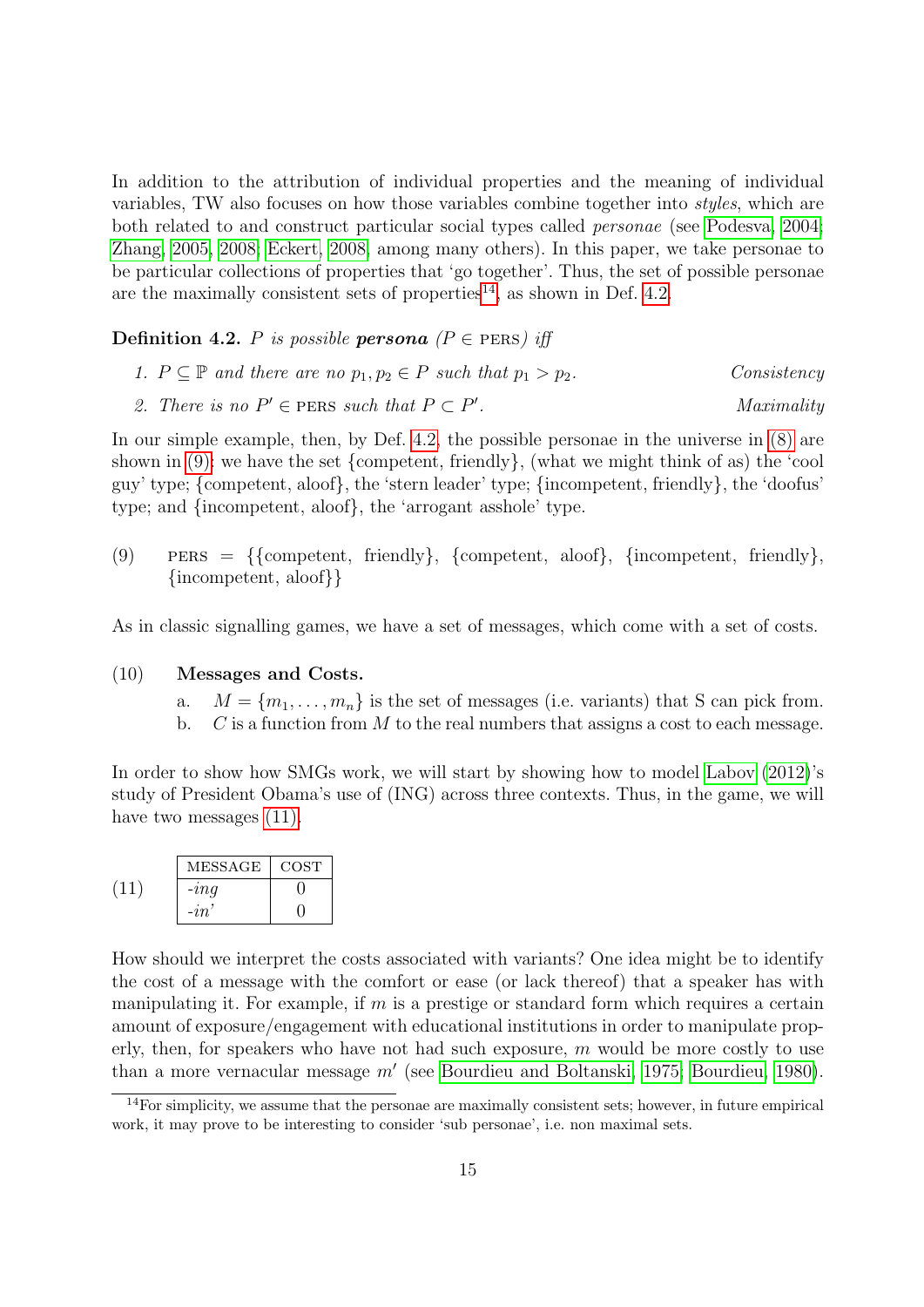Parallely, if m is a highly vernacular form that the speaker is not familiar with or does not form part of the speaker's 'native' dialect (as in cases of language crossing [\(Rampton, 1995;](#page-35-13) [Bucholtz, 1999,](#page-30-8) [2010,](#page-30-9) among others), the same principle may apply. Since both variants of (ING) are used by members of all educational levels [\(Hazen, 2006\)](#page-33-13) and the use of  $-in'$  is not particularly stigmatized<sup>[15](#page-15-0)</sup>, we will assume for our example that there are no differences in the cost of using  $-in'$  than in the cost of using  $-ing.$ 

This being said, having articulated costs may become important when it comes time to integrate SMGs within a broader model of linguistic production and interpretation. As mentioned in the introduction, SMGs aim only to model the social or strategic aspect of linguistic variation. When we go to speak, which form we end up picking depends on a wide range of factors, only a subset of which depend on social meaning and persona construction. In addition to social (or what Labov calls external) factors, physiological or psycholinguistic factors such as ease of articulation, frequency, priming or other processing factors may play a role in favouring the use of one variant over another. Likewise, grammatical factors may induce a bias in favour of one variant over another. For example, it has been shown that (ING) is conditioned by grammatical category and other abstract properties of morphological structure [\(Labov, 1966;](#page-33-1) [Houston, 1985;](#page-33-14) [Tamminga, 2014\)](#page-36-9), so it seems reasonable to capture the generalization that -ing is disfavoured in some grammatical environment compared to  $-in'$  by assigning an occurrence of  $-ing$  in that environment a higher cost than is assigned to  $-in'$  in the same context, possibly through the use of a harmonic grammar [\(Legendre et al., 1990;](#page-34-11) Smolensky and Legendre,  $2006)^{16}$  $2006)^{16}$  $2006)^{16}$ . Of course, adding internal/grammatical conditioning factors to the model would require much more elaborate message representations which would complicate the exposition here, so we will assign a cost of zero to both variants of (ING) in [\(11\).](#page-14-3)

As mentioned in section [3,](#page-6-0) in Third Wave, individual variants have meaning that goes beyond their truth conditional meaning. More precisely, variants are proposed to index sets of properties, called their indexical field [\(Eckert, 2008\)](#page-32-6). In SMGs, messages are proposed to be related to their field via the indexation relation, as shown in [\(12\).](#page-15-2)

<span id="page-15-2"></span> $(12)$  Indexation relation  $([-])$ . For all messages  $m \in M$ ,  $[m] \subseteq \mathbb{P}$ .

Much current work within TW is devoted to studying the structure of indexical fields, investigating whether there are different orders of indexicality within a field [\(Silverstein,](#page-35-9) [2003\)](#page-35-9), whether there are meaningful relations between the properties that make up a variant's field [\(Eckert, 2008\)](#page-32-6), and, if so, whether there exists some kind of algorithm that can extract these relations automatically [\(Oushiro, 2015\)](#page-35-14). In this paper, I will keep things as simple as possible and not impose any structure on these sets, but, again, the structure

<span id="page-15-1"></span><span id="page-15-0"></span><sup>&</sup>lt;sup>15</sup>That is, (ING) is a *marker* rather than a *stereotype* in the sense of [Labov](#page-33-1) [\(1966\)](#page-33-1).

<sup>16</sup>Indeed, there exist mathematical connections between game-theoretic syntax/semantics and optimality-based syntax-semantics [\(Dekker and Van Rooy, 2000;](#page-31-13) Franke and Jäger, 2012).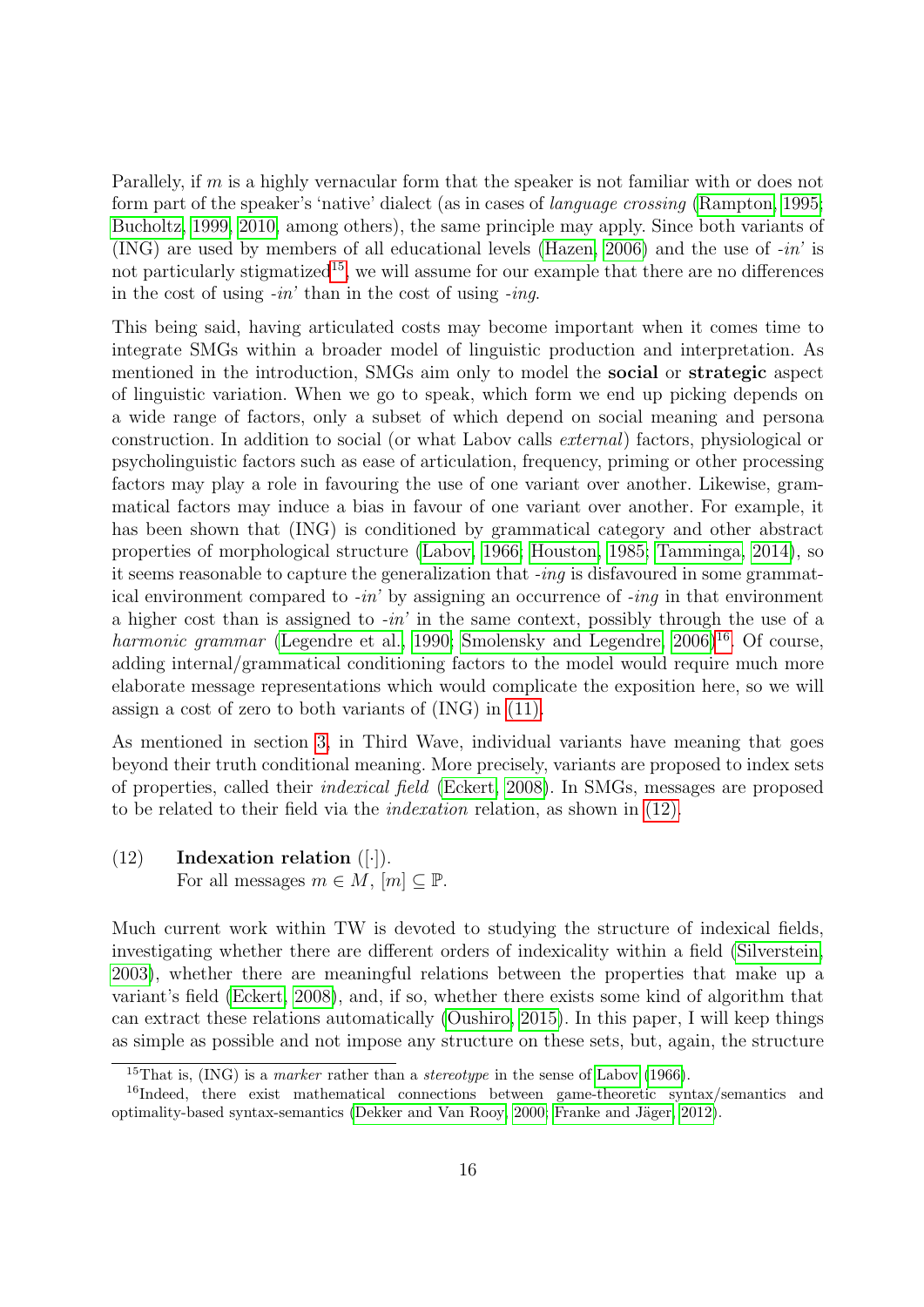of the fields could easily be enriched, should we find empirical arguments in favour of doing so.

In today's example, following (simplified) [Eckert](#page-32-6) [\(2008\)](#page-32-6); [Campbell-Kibler](#page-30-10) [\(2009\)](#page-30-10), we will assume that the variants of (ING) are associated with the sets shown in [\(13\),](#page-16-0) which I will call Eckert fields.

<span id="page-16-0"></span>(13) Eckert fields associated with (ING)

a.  $[-ing] = \{ \text{compact}, \text{aloof} \}$ 

b.  $[-in'] = {incompact, friendly}$ 

The Eckert fields shown in [\(13\)](#page-16-0) correspond to the standard representation within sociolinguistics (see the representations proposed by [Campbell-Kibler, 2008,](#page-30-2) [2009;](#page-30-10) [Eckert, 2008;](#page-32-6) [Moore and Podesva, 2009;](#page-34-12) [Walker et al., 2014;](#page-36-11) [Beaton and Washington, 2015;](#page-29-10) [Tyler, 2015;](#page-36-12) [Drager, 2015;](#page-31-14) [Oushiro, 2015\)](#page-35-14); however, it turns out that the objects in [\(13\)](#page-16-0) are not exactly of the right type to incorporate into an IBR/RSA-style model. Therefore, we will take advantage of Richard Montague's important observation that (formally speaking) we often have multiple ways of looking at an object: either we can look at it directly, or, equivalently, we can look at it as its set of characterizing properties. Thus, in the spirit of [Montague](#page-34-13) [\(1973\)](#page-34-13), we will look at Eckert indexical fields equivalently through the personae that they have the potential to construct<sup>[17](#page-16-1)</sup>; in other words, the Eckert-Montague field on {competent, friendly} will consist of all the personae that are either competent or friendly. We will call these type-lifted fields *Eckert-Montague fields*, shown in Table [1.](#page-16-2) As shown in this table, there is some overlap in the Eckert-Montague fields of (ING) but crucially only -ing can be used to construct the {competent, aloof} (stern leader) persona; whereas, only -in' can be used to construct the {incompetent, friendly} persona (the doofus).

<span id="page-16-2"></span>

|         | Variant Eckert field                | Eckert-Montague field                                                                             |
|---------|-------------------------------------|---------------------------------------------------------------------------------------------------|
| $-$ ing | $\{\text{compact}, \text{aloof}\}\$ | {comp., aloof}, {comp., friend.}, {incomp., aloof}                                                |
| $-in'$  |                                     | $\{\text{incompact}, \text{ friendly}\}\  \$ {incomp., friend}, {comp., friend}, {incomp., aloof} |

Table 1 – Messages in Obama example

We are now ready to describe how the game is played; that is, how the moves of the speaker and the listener are chosen.

As in IBR/RSA models, the model of the speaker and the listener are parallel: the listener (L) has prior beliefs about the properties of the speaker before they speak. These beliefs can be specific (i.e. *George Bush is like X*) or general (i.e. *Americans are like X*). Likewise, if we are modelling the behaviour of the speaker, we propose that S makes a hypothesis

<span id="page-16-1"></span><sup>&</sup>lt;sup>17</sup>In the terminology of *Generalized Quantifier Theory* [\(Barwise and Cooper, 1981;](#page-29-11) [Keenan and Stavi,](#page-33-15) [1986\)](#page-33-15), the Eckert-Montague field on {competent, friendly} is derived through taking the Montagovian Individual on competent or friendly.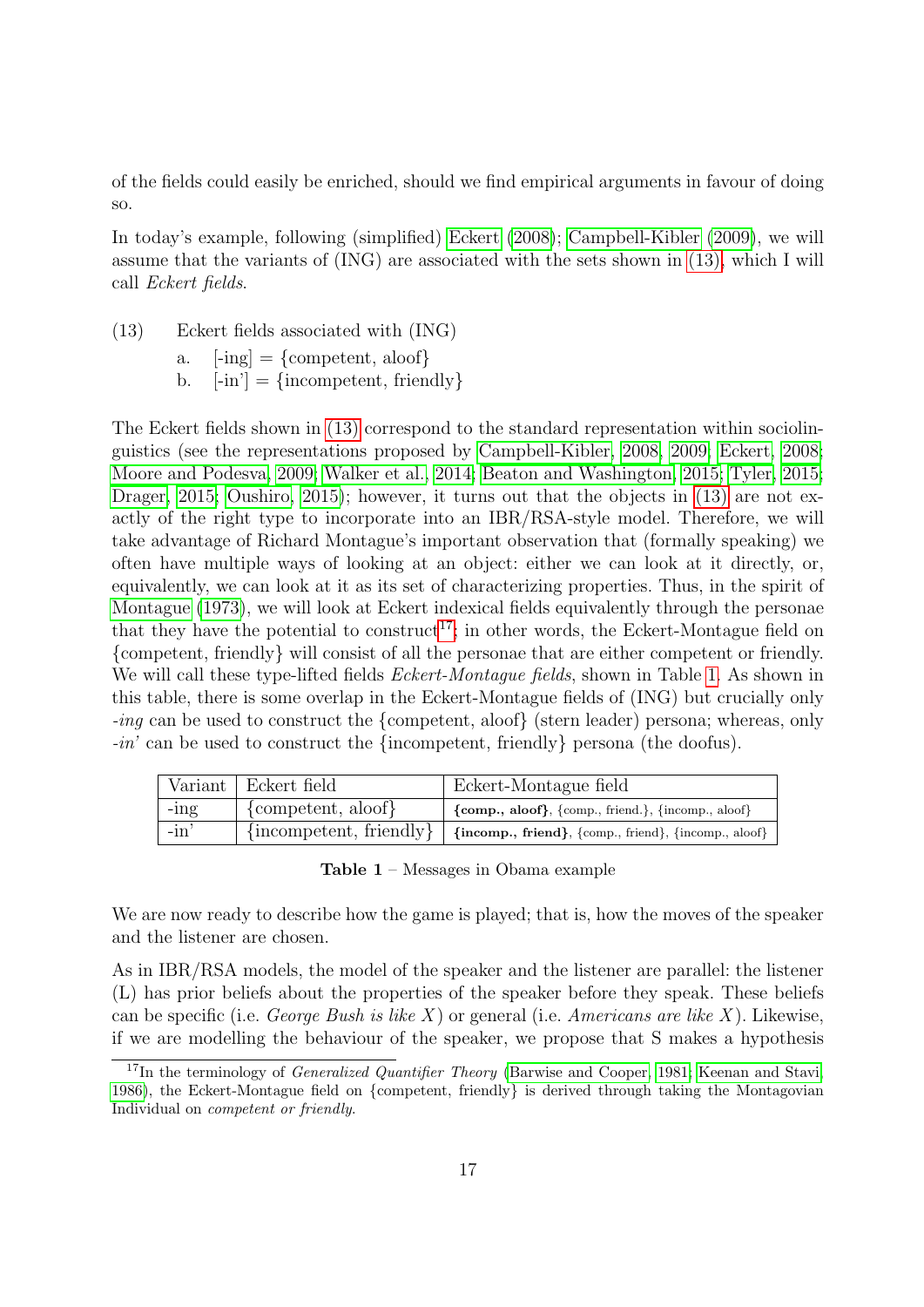about L's beliefs concerning which persona S instantiates. These beliefs are represented as a probability distribution (Pr) over personae.

Returning to Labov's Obama example: consider the casual context in which Obama is at the barbecue. Suppose, in this context, Obama is worried about coming off as too aloof, since he is the president. Indeed, one of the main reasons that politicians do such 'meet and greet' events is to try to counteract this impression. The way that we encode this worry in the model is by putting more probability mass on the personae that are aloof (the stern leader and the asshole) than on the personae that are friendly (the cool guy and the doofus) in Obama's hypothesis about his listener's prior beliefs, as shown in Table [2.](#page-17-0)

<span id="page-17-0"></span>

| Persona | stern leader                     | cool guy                       | asshole                                          | doofus   |
|---------|----------------------------------|--------------------------------|--------------------------------------------------|----------|
|         | $\{\text{comp}, \text{aloof}\}\$ | $\vert$ {comp, friend} $\vert$ | $\vert$ {incomp, aloof} $\vert$ {incomp, friend} |          |
| Pr(P)   | ${).}30$                         |                                | 0.30                                             | $0.20\,$ |

Table 2 – Obama worries about seeming aloof.

As in IBR/RSA models, the social interpretation process proceeds in a couple of steps: when they hear a variant, the listener first focusses their attention on the personae in the variant's Eckert-Montague field, discarding the other personae and updating their beliefs accordingly. More technically, L conditions their beliefs on the meaning of the message [\(14\):](#page-17-1) they intersect each persona with the variant's indexical field and then normalize the measure.

<span id="page-17-1"></span>(14) 
$$
Pr(P|m) = \frac{Pr(\lbrace P \rbrace \cap [m])}{Pr([m]))}
$$
 Conditionalization

The results of conditionalization for both variants of (ING) on listener priors at the barbe-cue are shown in Table [3.](#page-17-2) If the listener hears  $-ing$ , they are certain that their interlocutor is not a doofus, but they remain uncertain about the remaining possibilities. Likewise, if they hear -in', they are certain that S is not the stern leader (because a stern leader would not say -in'); so they assign this persona a zero probability and normalize over the cool guy, asshole and doofus.

<span id="page-17-2"></span>

|      | stern leader                     | cool guy                          | asshole                 | doofus               |
|------|----------------------------------|-----------------------------------|-------------------------|----------------------|
| m    | $\{\text{comp}, \text{aloof}\}\$ | $\{\text{comp}, \text{friend}\}\$ | $\{incomp, a$ loof $\}$ | $\{incomp, friend\}$ |
| -ing | $\rm 0.375$                      | $\rm 0.25$                        | 0.375                   |                      |
| -in  |                                  | 0.286                             | 0.428                   | 0.286                |

**Table 3** – L's beliefs immediately after hearing m at the barbecue  $(\Pr(P|m))$ .

IBR/RSA models aim to formalize certain aspects of Gricean pragmatics, most notably, the role that informativity plays in successful communication. According to this framework, coordination, and therefore communication, occurs because speakers try to make the most informative statement possible, and listeners know this. Thus, informativity serves as an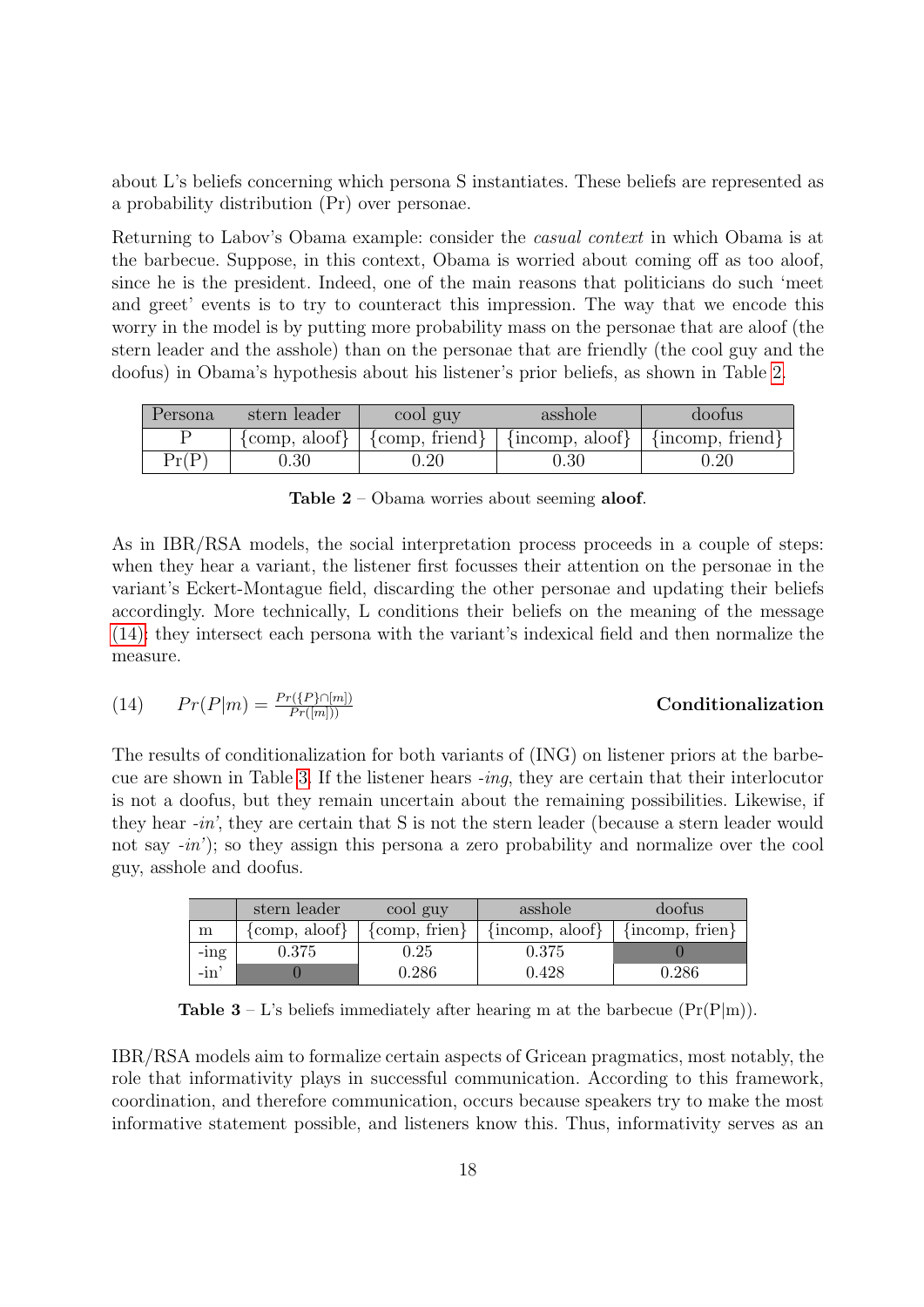external convergence point for both speaker and listener. As such, message informativity is encoded as part of S's utility function  $(U<sub>S</sub>)$ : the speaker's utility of a message, given that they wish to construct a particular persona, is measured as the informativity of the message (given the desired persona), minus whatever costs are associated with the message [\(15\).](#page-18-0) Following [Frank and Goodman](#page-32-13) [\(2012\)](#page-32-13), who follow [Shannon](#page-35-15) [\(1948\)](#page-35-15), we measure the informativity of a message m for a persona  $P$  as the natural log (ln) of the prior probability of P conditioned on the meaning of  $m$ .

#### <span id="page-18-0"></span>(15)  $U_S(m, P) = ln(Pr(P|m)) - C(m)$  RSA-style utility function

In SMGs, we will also adopt the proposal that persona/identity construction through lan-guage is driven (in part) by informativity<sup>[18](#page-18-1)</sup>: the speaker is trying to give the listener the most information possible about their desired persona, and the listener assumes that the speaker is giving them (intentionally or not) the most information about the kind of person that they are. Note that the joint assumption of informativity does not require that the listener is positively disposed or actively trying to coordinate with their interlocutor; rather, they are simply trying to extract the most information possible out of their interlocutor's linguistic offering.

<span id="page-18-2"></span>Plugging the values from Tables [3](#page-17-2) into the utility function in [\(15\)](#page-18-0) assigns the following utilities to pairs of personae and variants in Table [4.](#page-18-2)

|         | stern leader                     | cool guy                          | asshole             | doofus               |
|---------|----------------------------------|-----------------------------------|---------------------|----------------------|
| m       | $\{\text{comp}, \text{aloof}\}\$ | $\{\text{comp}, \text{friend}\}\$ | $\{incomp, aloof\}$ | $\{incomp, friend\}$ |
| $-$ ing | $-0.9808293$                     | $-1.386294$                       | $-0.9808293$        | $-\infty$            |
| $-in'$  | $-\infty$                        | $-1.251763$                       | $-0.8486321$        | $-1.251763$          |

**Table 4** – Obama's utility for trying to construct P with m at the barbecue  $(U_S(m, P))$ .

#### 4.2 Predicting speaker behaviour

A major assumption underlying game-theoretic treatments of language use and understanding is that speakers and listeners are (at least) approximately rational. We assume that they are rational in the sense that they are trying to maximize their utility; however, we assume that they are only approximately so, meaning that they may not in fact always pick the optimal action. It is well-known that mental computation can be impeded by a variety of things (tiredness, attention deficits etc.). Therefore, in order to account for possible variability in action selection, we assume that, rather than just picking the variant with the highest utility, S chooses the best option given a noise-perturbed assessment of utilities. One such weaker choice rule, called the Soft-Max Choice Rule [\(Luce, 1959;](#page-34-14) [Sutton and](#page-36-13) [Barto, 1998\)](#page-36-13), is widely used in both reinforcement learning and Bayesian game-theoretic

<span id="page-18-1"></span><sup>&</sup>lt;sup>18</sup>See [Burnett](#page-30-11) [\(2017\)](#page-30-11) for arguments that informativity also plays a role in sociolinguistic production.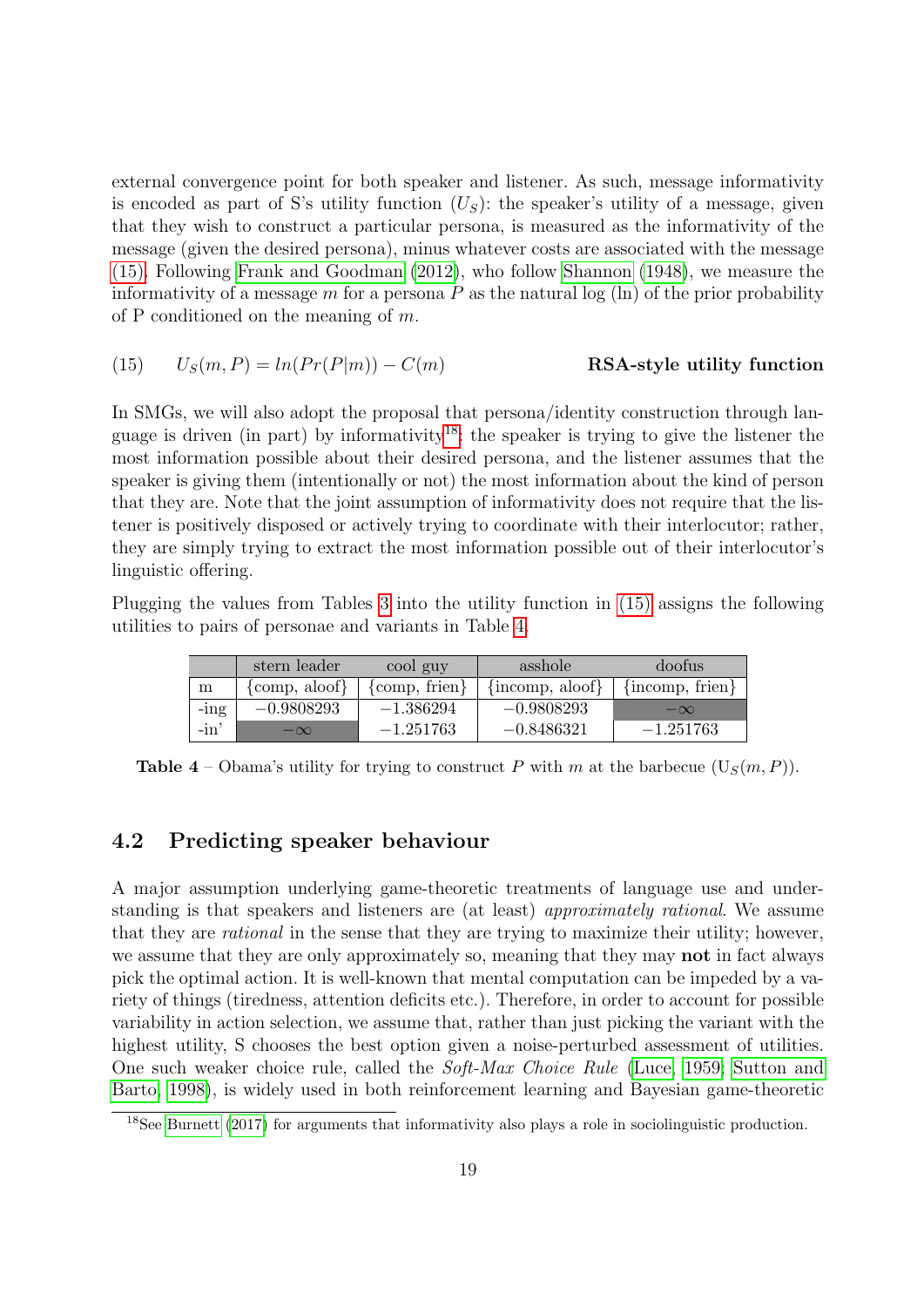approaches to a variety of pragmatic phenomena [\(Frank and Goodman, 2012;](#page-32-13) [Degen et al.,](#page-31-15) [2013;](#page-31-15) [Lassiter and Goodman, 2015;](#page-34-15) Franke and Jäger, 2016; [Bergen et al., 2016,](#page-29-8) among others). For example, in their accounts of both vague adjectives and scalar implicatures, [\(Lassiter and Goodman, 2015,](#page-34-15) 9) "employ a relaxed version of this model according to which agents choose stochastically, i.e., that speakers sample actions with the probability of making a choice increasing monotonically with its utility. . . Apparently sub-optimal choice rules of this type have considerable psychological motivation. They can also be rationalized in terms of optimal behavior for an agent whose computational abilities are bounded by time and resource constraints, but who can efficiently approximate optimal choices by sampling from a probability distribution".

Set in the SMG framework, the Soft-Max choice rule looks as in [\(16\),](#page-19-0) where  $P_S(m|P)$ notates the probability of S choosing using  $m$ , given that they're trying to construct  $P$ . The constant  $\alpha$  in [\(16\)](#page-19-0) is called the *temperature*, which represents how much indeterminacy the model allows. Setting  $\alpha$  to  $\infty$  recovers deterministic choice; whereas, setting it to a low value allows more variation.

<span id="page-19-0"></span>(16) 
$$
P_S(m|P) = \frac{exp(\alpha \times U_S(P,m))}{\sum_{m' \in M} exp(\alpha \times U_S(P,m'))}
$$
 Soft max choice rule

Suppose, at the barbecue, Obama wishes to construct the cool guy persona ({competent, friendly}. Plugging the values in Table [4](#page-18-2) into the choice rule in [\(16\),](#page-19-0) and with the temperature set at  $\alpha = 6$ , we predict that Obama will use  $-in'$  around 69% of the time (and  $-inq$ around 31% of the time), which is close to what Labov found.

After the barbecue finishes, Obama moves to take questions from reporters on the White House lawn. In this situation, we might imagine that although he is still in a relatively informal context (and so wants to construct the cool guy persona), he may be worried about appearing incompetent in front of antagonistic journalists. Again, we represent this worry in Obama's hypothesis about his interlocutor's priors: in Table [5,](#page-19-1) personae that are incompetent are weighted higher than competent personae.

<span id="page-19-1"></span>

| Persona | stern leader                     | cool guy                          | asshole             | doofus                   |
|---------|----------------------------------|-----------------------------------|---------------------|--------------------------|
|         | $\{\text{comp}, \text{aloof}\}\$ | $\{\text{comp}, \text{friend}\}\$ | $\{incomp, aloof\}$ | $\vert$ {incomp, friend} |
| Pr(P)   | 0.20                             | $0.20\,$                          | $\rm 0.30$          | ${).}30$                 |

Table 5 – Obama worries about seeming incompetent.

This change (from Table [2](#page-17-0) to Table [5\)](#page-19-1) has an important effect on Obama's predicted linguistic choices since changing prior beliefs will cause the informativity of the messages to change, which, in turn, will cause the speaker utility of a message to change, resulting in the predicted use of  $-in'$  to drop to around  $31\%$ , which again is similar to Labov's observation.

Finally, when Obama makes a speech at the DNC, he is in a very formal situation. In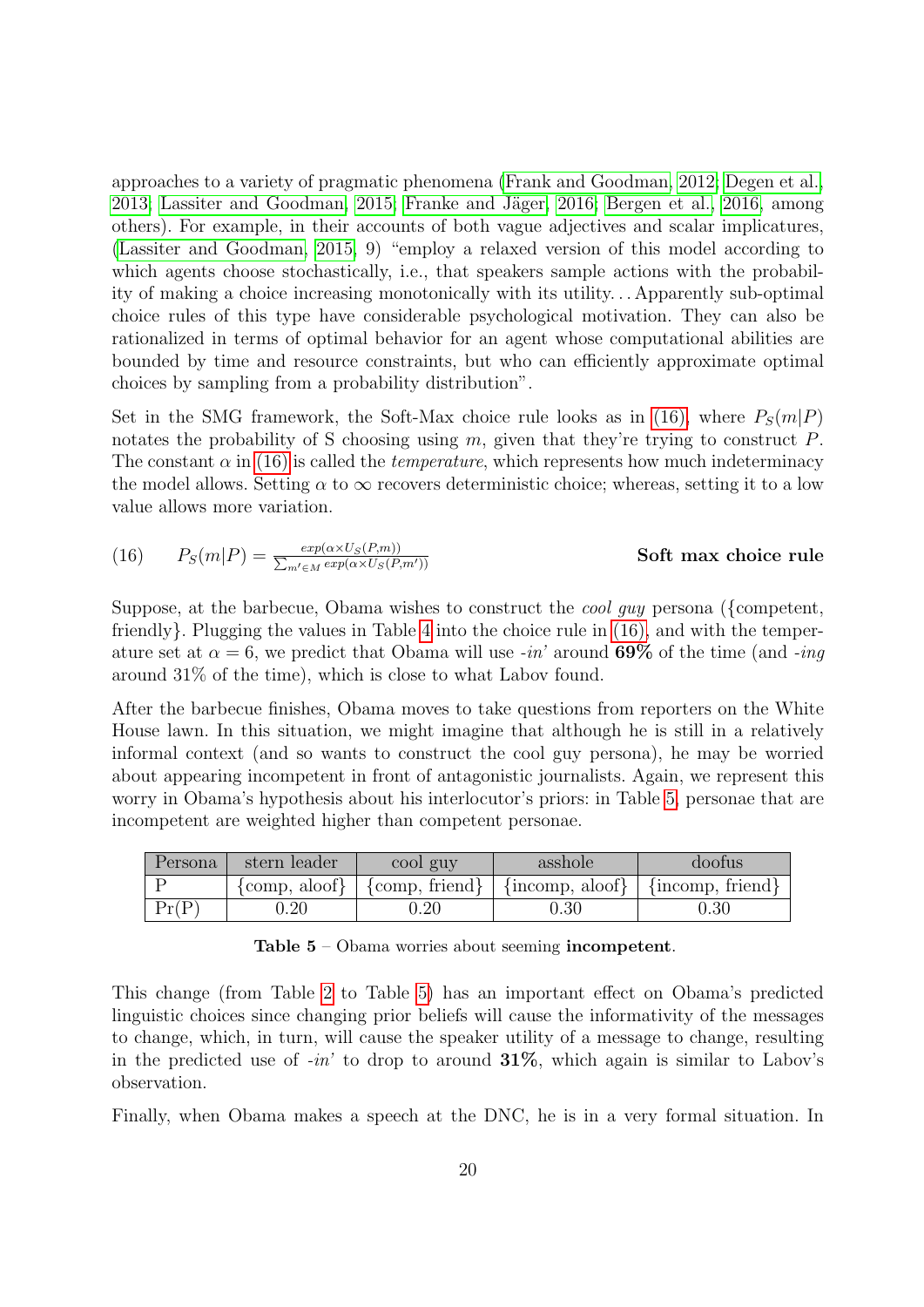such contexts, it is generally not very useful to appear particularly friendly; rather, what is valued in very formal contexts is the aloofness of the stern leader. So we might think that he constructs the stern leader ({competent, aloof}) in this context. Since neither competent nor *aloof* are in the indexical field of -in', this variant cannot be used to construct Obama's chosen persona; therefore, we predict that he should avoid this variant in this context. Thus, the complex patterns observed in Labov's sociolinguistic study of style shifting can be captured in the SMG framework through the interplay between speakers' (contextsensitive) persona selection and their hypotheses concerning how they are viewed by their interlocutor.

#### 4.3 Persona selection games

The Obama example in the previous section highlights the role that speakers' persona selection plays in sociolinguistic variation, and this also raises questions concerning about how similar social meaning games are/ought to be to classical signalling games. In particular, in the kind of signalling games that are most commonly used in formal linguistics, S's type is determined by 'Nature', as described by [\(Franke, 2009,](#page-32-12) 129):

Game theorists like to think of the states of a signaling game as initial chance moves by a third player, called **Nature**, who selects any state  $t \in T$  with probability  $Pr(t)$ , without any strategic concern of her own (cf. Harsanyi 1967, 1968a,b). In a signaling game, Nature reveals her choice to only the sender, but not the receiver.

The metaphor that S's type is chosen by impartial Nature seems perfectly appropriate for communication of most kinds of truth conditional meaning: S observes a fact about the world and then tried to report it to L. However, it is clear that, at least sometimes, the speaker has a hand in choosing which identity to construct and they are consciously aware of this: we reflect on how we want to present ourselves when we think about getting a new haircut, watch how we dress/talk on job interviews and other important occasions. So we need to incorporate speaker agency into persona selection: S's type should be chosen not by Nature, but by Human Nature. I therefore propose to incorporate persona selection into SMGs by supposing that the speaker has a preferential ordering over personae, which they may or may not be conscious of, and which contributes to determining when/how often they choose a particular persona to communicate to L. Of course, in most utterances, our attention is focused on whatever it is we are trying to do and/or the propositional information we are trying to communicate, not on identity construction, so persona selection for many of our utterances is unconscious<sup>[19](#page-20-0)</sup>.

<span id="page-20-0"></span><sup>&</sup>lt;sup>19</sup>Note that the fact that the persona selection process is often not consciously available to the speaker does not undermind the idea that they play a role in it: we have known since Antiquity [\(Finger, 2001\)](#page-32-17) that much (if not most) of our reasoning and planning is unconscious, and many areas of cognition have been argued to involve unconscious decision making (see [Dennett, 1993;](#page-31-10) [Graziano, 2013;](#page-32-14) [Dehaene, 2014,](#page-31-16) for overviews). In fact, there are even some philosophers [\(Carruthers and Veillet, 2011;](#page-30-12) [Carruthers, 2017\)](#page-30-13)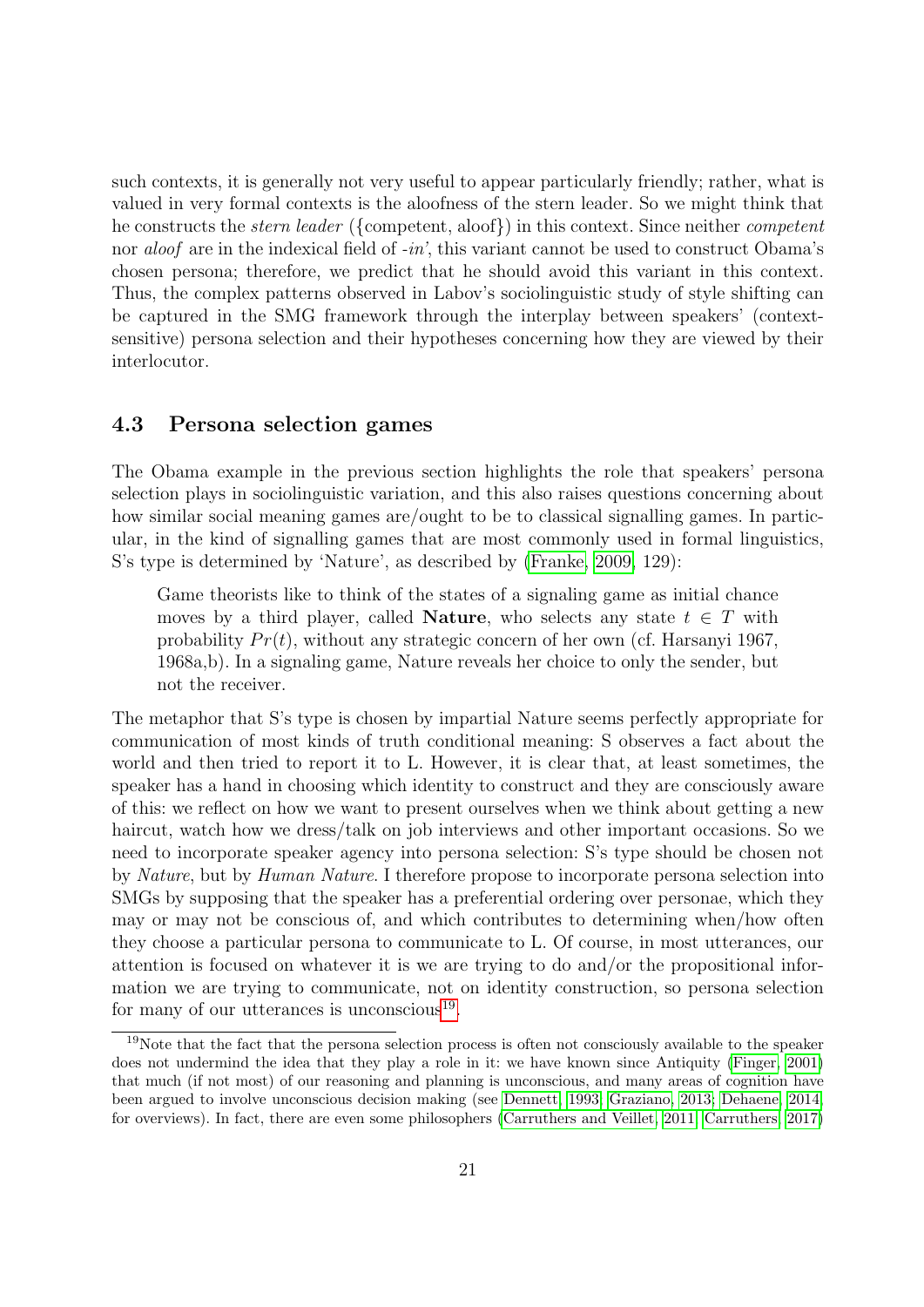More formally, I propose to extend the structure of SMGs with a payoff function  $\mu$  mapping personae to real numbers, which I call S's *values*. It seems reasonable to think that this  $\mu$ should be taken from a larger, non-linguistic game that captures S and L's interaction situation. For example, if we return to the barbecue example: social conventions at barbecues are such that, if someone is friendly to you, you should be friendly back. Likewise, if someone is not friendly to you, then why would you be friendly to them? Thus, coordination on (un)friendliness is optimal for most private citizens in this social context. Additionally, in a friendly interaction, it is better to be viewed as competent than incompetent, so we can suppose that both players prefer to be and interact with competent people. Thus, example of payoff functions  $(\mu s)$  for both S and L in the 'making friends at the barbecue' game are shown in Table [6.](#page-21-0)

<span id="page-21-0"></span>

|                                   | $\{\text{comp}, \text{friend}\}\$ | $\{\text{comp}, \text{aloof}\}\;$ | $\{incomp, friend\}$ | $\{incomp, aloof\}$ |
|-----------------------------------|-----------------------------------|-----------------------------------|----------------------|---------------------|
| $\{\text{comp}, \text{friend}\}\$ |                                   |                                   |                      |                     |
| $\{\text{comp}, \text{aloof}\}\$  |                                   | 2,2                               |                      |                     |
| $\{incomp, friend\}$              |                                   | U.I                               |                      |                     |
| $\{incomp, aloof\}$               | IJ.⊥                              |                                   |                      |                     |

**Table 6** –  $\mu$  functions for speaker (row) and their listener (column)

Of course, the goals of a politician at a barbecue are often different from those of private citizens (i.e., securing votes vs making friends), and friendliness/likeability is a property that is very highly valued in American presidents [\(Teven, 2008\)](#page-36-14). Furthermore, intelligence and competence are properties that have traditionally been valued in American presidents, and this is particularly the case with Obama [\(Alim and Smitherman, 2012\)](#page-29-12). So we might suppose that Obama wishes to appear competent and (above all) friendly, regardless of who he is interacting with<sup>[20](#page-21-1)</sup>, as shown in Table [7.](#page-21-2)

<span id="page-21-2"></span>

|                                   | $\{\text{comp}, \text{friend}\}\$ | $\{\text{comp}, \text{aloof}\}\$ | $\{incomp, friend\}$ | $\{incomp, aloof\}$ |
|-----------------------------------|-----------------------------------|----------------------------------|----------------------|---------------------|
| $\{\text{comp}, \text{friend}\}\$ |                                   |                                  |                      |                     |
| $\{\text{comp}, \text{aloof}\}\$  |                                   |                                  |                      |                     |
| ${incomp, firen}$                 |                                   |                                  |                      |                     |
| $\{incomp, aloof\}$               |                                   |                                  |                      |                     |

**Table 7** –  $\mu$  functions for Obama (row) and his listener (column)

Note that S's preferences on persona selection  $(\mu)$  are generally constrained by aspects of S's experiences. For example, our experiences created by external social structures (based on gender, class, ethnicity etc.) influence our internal dispositions, which go on to affect which identities we desire to construct [\(Bourdieu, 1972\)](#page-29-13) and ultimately which sociolinguistic variants we use. Obama himself acknowledges that he is particularly versatile when it

for whom none of our thoughts are actually conscious.

<span id="page-21-1"></span><sup>&</sup>lt;sup>20</sup>Establishing corresponding values for Trump requires intense, difficult ethnographic work...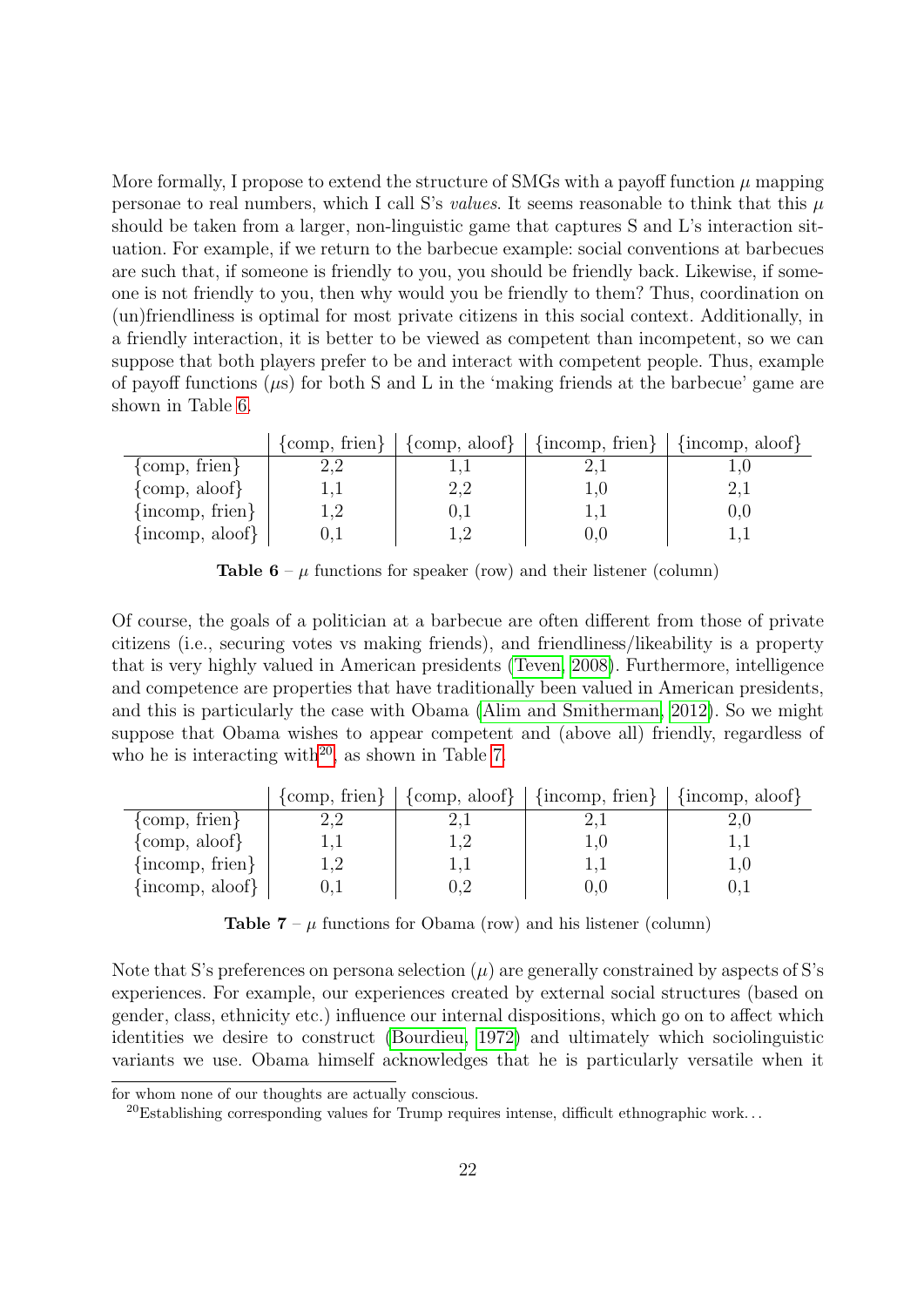comes varying both his personae and his language, and he hypothesizes that this facility is a product of his ethnic background (as shown in the quotation from [\(Alim and Smitherman,](#page-29-12)  $2012, 1)$  $2012, 1)$ .

You go to the cafeteria ... and the black kids are sitting here, white kids are sitting there, and you've got to make some choices. For me, basically I could run with anybody. Luckily for me, largely because of growing up in Hawai'i, there wasn't that sense of sharp divisions. Now, by the time I was negotiating environments where there were those kinds of sharp divisions, I was already confident enough to make my own decisions. It became a matter of being able to speak different dialects.

Likewise, properties of our bodies put enormous constraint our persona selection: as [\(But](#page-30-14)[ler, 1993\)](#page-30-14) says  $(p, x)$ , it is not the case that "one [wakes] in the morning, peruse[s] the closet [ $\dots$ ] for the gender of choice, don[s] that gender for the day, and then restor[s] the garment to its place at night". However, if our bodies change, then properties of  $\mu$  can change too, and this can affect our language. For example, [Calder](#page-30-5) [\(2016\)](#page-30-5) performed a study of /s/ fronting based on sociolinguistic interviews with SoMA (San Francisco) drag queens while they were transforming from male bodied individuals to queens. Calder reports that "as the queens transform into feminine drag, their pronunciation of /s/ gets both backer and louder. . . lower centers of gravity and higher amplitude are being used to index a stronger type of femininity when the queens are in drag". Thus, as their bodies change, new personae open up to the queens, which is then reflected in their speech.

The utility function for Obama in the persona selection game  $(\mu$  in Table [7\)](#page-21-2)<sup>[21](#page-22-0)</sup> can very naturally be mapped onto a probability distribution over personae  $(P_{\text{prns}})$  by means of the non-deterministic soft-max choice rule [\(16\),](#page-19-0) which again involves a temperature parameter  $\alpha'$ .

(17) 
$$
P_{\text{PERS}}(P) = \frac{exp(\alpha' \times \mu(P))}{\sum_{P' \in \text{PERS}} exp(\alpha' \times \mu(P'))}
$$
 Software choice rule

Taking into account possible variation in persona selection, we can then recover the predicted probability for a speaker using a particular variant  $m(\mathcal{P}_S(m))$  as the sum of the probabilities that S will pick some persona and use  $m$  to try to construct it, as shown in [\(18\).](#page-22-1) If, following the Obama barbecue example in the previous section, we set both  $\alpha$  and  $\alpha'$  to 6, we make roughly the same prediction as above, since Obama most highly values the {competent, friendly} persona in all cases:  $\mathcal{P}_{Obama}(-in') \approx 0.689$  and  $\mathcal{P}_{Obama}(-ing)$  $\approx 0.311$ .

<span id="page-22-1"></span><span id="page-22-0"></span><sup>&</sup>lt;sup>21</sup>It will not change anything for this example, but most likely the probability that S selects a persona should be given by S's expected utlity based on their expectations about which persona L will select, rather than simple utility; however, going much deeper into the properties of non-linguistic persona selection games is out of the scope of this paper.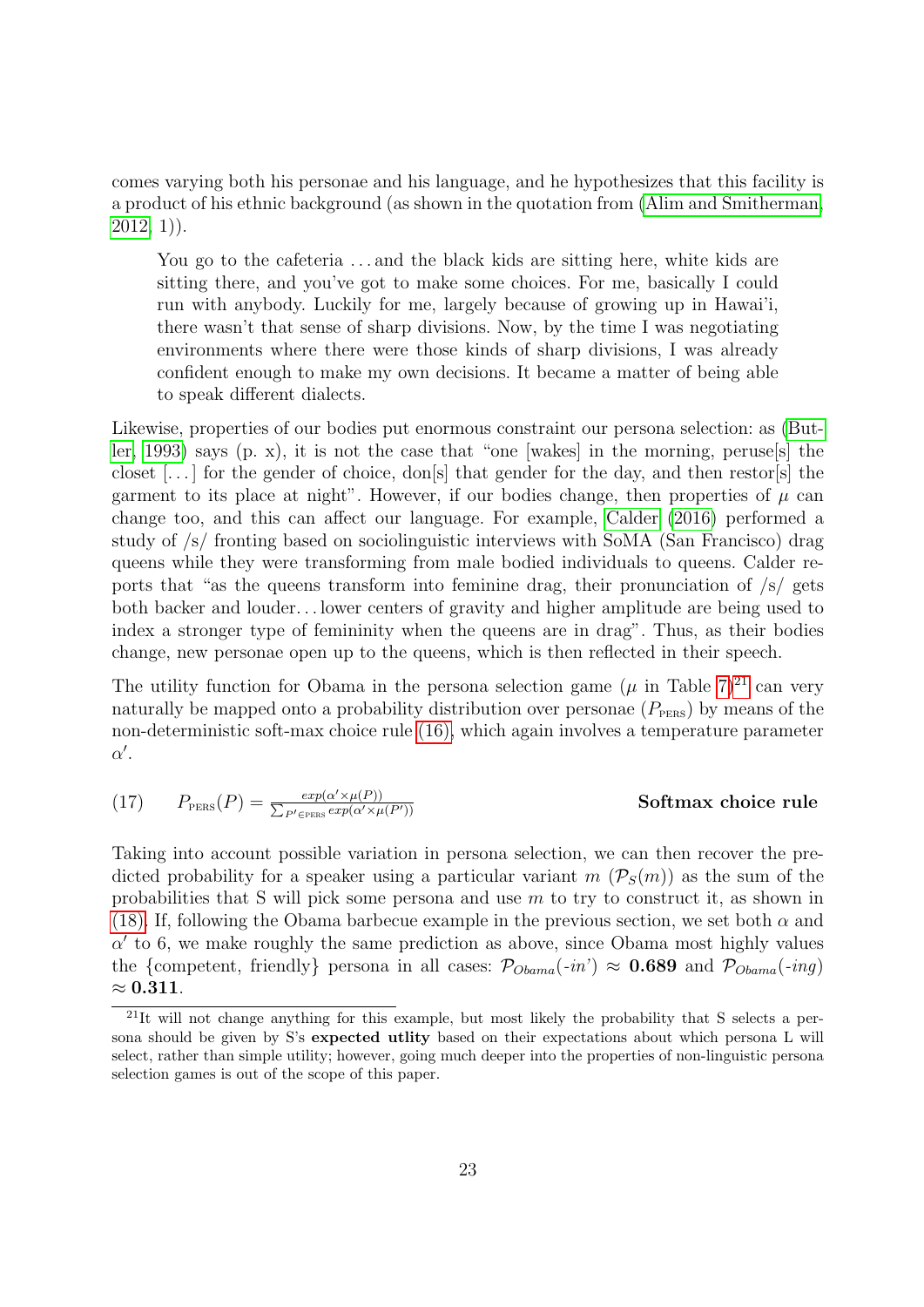(18) 
$$
\mathcal{P}_S(m) = \sum_P P_{\text{PERS}}(P) \times P_S(m|P)
$$

Although incorporating persona selection into the game does not change the main results of the previous section, taking into account variation in personae provides a way to formally realize the idea inherent in TW and in many other sociolinguistic theories (discussed in section [3\)](#page-6-0) that both intra-speaker (style shifting) and inter-speaker (stratification) variation can be derived from the same basic principles. Consider again [Labov](#page-33-1) [\(1966\)](#page-33-1)'s result concerning class-based stratification of (ING) in New York City, particularly what we find in the sociolinguistic interview portion of the study reproduced in Table [8.](#page-23-0) How can a pattern such as this arise from the combination of the social meanings of the variants, speaker values and conjectures about listener prior beliefs?

| <b>SOCIAL CLASS</b> | APPROX. $\%$ -in' |
|---------------------|-------------------|
| Upper middle class  | 10                |
| Lower middle class  | 40                |
| Working class       | 50                |
| Lower class         |                   |

**Table 8** – (ING) by social class (casual style) in NYC.

<span id="page-23-0"></span>Following the line of explanation in [Eckert](#page-32-9) [\(2000,](#page-32-9) [2012\)](#page-32-3), I suggest that the key to a social meaning-based account of stratificational patterns lies in the idea that speakers of different social classes differ with respect to their preferences over personae, i.e. their value functions  $(\mu)$ . An abundance of work in sociology (such as [Bourdieu and Passeron, 1970;](#page-30-15) [Bourdieu,](#page-29-14) [1979;](#page-29-14) [Gans, 1974;](#page-32-18) [Lamont, 1992,](#page-33-16) [2009,](#page-33-17) among others) has detailed how individuals of different education levels and occupations value different kinds of properties in themselves and in others. For example, in a study of symbolic boundaries in working and lowermiddle class culture in the United States and in France, [Lamont](#page-33-17) [\(2009\)](#page-33-17) shows that, in semi-structured interviews, working class participants expressed admiration of properties such as *interpersonal altruism*, *generosity* and *collective solidarity*, much more frequently than the lower middle class participants (see [Lamont, 2009,](#page-33-17) Table on p.21). Furthermore, building on [Bourdieu](#page-29-14) [\(1979\)](#page-29-14)'s pioneering work on the relationship between social class and taste, [Lamont](#page-33-16) [\(1992\)](#page-33-16) shows that upper-middle class participants (especially those with an elite university education) are more likely to value properties such as intelligence and sophistication<sup>[22](#page-23-1)</sup> than individuals without a university education.

With these observations in mind, we can distinguish between three classes of speakers with three different value functions: a *working class* value function  $(\mu_{\rm wc})$ , which values friendly personae over non-friendly ones; a *upper-middle class* value function  $(\mu_{\text{unc}})$ , which values competence/educated personae over uneducated personae; and, a lower middle class value function  $(\mu_{LMC})$ , which has no great preference for friendliness or competence/education.

<span id="page-23-1"></span><sup>&</sup>lt;sup>22</sup>Although there are important differences between how exactly the French and American elites cash out these terms in [Lamont](#page-33-16) [\(1992\)](#page-33-16).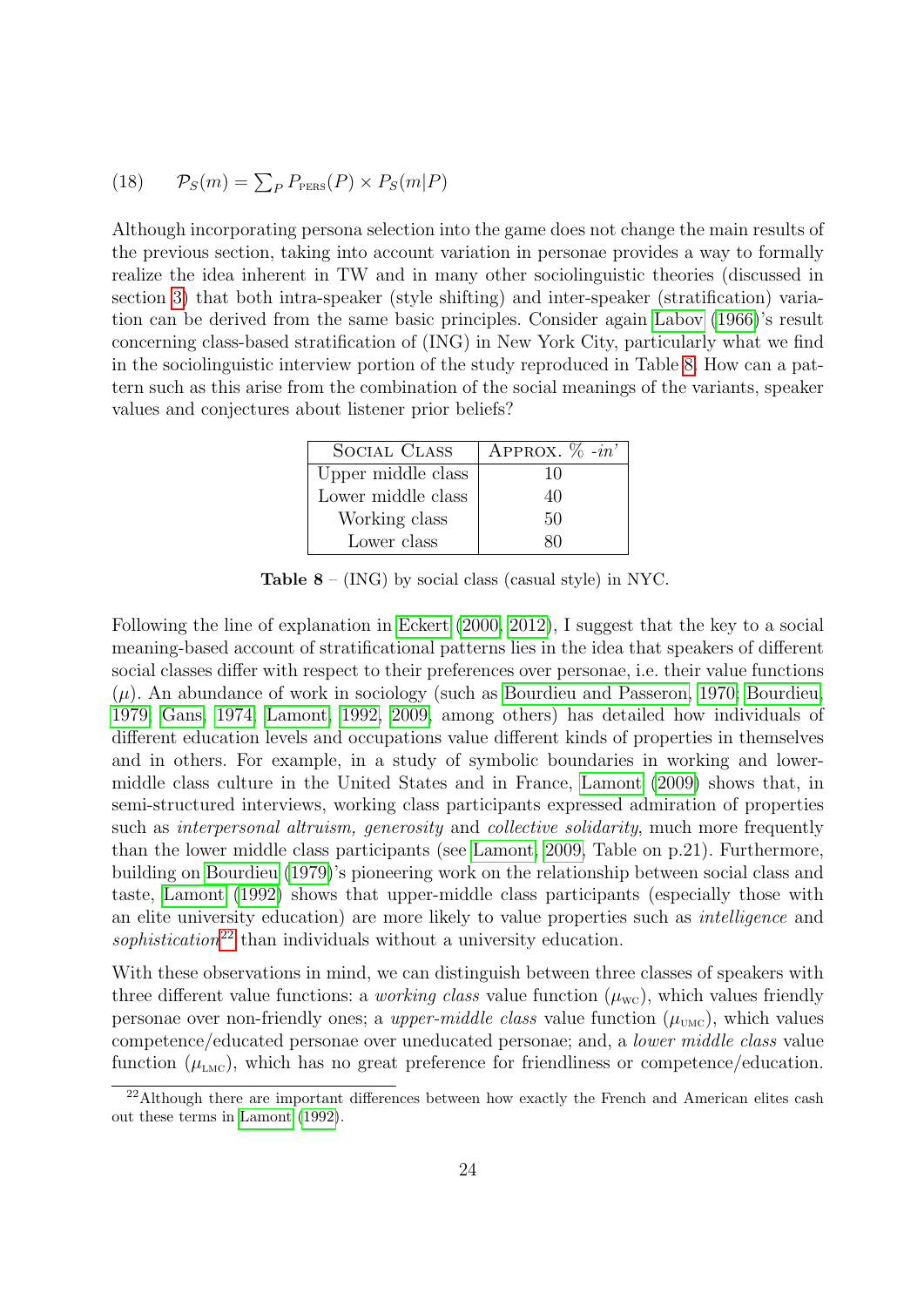<span id="page-24-0"></span>These value functions are shown in Table [9.](#page-24-0)

| PERSONA                                 | $\mu_\text{wc}$ | $\mu_{\text{\tiny LMC}}$ | $\mu_{\text{UMC}}$ |
|-----------------------------------------|-----------------|--------------------------|--------------------|
| ${competent, friendly}$                 |                 |                          |                    |
| ${competent, a$ loof $}$                |                 |                          |                    |
| ${incompact, friendly}$                 |                 |                          |                    |
| $\{in\text{component}, \text{aloof}\}\$ |                 |                          |                    |

Table 9 – Class-differentiated value functions (inspired by Bourdieu and Lamont)

One of the properties of the classic Labovian sociolinguistic interview is that the interviewer is not typically close with the person being interviewed. In fact, in many studies in this tradition, participants are interviewed by complete strangers [\(Tagliamonte, 2006\)](#page-36-15). Thus, when modelling speaker behaviour in a stratified sociolinguistic corpus, we might assume that speakers hypothesize that their interlocutors have no particularly strong prior beliefs about them and treat the function  $Pr$  as uniform over personae<sup>[23](#page-24-1)</sup>.

<span id="page-24-2"></span>Since we have both the functions  $Pr$  and  $\mu$  for the different categories of speakers, we can now calculate the predictions that the SMG models make for the distribution of (ING). These are found in Table [10,](#page-24-2) and they reproduce the main lines of the pattern found in [Labov](#page-33-1) [\(1966\)](#page-33-1).

| <b>SOCIAL CLASS</b> | APPROX. $\%$ -in' |
|---------------------|-------------------|
| Upper middle class  | 33                |
| Lower middle class  | 50                |
| Working class       | 66                |

**Table 10** – SMG model prediction (uniform  $Pr$ ; values from Table [9\)](#page-24-0).

I therefore conclude that SMG models can provide a formal unified analysis of style shifting and social stratification, which is a main goal of Third Wave variationist sociolinguistics.

### 4.4 Predicting listener behaviour

When we modelled the speaker's behaviour, we proposed that the speaker made a hypothesis concerning their listener's prior beliefs about their identity. Correspondingly, when we look from the listener's perspective, we assume that L knows their own prior expectations concerning which persona their interlocutor will select. Following work in Bayesian game-theoretic pragmatics, I propose that sociolinguistic interpretation proceeds along the

<span id="page-24-1"></span><sup>&</sup>lt;sup>23</sup>This is undoubtedly an idealization, since studies have also shown that listeners bring their ideological baggage even to the interpretation of strangers' linguistic performances (see [Campbell-Kibler, 2010;](#page-30-16) [Levon,](#page-34-16) [2007,](#page-34-16) [2014,](#page-34-17) among many others); however, the context of the Labovian sociolinguistic interview is probably one in which listeners' priors would be as close to uniform as we would ever find in real communication.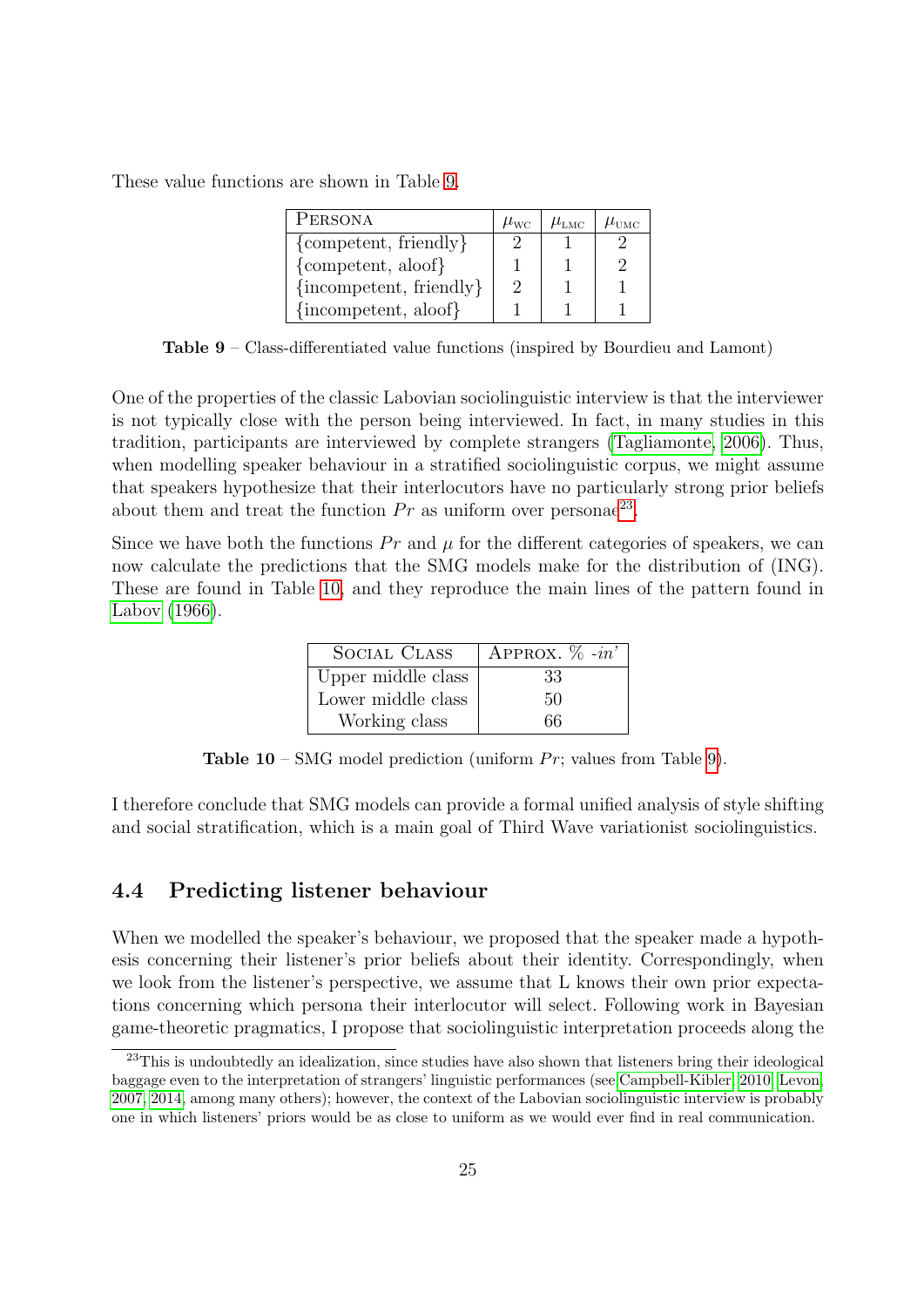same lines as interpretation of other kinds: Bayesian-style inference. The interpretation of a socially meaningful expression is calculated by taking into account both L's prior beliefs about S and what L thinks the likelihood of S constructing a particular persona given the message that they heard, which is determined as outlined in the previous section. More specifically, the probability that the listener assigns a particular persona  $P$  to the speaker, given that they heard a message  $m$ , is proportional to L's prior beliefs that S chose to construct  $P$  times the likelihood that, had S selected P, they would use  $m$  to try to construct this persona. This interpretation rule is shown in [\(19\).](#page-25-0)

<span id="page-25-0"></span>(19) 
$$
P_L(P|m) = \frac{P_T(P) \times P_S(m|P)}{\sum_{P'} P_T(P') \times P_S(m|P')}
$$
 Bayesian inference

In order to exemplify how the framework works, we will model a subset of [Podesva et al.](#page-35-2)  $(2015)$ 's results on the interpretation of (un)released  $/t$  by American politicians. Following (simplified) [Eckert](#page-32-6) [\(2008\)](#page-32-6), we assume an Eckert field for released and flapped/unreleased  $/t/$  as shown in [\(20\)](#page-25-1) which is similar to the fields of (ING), only that we replace  $(in) competence$  with  $(in) articulatess<sup>24</sup>$  $(in) articulatess<sup>24</sup>$  $(in) articulatess<sup>24</sup>$ .

<span id="page-25-1"></span> $(20)$  Eckert fields associated with  $/t/$ a.  $[t^h] = \{$ articulate, aloof $\}$  $f(r/t) = \{inarticular, friendly\}$ 

For the illustration, we will consider interpretations related to articulateness/authoritativeness and friendliness assigned to three different politicians: Condoleeza Rice, Nancy Pelosi, and George W. Bush.

I propose that the different interpretations of (non)released /t/ assigned to different politicians arise as the result of L having different kinds of prior beliefs about each politician. Condoleeza Rice is not a particularly (in)famous politician, so we might assume that listeners' in Podesva et al.'s study do not have particularly strong beliefs about her articulateness or friendliness. We will represent this belief as a uniform prior distribution over personae (Table [11\)](#page-25-3). Thus, before hearing Rice say anything, the listener has a 0.5 belief that she is articulate and a 0.5 belief that she is friendly.

<span id="page-25-3"></span>

|       |      |      |      | $\{ \text{artic., aloor} \}$ $\{ \text{artic., friend} \}$ $\{ \text{inartic., aloor} \}$ $\{ \text{inartic., friend} \}$ |
|-------|------|------|------|---------------------------------------------------------------------------------------------------------------------------|
| Pr(P) | 0.25 | 0.25 | 0.25 |                                                                                                                           |

| <b>Table 11</b> – Uniform prior beliefs about Rice. |  |
|-----------------------------------------------------|--|
|-----------------------------------------------------|--|

We obtain the likelihood of Rice trying to construct a persona  $P$  with a variant  $m$  in the way described above, and the results are shown in Table [12.](#page-26-0)

<span id="page-25-2"></span><sup>&</sup>lt;sup>24</sup>Indeed, Eckert (following others) proposes that the indexical fields of  $[t^h]$  and -ing share some properties, but also differ on other properties (that are not be relevant in this paper). The same goes for the fields of  $\lceil r/t \rceil$  and  $-in'.$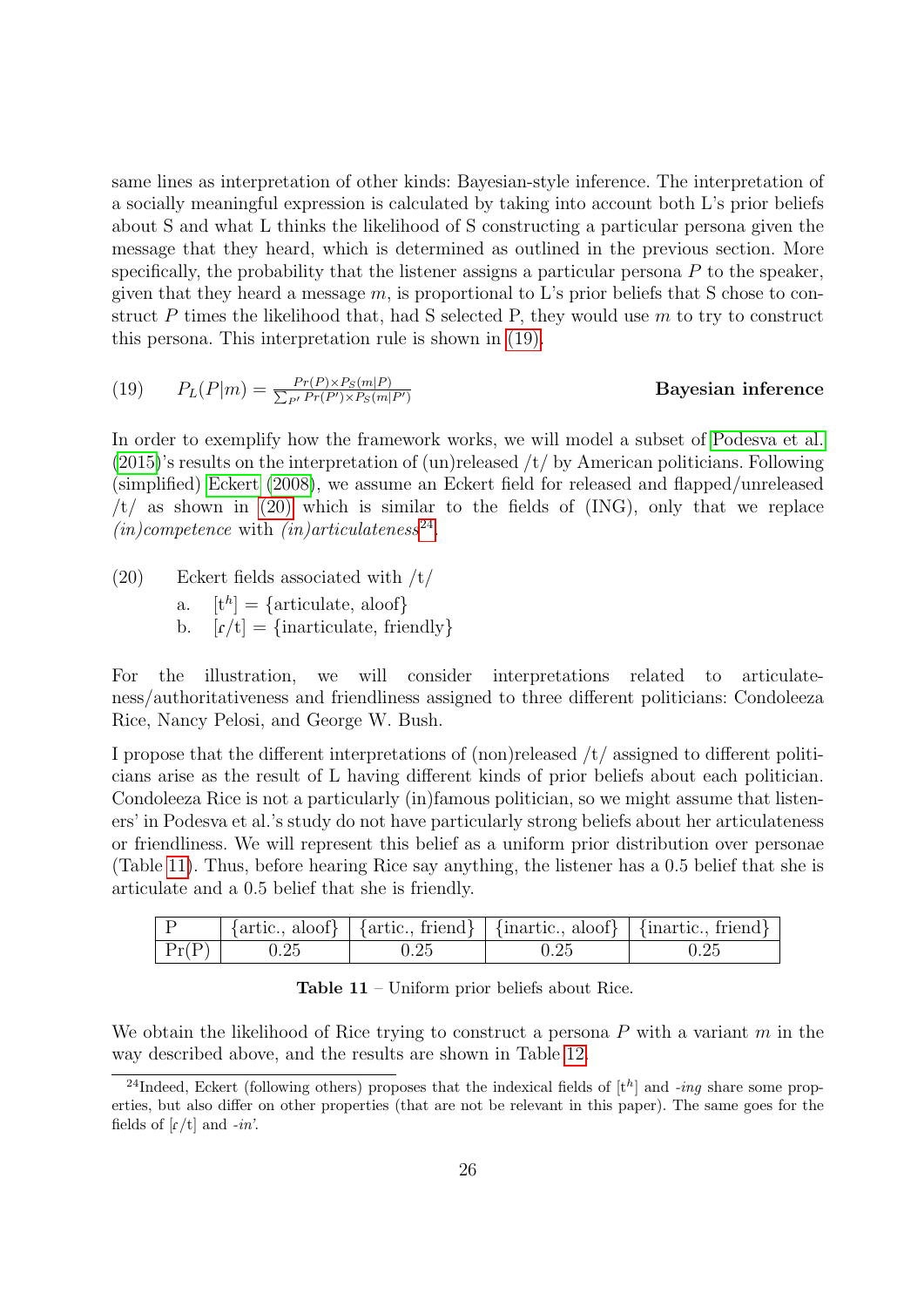<span id="page-26-0"></span>

|  | $\mid m \mid$ {artic., aloof} $\mid$ {artic., frien} $\mid$ {inartic., aloof} $\mid$ {inartic., frien} |  |
|--|--------------------------------------------------------------------------------------------------------|--|
|  |                                                                                                        |  |
|  |                                                                                                        |  |

**Table 12** –  $P_{Rice}(m|P)$  at the DNC (all values for  $\alpha$ )

And using the weights in Table [11,](#page-25-3) the weights in Table [12,](#page-26-0) and our interpretation rule [\(19\),](#page-25-0) we obtain a measure of the listener's beliefs concerning Rice's persona after hearing a variant. As shown in Table [13,](#page-26-1) after hearing a released  $/t/$ , L's posterior belief that Rice instantiates an articulate persona is 0.75; whereas, it is only 0.[25](#page-26-2) if she flaps<sup>25</sup>.

<span id="page-26-1"></span>

|      |  | $\mid m \mid$ {artic., aloof} $\mid$ {artic., frien} $\mid$ {inartic., aloof} $\mid$ {inartic., frien} |  |
|------|--|--------------------------------------------------------------------------------------------------------|--|
| $+h$ |  |                                                                                                        |  |
|      |  |                                                                                                        |  |

**Table 13** – L's predicted interpretation of P given m for Rice.

On the other hand, the SMG framework predicts very different results if listeners have different prior beliefs. Consider the case of Nancy Pelosi: in Podesva et al.'s study, "listeners appear to be less likely to associate released /t/ with competence-based meanings in Pelosi's speech–such as articulateness, intelligence, or authoritativeness" [\(Podesva et al., 2015,](#page-35-2) 79). According to Podesva et al., this is because there is a 'clash' between speakers' beliefs about her (that she is not genuinely authoritative/articulate/intelligent) and what they perceive her as trying to do: sound authoritative/articulate/intelligent (recall the quotation in [\(7\)\)](#page-5-2). In the SMG framework, we can represent this situation as one in which L's prior beliefs about Pelosi (Table [14\)](#page-26-3) affect how her used of released  $/t/$  is interpreted.

<span id="page-26-3"></span>

|          |      |      |      | $\vert$ {artic., aloof} $\vert$ {artic., friend} $\vert$ {inartic., aloof} $\vert$ {inartic., friend} $\vert$ |
|----------|------|------|------|---------------------------------------------------------------------------------------------------------------|
| $\Pr(P)$ | 0.05 | 0.05 | 0.45 | 0.45                                                                                                          |

Table 14 – L thinks that Pelosi is not articulate.

The predictions for listener interpretations of Pelosi's linguistic performances, given  $Pr$  in Table [14](#page-26-3) are shown in Table [15.](#page-27-0) There is no predicted difference in articulateness between hearing  $[t<sup>h</sup>]$  and  $[r]$  (both variants trigger almost exclusively inarticulate personae); however, there is predicted to be a difference in terms of friendliness:  $[t<sup>h</sup>]$  results in an almost certain attribution of the {inarticulate, aloof} persona; whereas, [f] results in an almost certain attribution of the {inarticulate, friendly} persona.

<span id="page-26-2"></span> $25$ Note that given the simple indexical fields and personae presented here, I do not have an immediate account for why Podesva et al. find the opposite pattern with Obama than with Rice and Edwards. A promising line of analysis would be to go deeper into the different classes of personae that Obama, Edwards and Rice are likely to instantiate (see [Alim and Smitherman, 2012\)](#page-29-12) and to complicate the meanings of  $/t$ ; however, I leave working this out in detail to future work.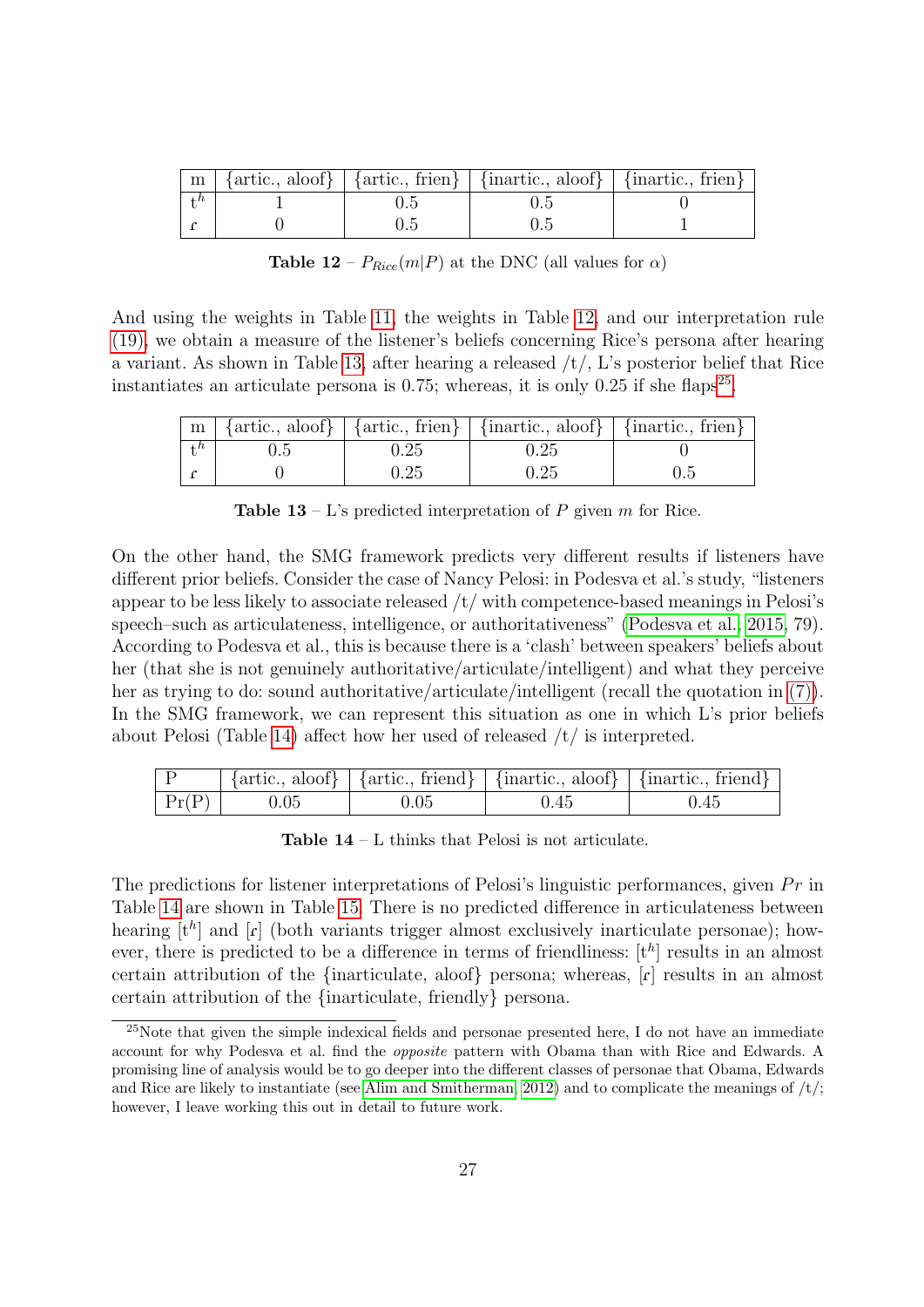<span id="page-27-0"></span>

|       |      |      | $\mid m \mid$ {artic., aloof} $\mid$ {artic., frien} $\mid$ {inartic., aloof} $\mid$ {inartic., frien} |      |
|-------|------|------|--------------------------------------------------------------------------------------------------------|------|
| $t^h$ | 0.09 | 0.09 |                                                                                                        |      |
|       |      |      | 0.03                                                                                                   | 0.96 |

**Table 15** – L's predicted interpretation of P given m for Pelosi.

Finally, we can consider the cases of George W. Bush and Hilary Clinton. For these politicians, Podesva et al. say (p.80),

The speech of two remaining politicians–George W. Bush and Hillary Clinton– was not judged to sound different in the released and unreleased guises for any of the nine attributes, either word-medially or word-finally. We argue that listeners hold particularly strong views for these politicians, to the point that slight modifications in their speaking styles produce no effect on listener ratings. [. . . ] Bush was rated as the least articulate, intelligent, authoritative, and sincere, often by a wide margin, and he was also rated as the second-to-least passionate and spontaneous. Focus group commentary was equally unfavorable. In a similar vein, Clinton's speech was evaluated by focus group participants as sounding, above else, clear-irrespective of the realization of  $/t/$ . In other words, extreme ideological stances taken toward speakers may generate floor or ceiling effects in the evaluation of their speech.

The 'bulletproofing' effect that strong prior beliefs can have on sociolinguistic interpretation is predicted by the model. In line with the Podesva et al. quotation above, suppose, that L has an extreme belief that Bush is an *arrogant asshole*-type: {inarticulate, aloof}, shown in Table [16.](#page-27-1)

<span id="page-27-1"></span>

|       |  | $\{ \text{artic., aloor} \}   \{ \text{artic., friend} \}   \{ \text{inartic., aloor} \}   \{ \text{inartic., friend} \}  $ |
|-------|--|-----------------------------------------------------------------------------------------------------------------------------|
| Pr(P) |  |                                                                                                                             |

**Table 16** –  $\overline{L}$  is almost sure that Bush is an asshole.

As shown in Table [17,](#page-27-2) it is predicted that using different variants will have no effect on L's beliefs about Bush. In other words, Bush can try as much as he likes to use his linguistic resources to construct a different identity, he will be 'stuck' being viewed as {inarticulate, aloof}.

<span id="page-27-2"></span>

|                  |      |        | $\mid m \mid$ {artic., aloof} $\mid$ {artic., frien} $\mid$ {inartic., aloof} $\mid$ {inartic., frien} |      |
|------------------|------|--------|--------------------------------------------------------------------------------------------------------|------|
| $+$ <sup>h</sup> | 0.02 | (1.01) | 0.97                                                                                                   |      |
|                  |      | (1.01) | 0.97                                                                                                   | 0.02 |

**Table 17** – L's predicted interpretation of P given  $m$  for Bush.

In sum, although the context-independent meanings of variants are fixed and shared across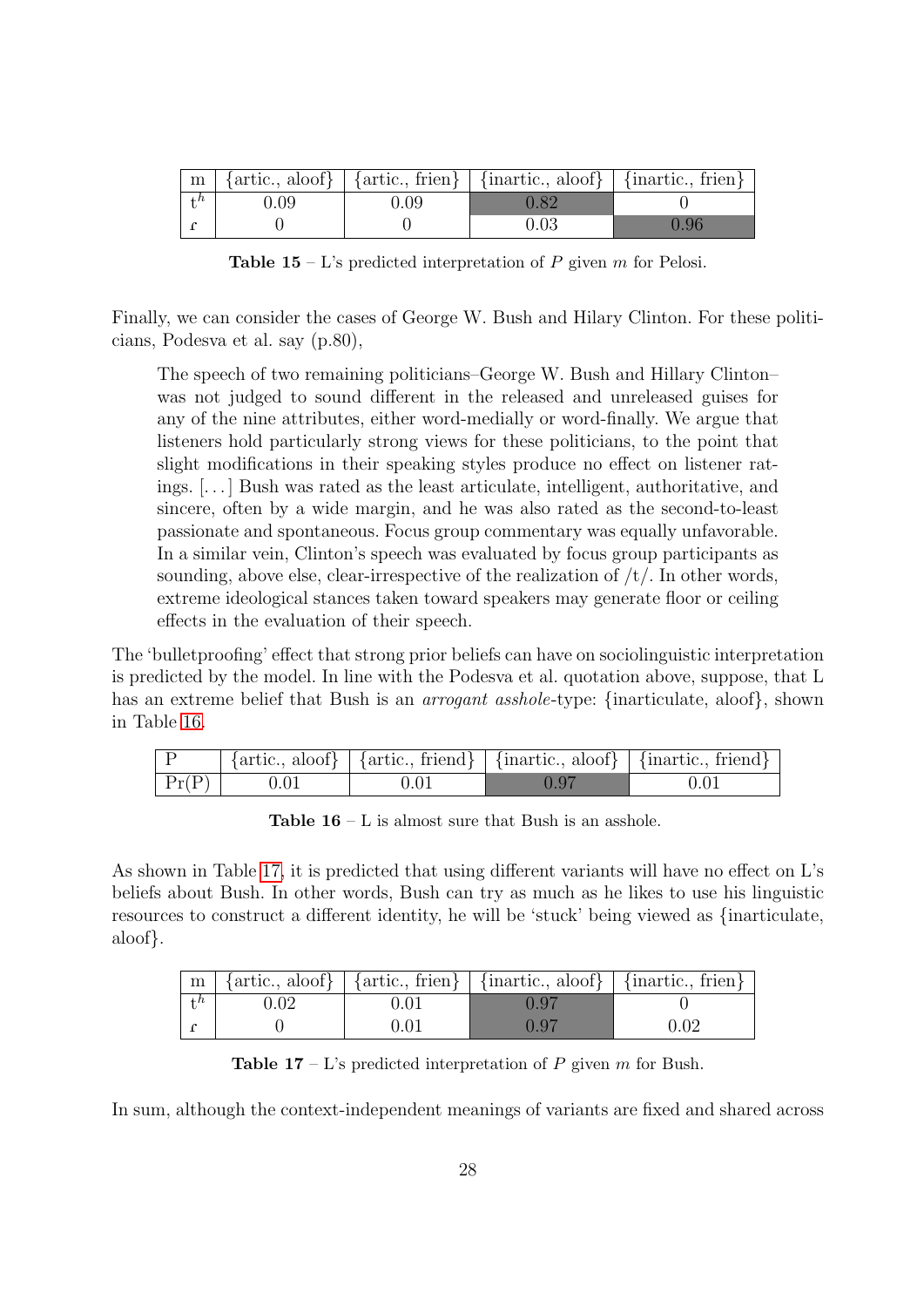speakers, in the SMG framework, different prior listener beliefs can create different inter-pretations of those variants with different speakers in context<sup>[26](#page-28-1)</sup>.

# <span id="page-28-0"></span>5 Conclusion

In this paper I presented a new formal model of the social/strategic aspects of sociolinguistic variation, one that analyzes social meaning as a kind of pragmatic enrichment. In order to give an analysis of the fine-grained differences in social meaning between variants and how speakers can use them to construct identities and linguistic styles, I introduced the social meaning games (SMG) framework, which is a formalization of the Third Wave approach to variation as a kind of signalling game with a Bayesian-style approach to interpretation. This system thus represents the coming together of influential movements in quantitative sociolinguistics and formal pragmatics. I showed how the SMG framework can be used to predict patterns of language use based on speakers' values, i.e. the personae they are trying to construct in the context and their beliefs about how their interlocutors will interpret their linguistic offerings. I also showed how the system can be used to predict patterns of sociolinguistic interpretation based on listeners' prior beliefs about the speaker.

As stated, the SMG framework opens up a number of clear paths for future research into social meaning and language variation and change, the most pressing ones having to do with the relationship between social meaning and the grammar. I have said very little in this article about how social meaning is grammatically constructed and where the indexical fields and persona-based inferences 'live' in relation to other kinds of non-at-issue content such as presuppositions, scalar implicatures and expressive content. As such, the natural next step would be to integrate the SMG approach into a broader model of grammar and language processing. Additionally, in this paper, I have only treated individual variants (eg.  $(ING)$ ) and  $/t$  release), so a next related step would be to investigate extending the current static system that treats single messages (variants) to a dynamic system treating sequences of messages (styles). Finally, since this paper has dealt only with individual variants in isolation, in reality there is nothing in what I have said that limits the proposals in this paper to the meaning sociophonetic or even morphosyntactic variation. Since the game-theoretic tools used here are so general, the system extends directly to the meaning of non-linguistic variation such as systems of makeup, dress or other kinds of social signalling systems. Indeed, in the SMG approach, the differences between linguistic variation and sartorial variation would simply boil down to the inventory of messages, the kinds of meanings that can be associated with them, and the particular 'grammatical' rules that can be used to combine messages together in a more or less compositional way. In conclusion,

<span id="page-28-1"></span> $26$ Furthermore, note that the framework also has a straightforward account of the phenomenon of language crossing [\(Rampton, 1995\)](#page-35-13) mentioned in section [4.1,](#page-13-2) in which members of one dialect group use a variant commonly associated with another dialect group, and this use is interpreted as only indicating a (usually desirable) subset of the (un)desirable properties usually attributed to members of the second group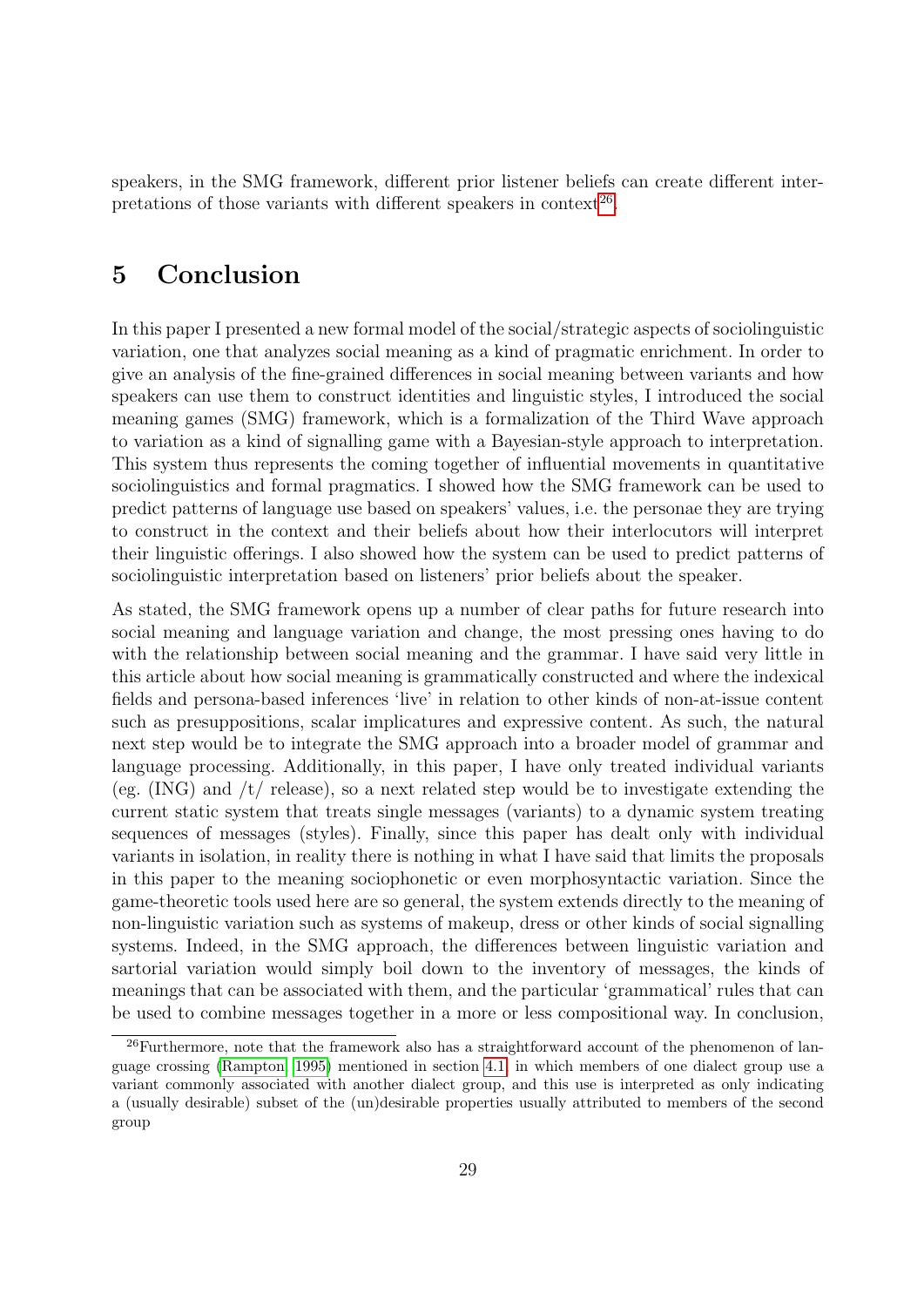then, I suggest that the new formal tools developed in this paper have rich applications within linguistics and semiotics more generally, and that they have potential to yield new theoretical and empirical insights into the relationship between form, meaning, identity and stylistic performance.

# References

- <span id="page-29-4"></span>Acton, E. (2016). Beyond Grice: A socio-pragmatic framework for non-entailed meaning. Linguistic Society of America Annual Meeting.
- <span id="page-29-2"></span>Acton, E. K. (2014). *Pragmatics and the social meaning of determiners*. PhD thesis, Stanford University.
- <span id="page-29-3"></span>Acton, E. K. and Potts, C. (2014). That straight talk: Sarah Palin and the sociolinguistics of demonstratives. Journal of Sociolinguistics, 18(1):3–31.
- <span id="page-29-12"></span>Alim, H. S. and Smitherman, G. (2012). Articulate while Black: Barack Obama, language, and race in the US. Oxford University Press.
- <span id="page-29-6"></span>Anderson, J. R. (1991). Is human cognition adaptive? *Behavioral and Brain Sciences*, 14(03):471–485.
- <span id="page-29-11"></span>Barwise, J. and Cooper, R. (1981). Generalized quantifiers and natural language. In Philosophy, Language, and Artificial Intelligence, pages 241–301. Springer.
- <span id="page-29-10"></span>Beaton, M. E. and Washington, H. B. (2015). Slurs and the indexical field: the pejoration and reclaiming of favelado ?slum-dweller? Language Sciences, 52:12–21.
- <span id="page-29-7"></span>Bell, A. (1984). Language style as audience design. Language in society, 13(02):145–204.
- <span id="page-29-5"></span>Beltrama, A. (2016). Bridging the gap. Intensifiers between semantic and social meaning. PhD thesis, University of Chicago.
- <span id="page-29-1"></span>Benz, A., Jäger, G., Van Rooij, R., and Van Rooij, R. (2004). *Game theory and pragmatics*. Springer.
- <span id="page-29-8"></span>Bergen, L., Levy, R., and Goodman, N. D. (2016). Pragmatic reasoning through semantic inference. Semantics & Pragmatics.
- <span id="page-29-13"></span>Bourdieu, P. (1972). *Esquisse d'une théorie de la pratique*. Librairie Droz.
- <span id="page-29-0"></span>Bourdieu, P. (1977). The economics of linguistic exchanges. Social science information, 16(6):645–668.
- <span id="page-29-14"></span>Bourdieu, P. (1979). La distinction: critique sociale du jugement. Les éditions de minuit, Paris.
- <span id="page-29-9"></span>Bourdieu, P. (1980). Le sens pratique. Les éditions de minuit, Paris.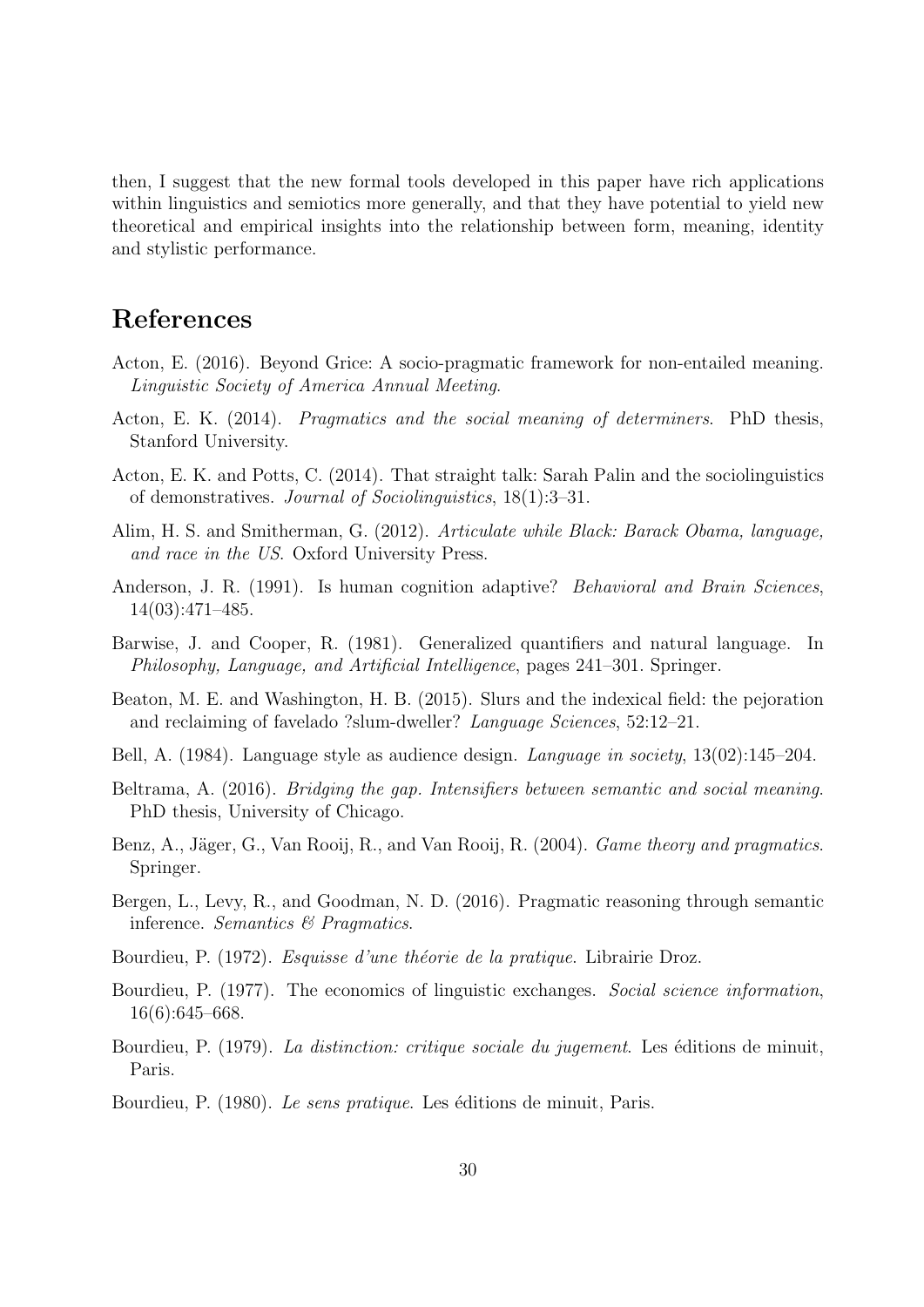- <span id="page-30-7"></span>Bourdieu, P. and Boltanski, L. (1975). Le fétichisme de la langue. Actes de la recherche en sciences sociales, 1:2–32.
- <span id="page-30-15"></span>Bourdieu, P. and Passeron, J.-C. (1970). La reproduction: Éléments pour une théorie du système d'enseignement. Les éditions de minuit, Paris.
- <span id="page-30-4"></span>Bucholtz, M. (1996). Geek the girl: Language, femininity, and female nerds. *Gender and* belief systems, pages 119–132.
- <span id="page-30-8"></span>Bucholtz, M. (1999). You da man: Narrating the racial other in the production of white masculinity. *Journal of sociolinguistics*, 3(4):443–460.
- <span id="page-30-9"></span>Bucholtz, M. (2010). White kids: Language, race, and styles of youth identity. Cambridge University Press.
- <span id="page-30-3"></span>Bunin Benor, S. (2001). The learned  $/t$ : phonological variation in orthodox jewish english. University of Pennsylvania Working Papers in Linguistics, 7(3):2.
- <span id="page-30-11"></span>Burnett, H. (2017). Sociolinguistic interaction and identity construction: The view from game-theoretic pragmatics. Journal of sociolinguistics, accepted.
- <span id="page-30-14"></span>Butler, J. (1993). Bodies that matter: On the discursive limitations of sex. Routledge, New York.
- <span id="page-30-5"></span>Calder, J. (2016). Hand/s/ome women: the role of  $\frac{s}{\sin \theta}$  in multi-modal gender performances among SoMa drag queens. In New Ways of Analyzing Variation, volume 45.
- <span id="page-30-6"></span>Cameron, D. (2016). Misogyny by the numbers. In Language: A Feminist Guide. https://debuk.wordpress.com/2016/05/29/.
- <span id="page-30-0"></span>Campbell-Kibler, K. (2006). Listener perceptions of sociolinguistic variables: The case of (ING). PhD thesis, Stanford University.
- <span id="page-30-1"></span>Campbell-Kibler, K. (2007). Accent,(ing), and the social logic of listener perceptions. American speech, 82(1):32–64.
- <span id="page-30-2"></span>Campbell-Kibler, K. (2008). I'll be the judge of that: Diversity in social perceptions of (ing). Language in Society, 37(05):637–659.
- <span id="page-30-10"></span>Campbell-Kibler, K. (2009). The nature of sociolinguistic perception. Language Variation and Change, 21(1):135–156.
- <span id="page-30-16"></span>Campbell-Kibler, K. (2010). Sociolinguistics and perception. Language and Linguistics Compass, 4(6):377–389.
- <span id="page-30-13"></span>Carruthers, P. (2017). The illusion of conscious thought. Bloomsbury Press.
- <span id="page-30-12"></span>Carruthers, P. and Veillet, B. (2011). The case against cognitive phenomenology. Cognitive phenomenology, pages 35–56.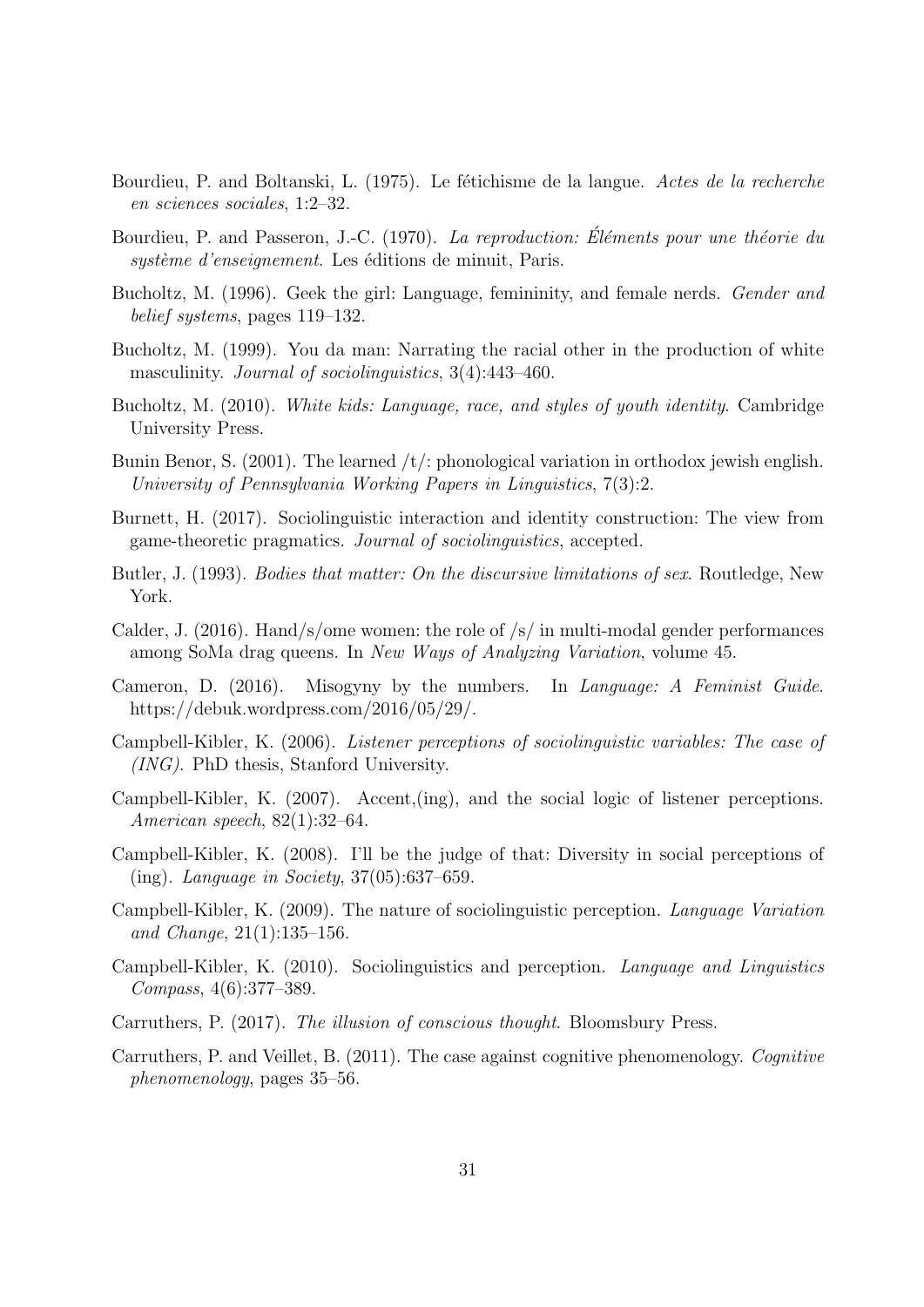- <span id="page-31-6"></span>Cerulo, K. A. (1997). Identity construction: New issues, new directions. Annual review of Sociology, 23(1):385–409.
- <span id="page-31-9"></span>Charmaz, K. (2011). Grounded theory methods in social justice research. The Sage handbook of qualitative research, 4:359–380.
- <span id="page-31-4"></span>Cheshire, J. (1982). Variation in an English dialect: A sociolinguistic study. Cambridge Studies in Linguistics London, 37.
- <span id="page-31-2"></span>Clark, R. L. (2014). Meaningful games: Exploring language with game theory. MIT Press.
- <span id="page-31-3"></span>D'Arcy, A. F. (2005). Like: Syntax and development. PhD thesis, University of Toronto.
- <span id="page-31-11"></span>Degen, J. and Franke, M. (2012). Optimal reasoning about referential expressions. *Pro*ceedings of SemDIAL.
- <span id="page-31-15"></span>Degen, J., Franke, M., and Jäger, G. (2013). Cost-based pragmatic inference about referential expressions. In Proceedings of the 35th annual conference of the cognitive science society, pages 376–381.
- <span id="page-31-12"></span>Degen, J. and Tanenhaus, M. K. (2015). Processing scalar implicature: A constraint-based approach. Cognitive science, 39(4):667–710.
- <span id="page-31-16"></span>Dehaene, S. (2014). Consciousness and the brain: Deciphering how the brain codes our thoughts. Penguin.
- <span id="page-31-13"></span>Dekker, P. and Van Rooy, R. (2000). Bi-directional optimality theory: An application of game theory. Journal of Semantics, 17(3):217–242.
- <span id="page-31-10"></span>Dennett, D. C. (1993). Consciousness explained. Penguin UK.
- <span id="page-31-7"></span>DeRue, D. S. and Ashford, S. J. (2010). Who will lead and who will follow? a social process of leadership identity construction in organizations. Academy of Management Review, 35(4):627–647.
- <span id="page-31-14"></span>Drager, K. K. (2015). *Linguistic variation, identity construction and cognition*. Language Science Press.
- <span id="page-31-0"></span>Dror, M., Granot, D., and Yaeger-Dror, M. (2013). Speech variation, utility, and game theory. Language and Linguistics Compass, 7(11):561–579.
- <span id="page-31-1"></span>Dror, M., Granot, D., and Yaeger-Dror, M. (2014). Teaching & learning guide for speech variation, utility, and game theory. Language and Linguistics Compass, 8(6):230–242.
- <span id="page-31-8"></span>Dutton, J. E., Roberts, L. M., and Bednar, J. (2010). Pathways for positive identity construction at work: Four types of positive identity and the building of social resources. Academy of Management Review, 35(2):265–293.
- <span id="page-31-5"></span>Eckert, P. (1989). Jocks and burnouts: Social categories and identity in the high school. Teachers College Press.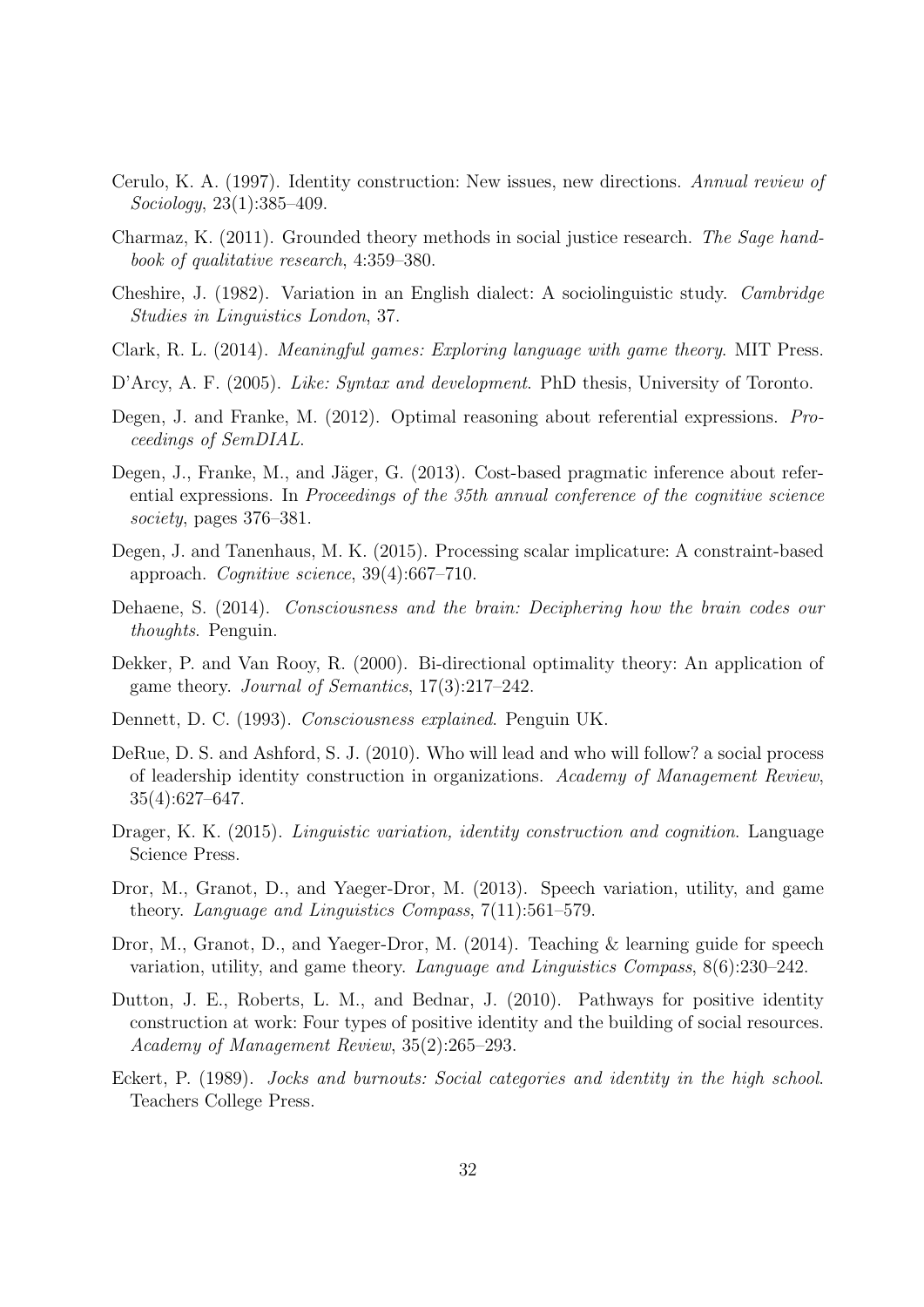- <span id="page-32-9"></span>Eckert, P. (2000). Language variation as social practice: The linguistic construction of identity in Belten High. Wiley-Blackwell.
- <span id="page-32-7"></span>Eckert, P. (2005). Variation, convention, and social meaning. In Annual Meeting of the Linguistic Society of America. Oakland CA, volume 7.
- <span id="page-32-6"></span>Eckert, P. (2008). Variation and the indexical field. Journal of sociolinguistics, 12(4):453– 476.
- <span id="page-32-3"></span>Eckert, P. (2012). Three waves of variation study: The emergence of meaning in the study of sociolinguistic variation. Annual review of Anthropology, 41:87–100.
- <span id="page-32-17"></span>Finger, S. (2001). Origins of neuroscience: a history of explorations into brain function. Oxford University Press, USA.
- <span id="page-32-13"></span>Frank, M. C. and Goodman, N. D. (2012). Predicting pragmatic reasoning in language games. Science, 336(6084):998–998.
- <span id="page-32-12"></span>Franke, M. (2009). Signal to act: Game theory in pragmatics. PhD thesis, Institute for Logic, Language and Computation.
- <span id="page-32-16"></span>Franke, M. and Jäger, G. (2012). Bidirectional optimization from reasoning and learning in games. Journal of Logic, Language and Information, 21(1):117–139.
- <span id="page-32-5"></span>Franke, M. and Jäger, G. (2016). Probabilistic pragmatics, or why bayes' rule is probably important for pragmatics. Zeitschrift fr Sprachwissenschaft, 35:3–44.
- <span id="page-32-18"></span>Gans, H. (1974). High culture and popular culture: an analysis and evaluation of taste. Nova York, Basic Books.
- <span id="page-32-15"></span>Gintis, H. (2000). Game theory evolving: A problem-centered introduction to modeling strategic behavior. Princeton university press.
- <span id="page-32-0"></span>Goffman, E. (1961). *Encounters: Two studies in the sociology of interaction*. Bobbs-Merrill.
- <span id="page-32-1"></span>Goffman, E. (1967). Interaction ritual: essays on face-to-face interaction. Aldine.
- <span id="page-32-2"></span>Goffman, E. (1970). Strategic interaction, volume 1. University of Pennsylvania Press.
- <span id="page-32-4"></span>Goodman, N. D. and Lassiter, D. (2014). Probabilistic semantics and pragmatics: Uncertainty in language and thought. Handbook of Contemporary Semantic Theory. Wiley-Blackwell.
- <span id="page-32-8"></span>Gratton, C. (2016). Resisting the gender binary: The use of (ING) in the construction of non-binary transgender identities. Penn working papers in linguistics, 22.
- <span id="page-32-14"></span>Graziano, M. S. (2013). Consciousness and the social brain. Oxford University Press.
- <span id="page-32-10"></span>Hacking, I. (1999). The social construction of what? Harvard university press.
- <span id="page-32-11"></span>Hardaker, C. (2016). Misogyny machines, and the media: or how science should not be reported.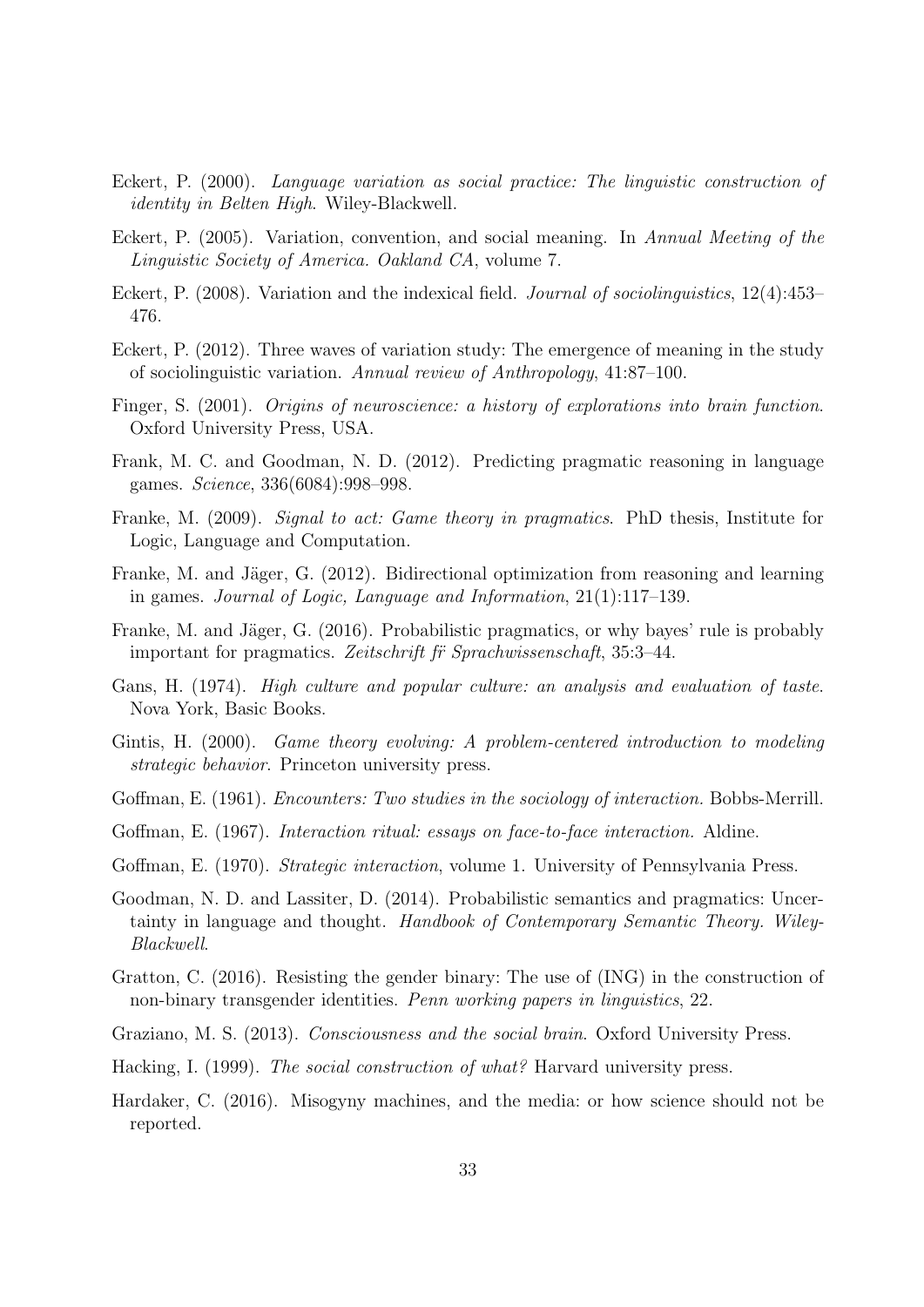- <span id="page-33-13"></span>Hazen, K. (2006). In/ing variable. In Brown, K., editor, Encyclopedia of language and linguistics, pages 580–581. Elsevier.
- <span id="page-33-11"></span>Heim, I. (1982). The semantics of definite and indefinite noun phrases. PhD thesis, University of Massachussets, Amherst.
- <span id="page-33-14"></span>Houston, A. (1985). Continuity and change in English morphology: The variable (ING). PhD thesis, University of Pennsylvania.
- <span id="page-33-2"></span>Jäger, G. (2011). Game-theoretical pragmatics. In van Benthem, J. and ter Meulen, A., editors, Handbook of Logic and Language, pages 467–491. Elsevier, Amsterdam.
- <span id="page-33-5"></span>Kaplan, D. (1999). The meaning of ouch and oops: Explorations in the theory of meaning as use. Manuscript, UCLA.
- <span id="page-33-15"></span>Keenan, E. L. and Stavi, J. (1986). A semantic characterization of natural language determiners. Linguistics and philosophy, 9(3):253–326.
- <span id="page-33-10"></span>Kelly, G. J. (2014). Discourse practices in science learning and teaching. *Handbook of* research on science education, 2:321–336.
- <span id="page-33-7"></span>Kiesling, S. F. (1998). Men?s identities and sociolinguistic variation: The case of fraternity men. Journal of Sociolinguistics, 2(1):69–99.
- <span id="page-33-8"></span>Kiesling, S. F. (2009). Style as stance. Stance: sociolinguistic perspectives, 171.
- <span id="page-33-0"></span>Labov, W. (1963). The social motivation of a sound change. Word, 19(3):273–309.
- <span id="page-33-1"></span>Labov, W. (1966). The social stratification of English in New York city. Center for Applied Linguistics.
- <span id="page-33-9"></span>Labov, W. (1972). Sociolinguistic patterns. University of Pennsylvania Press.
- <span id="page-33-6"></span>Labov, W. (2012). Dialect diversity in America: The politics of language change. University of Virginia Press.
- <span id="page-33-4"></span>Lambert, W. E., Hodgson, R. C., Gardner, R. C., and Fillenbaum, S. (1960). Evaluational reactions to spoken languages. The Journal of Abnormal and Social Psychology, 60(1):44.
- <span id="page-33-16"></span>Lamont, M. (1992). Money, morals, and manners: The culture of the French and the American upper-middle class. University of Chicago Press.
- <span id="page-33-17"></span>Lamont, M. (2009). The dignity of working men: Morality and the boundaries of race, class, and immigration. Harvard University Press.
- <span id="page-33-3"></span>Lassiter, D. (2008). Semantic externalism, language variation, and sociolinguistic accommodation. *Mind & Language*,  $23(5):607-633$ .
- <span id="page-33-12"></span>Lassiter, D. and Goodman, N. D. (2013). Context, scale structure, and statistics in the interpretation of positive-form adjectives. In Semantics and Linguistic Theory, volume 23, pages 587–610.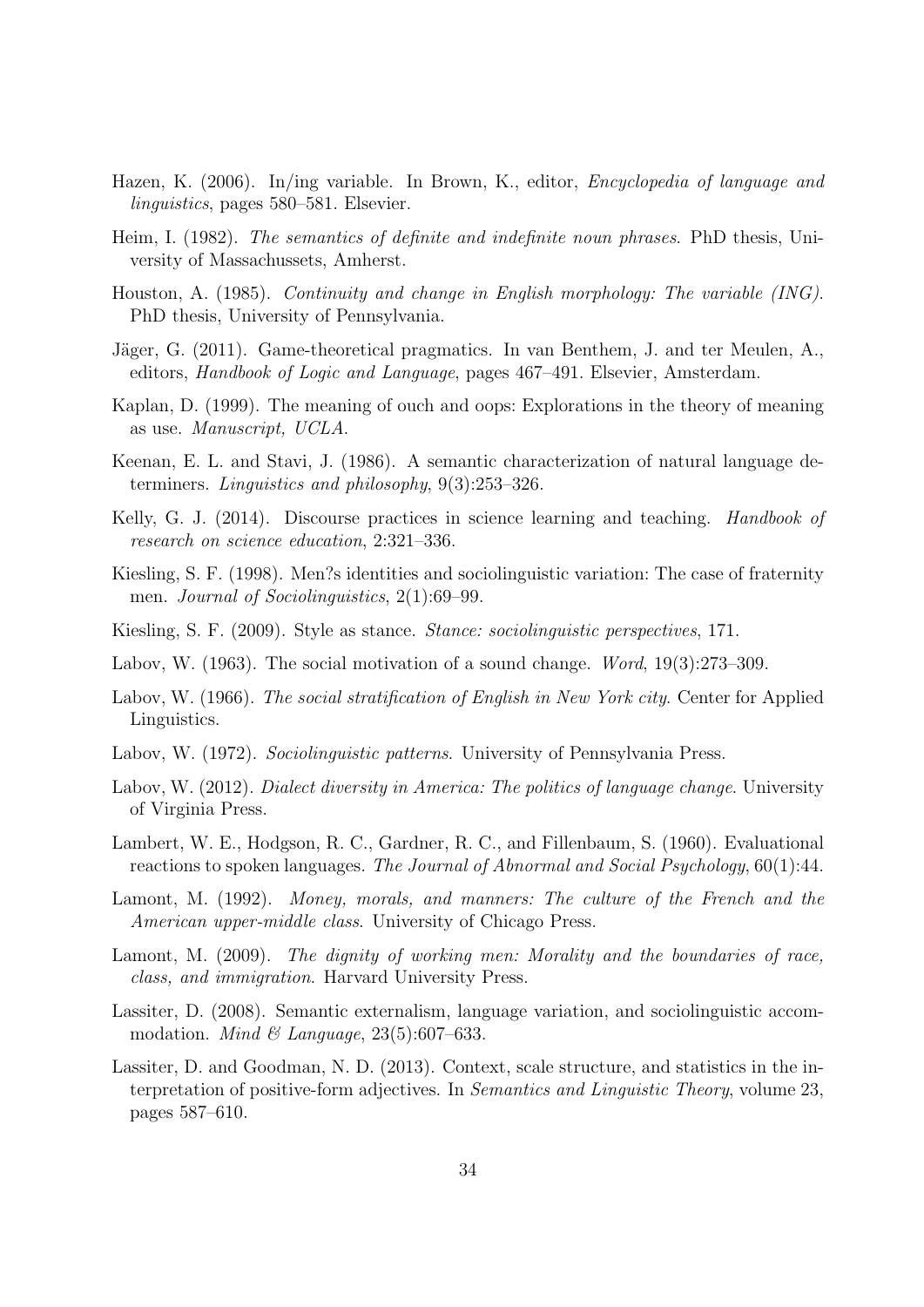- <span id="page-34-15"></span>Lassiter, D. and Goodman, N. D. (2015). Adjectival vagueness in a bayesian model of interpretation. Synthese, pages 1–36.
- <span id="page-34-11"></span>Legendre, G., Miyata, Y., and Smolensky, P. (1990). Harmonic grammar: A formal multilevel connectionist theory of linguistic well-formedness: Theoretical foundations. Citeseer.
- <span id="page-34-16"></span>Levon, E. (2007). Sexuality in context: Variation and the sociolinguistic perception of identity. Language in Society, 36(04):533–554.
- <span id="page-34-17"></span>Levon, E. (2014). Categories, stereotypes, and the linguistic perception of sexuality. Language in Society, 43(05):539–566.
- <span id="page-34-0"></span>Lewis, D. (1969). Convention. Harvard UP, Cambridge.
- <span id="page-34-10"></span>Lewis, D. (1979). Scorekeeping in a language game. Journal of philosophical logic, 8(1):339– 359.
- <span id="page-34-14"></span>Luce, R. D. (1959). On the possible psychophysical laws. *Psychological review*, 66(2):81.
- <span id="page-34-5"></span>Maddeaux, R. and Dinkin, A. (2015). Is like like like? evaluating the same variant across multiple variables. New Ways of Analyzing Variation, 44.
- <span id="page-34-6"></span>McConnell-Ginet, S. (2011). Gender, sexuality, and meaning: Linguistic practice and politics. Oxford University Press.
- <span id="page-34-3"></span>McCready, E. (2012). Emotive equilibria. Linguistics and Philosophy, 35(3):243–283.
- <span id="page-34-4"></span>McCready, E., Asher, N., and Paul, S. (2012). Winning strategies in politeness. In JSAI International Symposium on Artificial Intelligence, pages 87–95. Springer.
- <span id="page-34-8"></span>Miehls, D. and Moffatt, K. (2000). Constructing social work identity based on the reflexive self. British Journal of Social Work, 30(3):339–348.
- <span id="page-34-13"></span>Montague, R. (1973). The proper treatment of quantification in ordinary english. In Approaches to natural language, pages 221–242. Springer.
- <span id="page-34-12"></span>Moore, E. and Podesva, R. (2009). Style, indexicality, and the social meaning of tag questions. Language in Society, 38(04):447–485.
- <span id="page-34-2"></span>Mühlenbernd, R. (2013). Signals and the Structure of Societies. PhD thesis, Universität Tübingen.
- <span id="page-34-1"></span>Mühlenbernd, R. and Franke, M.  $(2012)$ . Signaling conventions: who learns what where and when in a social network. Proceedings of EvoLang IX, pages 242–249.
- <span id="page-34-9"></span>Nguyen, D., Doğruöz, A. S., Rosé, C. P., and de Jong, F. (2016). Computational sociolinguistics: A survey. Computational Linguistics.
- <span id="page-34-7"></span>Ochs, E. (1992). Indexing gender. Rethinking context: Language as an interactive phenomenon, 11:335.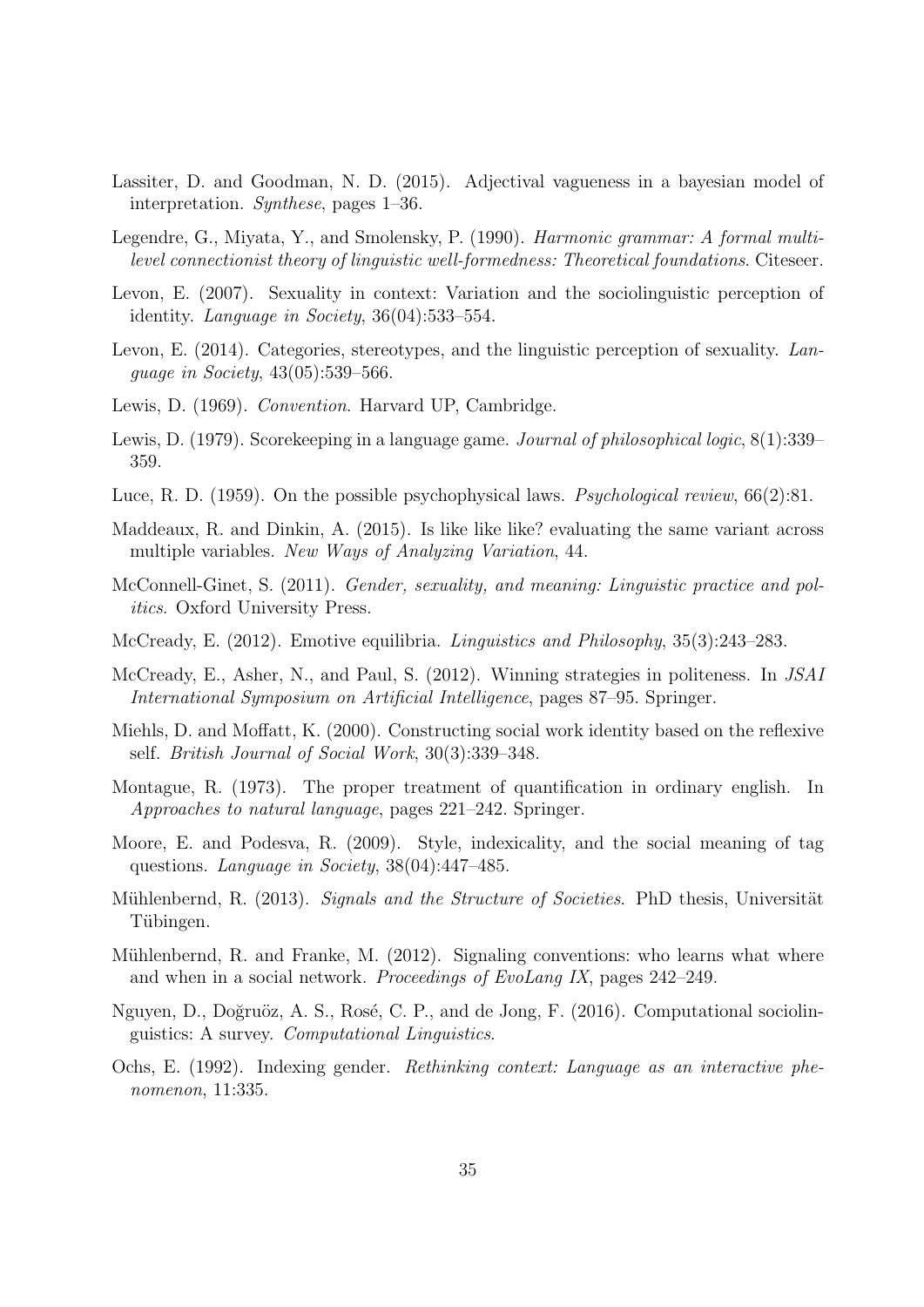- <span id="page-35-7"></span>Ochs, E. (1993). Constructing social identity: a language socialization perspective. Research on Language and Social Interaction, 26:287–306.
- <span id="page-35-1"></span>Osborne, M. J. and Rubinstein, A. (1994). A course in game theory. MIT press.
- <span id="page-35-14"></span>Oushiro, L. (2015). Social meanings of (-r) in Sao Paulo: a computational approach for modeling the indexical field. NWAV 44.
- <span id="page-35-5"></span>Podesva, R. (2004). On constructing social meaning with stop release bursts. In Sociolinguistics Symposium, volume 15.
- <span id="page-35-4"></span>Podesva, R. (2006). Phonetic detail in sociolinguistic variation: Its linguistic significance and role in the construction of social meaning. PhD thesis, Stanford University.
- <span id="page-35-6"></span>Podesva, R. (2007). Phonation type as a stylistic variable: The use of falsetto in constructing a persona. Journal of sociolinguistics, 11(4):478–504.
- <span id="page-35-2"></span>Podesva, R. J., Reynolds, J., Callier, P., and Baptiste, J. (2015). Constraints on the social meaning of released  $/t$ : A production and perception study of us politicians. Language Variation and Change, 27(01):59–87.
- <span id="page-35-0"></span>Quinley, J. and Mühlenbernd, R.  $(2012)$ . Conquest, contact, and convention: simulating the norman invasion?s impact on linguistic usage. Proceedings of BRIMS 2012, pages 113–118.
- <span id="page-35-13"></span>Rampton, B. (1995). Language crossing and the problematisation of ethnicity and socialisation. *Pragmatics*, 5(4).
- <span id="page-35-3"></span>Rickford, J. and Closs Traugott, E. (1985). Symbol of powerlessness and degeneracy, or symbol of solidarity and truth? paradoxical attitudes towards pidgins and creoles. In Greenbaum, S., editor, The English Language Today, pages 252–261. Pergamon, Oxford.
- <span id="page-35-10"></span>Roberts, B. (1991). Music teacher education as identity construction. International Journal of Music Education, 18(1):30–39.
- <span id="page-35-12"></span>Rosenbaum, D. A., Chapman, K. M., Weigelt, M., Weiss, D. J., and van der Wel, R. (2012). Cognition, action, and object manipulation. Psychological bulletin, 138(5):924.
- <span id="page-35-11"></span>Rosenbaum, D. A., Cohen, R. G., Jax, S. A., Weiss, D. J., and Van Der Wel, R. (2007). The problem of serial order in behavior: Lashley?s legacy. Human movement science, 26(4):525–554.
- <span id="page-35-15"></span>Shannon, C. (1948). A mathematical theory of communication. Bell System Technical Journal, 27:379–423.
- <span id="page-35-8"></span>Silverstein, M. (1979). Language structure and linguistic ideology. The elements: A parasession on linguistic units and levels, pages 193–247.
- <span id="page-35-9"></span>Silverstein, M. (2003). Indexical order and the dialectics of sociolinguistic life. Language & Communication, 23(3):193–229.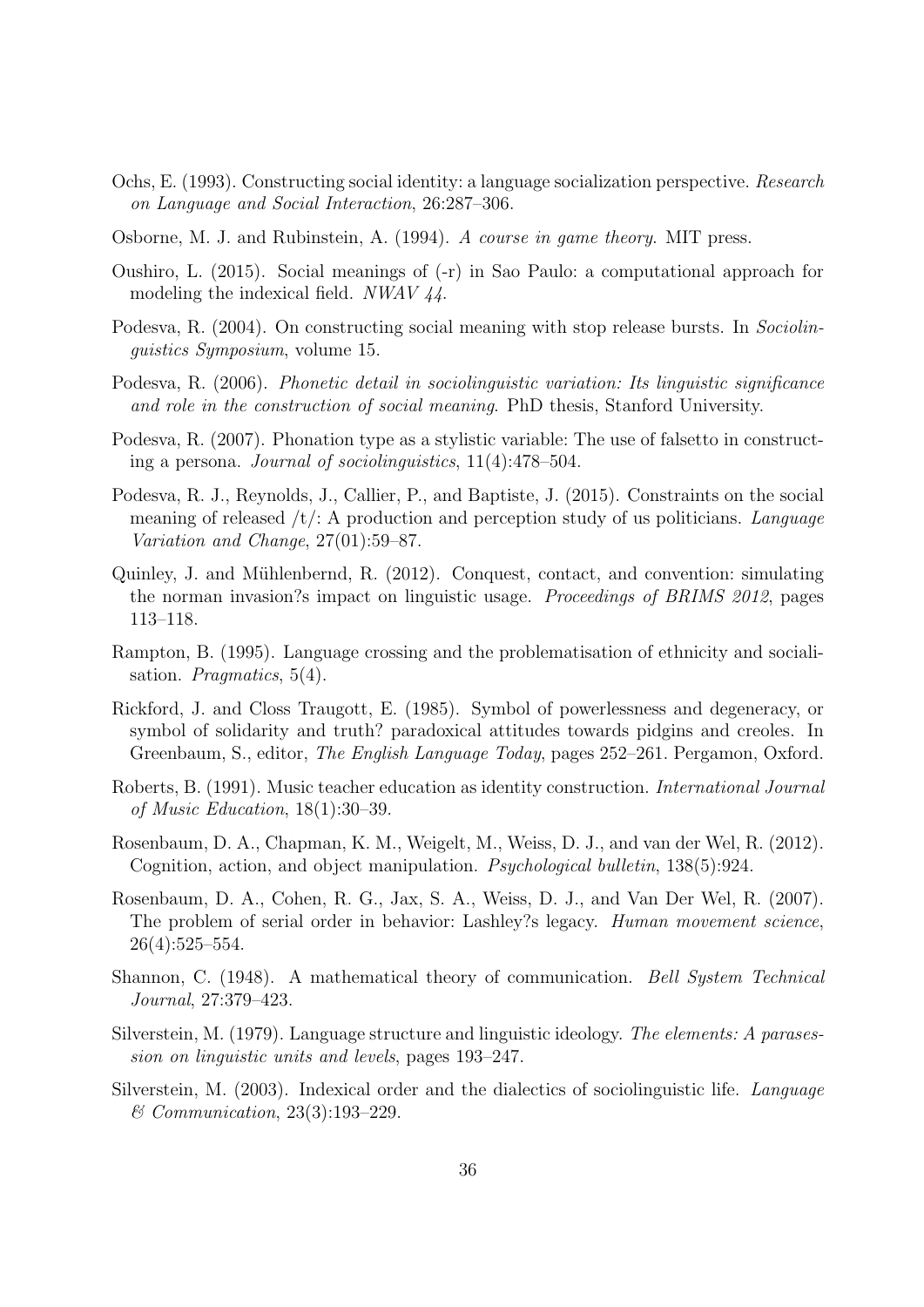- <span id="page-36-2"></span>Smith, E., Hall, K. C., and Munson, B. (2010). Bringing semantics to sociophonetics: Social variables and secondary entailments. Laboratory Phonology, 1(1):121–155.
- <span id="page-36-10"></span>Smolensky, P. and Legendre, G. (2006). The harmonic mind: From neural computation to optimality-theoretic grammar (Cognitive architecture), Vol. 1. MIT Press.
- <span id="page-36-8"></span>Stalnaker, R. (1978). Assertion. In Cole, P., editor, Syntax and semantics, volume 9, pages 315–332. Academic Press, New York.
- <span id="page-36-13"></span>Sutton, R. S. and Barto, A. G. (1998). Reinforcement learning: An introduction. MIT press.
- <span id="page-36-15"></span>Tagliamonte, S. A. (2006). Analysing sociolinguistic variation. Cambridge University Press.
- <span id="page-36-9"></span>Tamminga, M. (2014). Persistence in the production of linguistic variation. PhD thesis, University of Pennsylvania.
- <span id="page-36-6"></span>Taylor, D. E. (2000). The rise of the environmental justice paradigm: Injustice framing and the social construction of environmental discourses. American behavioral scientist, 43(4):508–580.
- <span id="page-36-7"></span>Tenenbaum, J. B., Kemp, C., Griffiths, T. L., and Goodman, N. D. (2011). How to grow a mind: Statistics, structure, and abstraction. science, 331(6022):1279–1285.
- <span id="page-36-14"></span>Teven, J. J. (2008). An examination of perceived credibility of the 2008 presidential candidates: Relationships with believability, likeability, and deceptiveness. Human Communication, 11(4):391–408.
- <span id="page-36-3"></span>Trudgill, P. (1972). Sex, covert prestige and linguistic change in the urban british english of norwich. Language in society, 1(02):179–195.
- <span id="page-36-12"></span>Tyler, J. C. (2015). Expanding and mapping the indexical field: Rising pitch, the uptalk stereotype, and perceptual variation. Journal of English Linguistics, 43(4):284–310.
- <span id="page-36-4"></span>van Hofwegen, J. (2017). Everyday styles: Investigating the full scope of variation in the life of an individual speaker. PhD thesis, Stanford University.
- <span id="page-36-1"></span>Van Rooy, R. (2003). Being polite is a handicap: Towards a game theoretical analysis of polite linguistic behavior. In Proceedings of the 9th conference on Theoretical aspects of rationality and knowledge, pages 45–58. ACM.
- <span id="page-36-5"></span>Varelas, M. (2012). Identity construction and science education research: Learning, teaching, and being in multiple contexts, volume 35. Springer Science & Business Media.
- <span id="page-36-11"></span>Walker, A., García, C., Cortés, Y., and Campbell-Kibler, K. (2014). Comparing social meanings across listener and speaker groups: The indexical field of spanish/s. Language Variation and Change, 26(02):169–189.
- <span id="page-36-0"></span>Weinreich, U., Labov, W., and Herzog, M. (1968). Empirical foundations for a theory